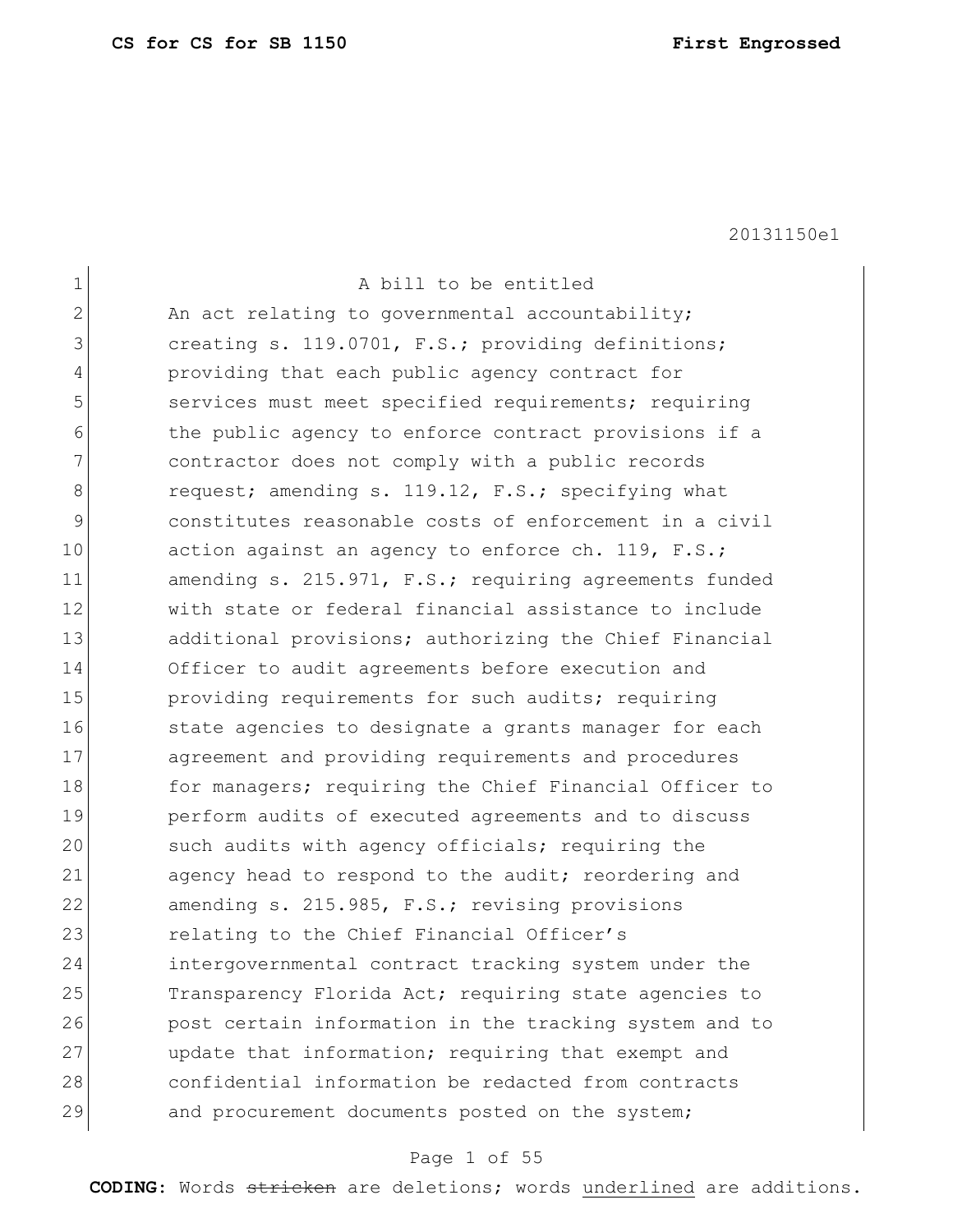| 30 | authorizing the Chief Financial Officer to make        |
|----|--------------------------------------------------------|
| 31 | available to the public the information posted on the  |
| 32 | system through a secure website; providing an          |
| 33 | exception; authorizing the Department of Financial to  |
| 34 | adopt rules; repealing s. 216.0111, F.S., relating to  |
| 35 | a requirement that state agencies report certain       |
| 36 | contract information to the Department of Financial    |
| 37 | Services and transferring that requirement to s.       |
| 38 | 215.985, F.S.; amending s. 287.012, F.S.; providing    |
| 39 | and revising definitions; amending s. 287.042, F.S.;   |
| 40 | revising powers, duties, and functions of the          |
| 41 | Department of Management Services; eliminating a duty  |
| 42 | of the department to maintain a vendor list;           |
| 43 | authorizing the department to lead or enter into joint |
| 44 | agreements with governmental entities for the purchase |
| 45 | of commodities or contractual services that can be     |
| 46 | used by multiple agencies; amending s. 287.057, F.S.;  |
| 47 | providing that contracts awarded pursuant to an        |
| 48 | invitation to bid shall be awarded to the responsible  |
| 49 | and responsive vendor that submits the lowest          |
| 50 | responsive bid; revising exceptions to the requirement |
| 51 | that the purchase of specified commodities or          |
| 52 | contractual services be made only as a result of       |
| 53 | receiving competitive sealed bids, competitive sealed  |
| 54 | proposals, or competitive sealed replies; revising     |
| 55 | contractual services and commodities that are not      |
| 56 | subject to competitive solicitation requirements by    |
| 57 | virtue of being available only from a single source;   |
| 58 | providing that a contract for commodities or           |
|    |                                                        |

# Page 2 of 55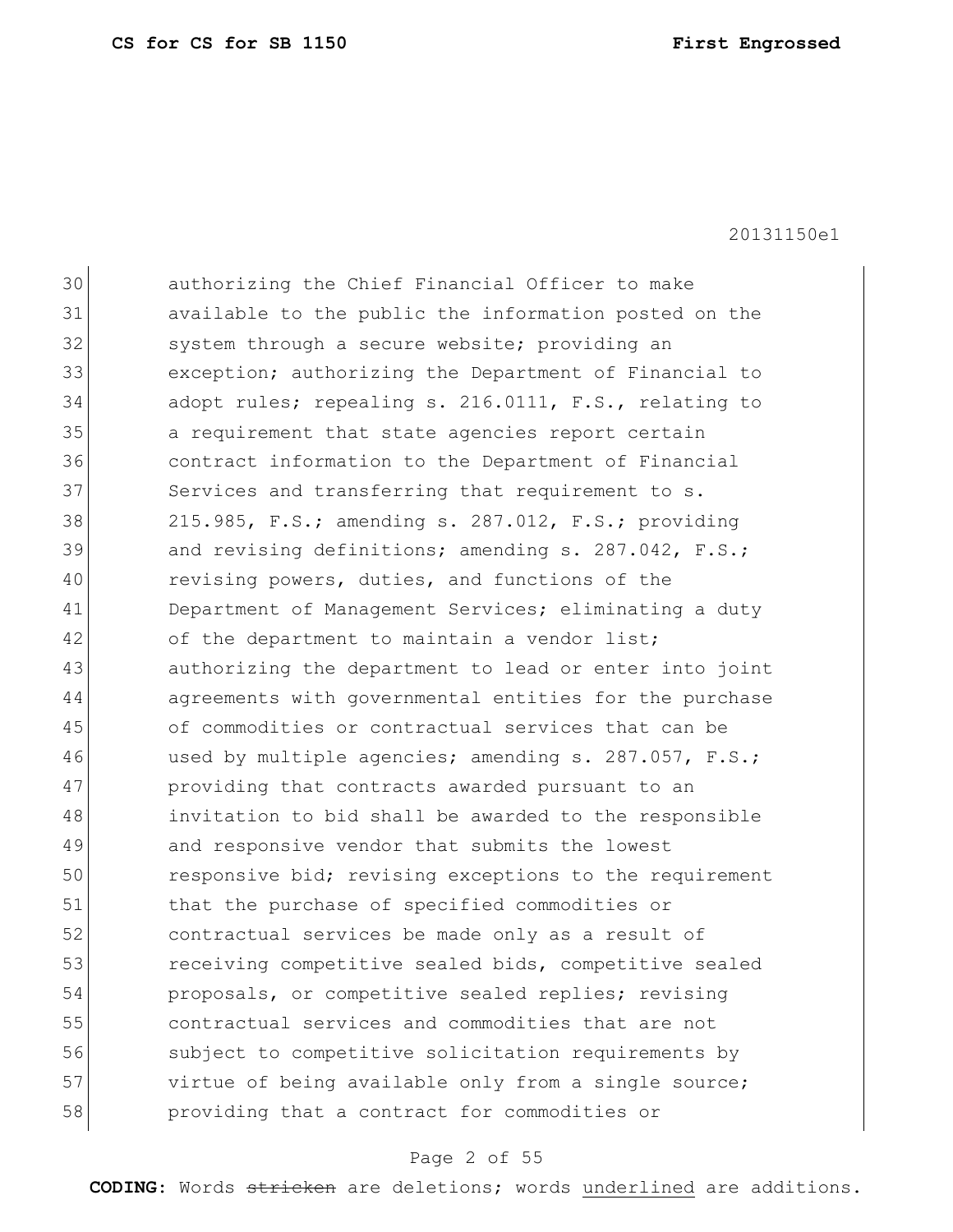| 59 | contractual services may be awarded without            |
|----|--------------------------------------------------------|
| 60 | competition if the recipient of funds is established   |
| 61 | during the appropriations process; revising provisions |
| 62 | relating to extension of a contract for commodities or |
| 63 | contractual services; authorizing an agency to         |
| 64 | negotiate better pricing upon renewal of a contract;   |
| 65 | providing training requirements for contract managers  |
| 66 | responsible for contracts in excess of a specified     |
| 67 | threshold amount; providing contract manager           |
| 68 | certification for contract managers responsible for    |
| 69 | contracts in excess of a specified threshold amount;   |
| 70 | providing that the department is responsible for       |
| 71 | establishing and disseminating the requirements for    |
| 72 | certification of a contract manager; providing that    |
| 73 | training will be conducted jointly by the Department   |
| 74 | of Management Services and the Department of Financial |
| 75 | Services; providing training quidelines and            |
| 76 | requirements; requiring the department, in             |
| 77 | consultation with the Chief Financial Officer to       |
| 78 | maintain a program for online procurement of           |
| 79 | commodities and contractual services; amending s.      |
| 80 | 287.0571, F.S.; revising nonapplicability of a         |
| 81 | business case to outsource; amending s. 287.058, F.S.; |
| 82 | defining the term "performance measure"; revising      |
| 83 | references within provisions relating to purchase      |
| 84 | orders used in lieu of written agreements for classes  |
| 85 | of contractual services; revising terminology;         |
| 86 | authorizing the Chief Financial Officer to audit       |
| 87 | contracts before execution and providing requirements  |
|    |                                                        |

# Page 3 of 55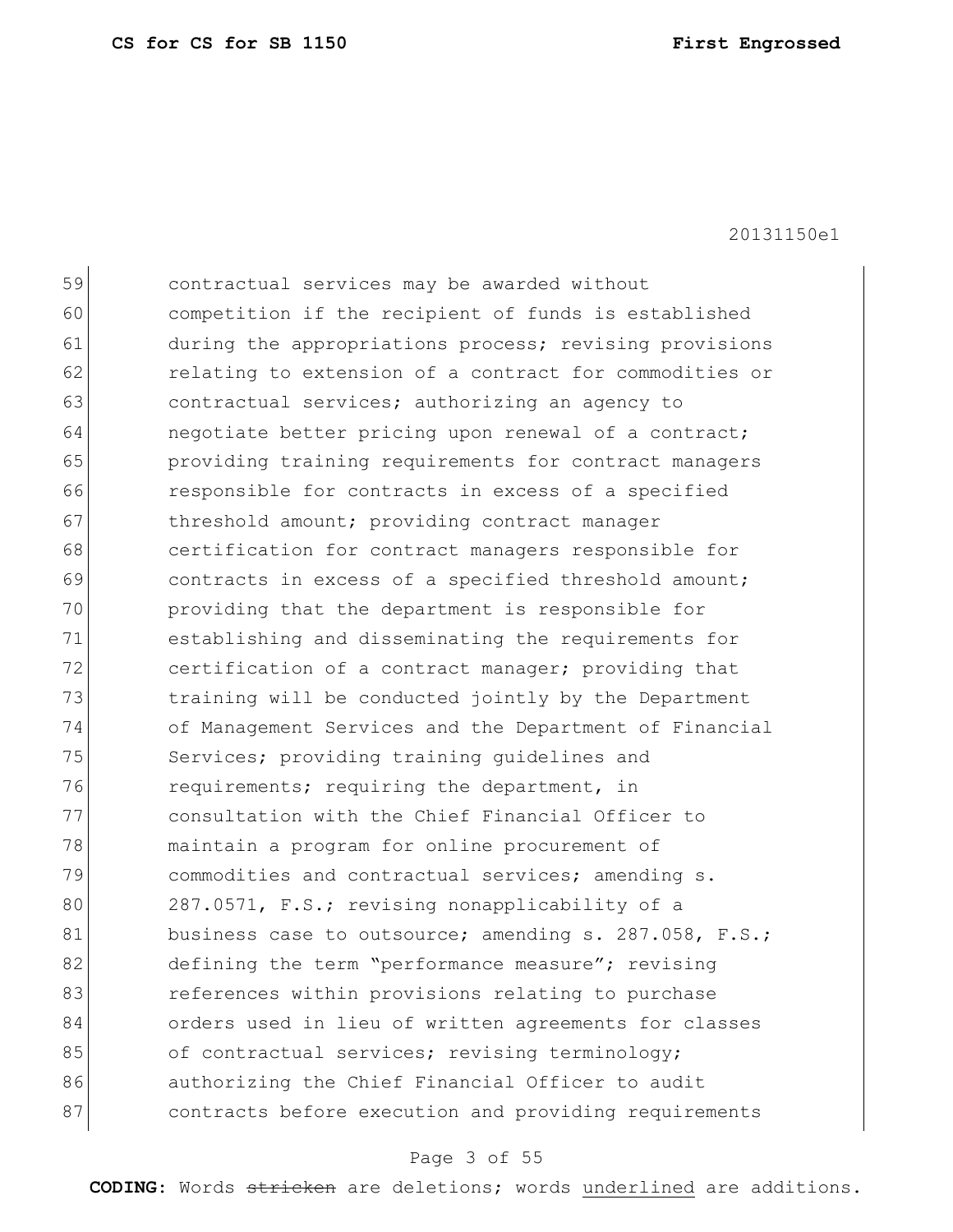| 88<br>for such audits; creating s. 287.136, F.S.; requiring             |
|-------------------------------------------------------------------------|
| 89<br>the Chief Financial Officer to perform audits of                  |
| 90<br>executed contract documents and to discuss such audits            |
| with the agency officials; requiring the agency head                    |
| 92<br>to respond to the audit; amending s. 287.076, F.S.;               |
| 93<br>providing that Project Management Professionals                   |
| 94<br>training for personnel involved in managing                       |
| 95<br>outsourcings and negotiations is subject to annual                |
| 96<br>appropriations; amending ss. $16.0155$ , $283.33$ , $394.457$ ,   |
| 97<br>402.7305, 409.9132, 427.0135, 445.024, 627.311,                   |
| 98<br>627.351, 765.5155, and 893.055, F.S.; conforming                  |
| 99<br>cross-references; providing effective dates.                      |
| 100                                                                     |
| 101<br>Be It Enacted by the Legislature of the State of Florida:        |
| 102                                                                     |
| 103<br>Section 1. Section 119.0701, Florida Statutes, is created        |
| 104<br>to read:                                                         |
| 105<br>119.0701 Contracts; public records.-                             |
| 106<br>(1) For purposes of this section, the term:                      |
| 107<br>(a) "Contractor" means an individual, partnership,               |
|                                                                         |
| 108<br>corporation, or business entity that enters into a contract for  |
| 109<br>services with a public agency and is acting on behalf of the     |
| public agency as provided under s. 119.011(2).<br>110                   |
| 111<br>(b) "Public agency" means a state, county, district,             |
| 112<br>authority, or municipal officer, or department, division, board, |
| 113<br>bureau, commission, or other separate unit of government created |
| 114<br>or established by law.                                           |
| 115<br>(2) In addition to other contract requirements provided by       |
|                                                                         |

# Page 4 of 55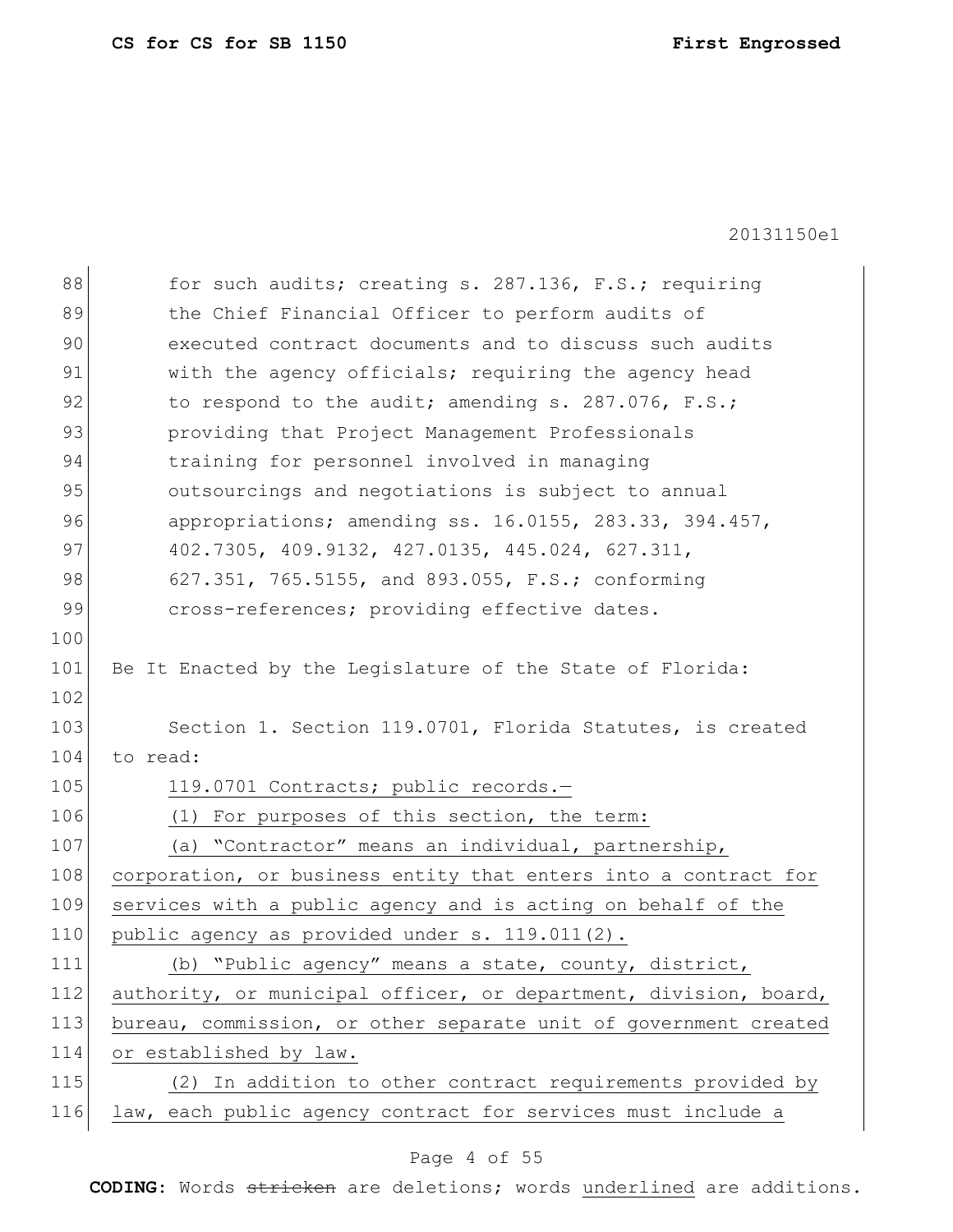provision that requires the contractor and its subcontractors to 118 comply with public records laws, specifically to: (a) Keep and maintain public records that ordinarily and necessarily would be required by the public agency in order to 121 perform the service. (b) Provide the public with access to public records on the 123 same terms and conditions that the public agency would provide the records and at a cost that does not exceed the cost provided 125 in this chapter or as otherwise provided by law. (c) Ensure that public records that are exempt or confidential and exempt from public records disclosure 128 requirements are not disclosed except as authorized by law. (d) Meet all requirements for retaining public records and

130 transfer, at no cost, to the public agency all public records in 131 possession of the contractor upon termination of the contract 132 and destroy any duplicate public records that are exempt or 133 confidential and exempt from public records disclosure 134 requirements. All records stored electronically must be provided 135 to the public agency in a format that is compatible with the 136 information technology systems of the public agency.

137 (3) If a contractor or its subcontractor does not comply 138 with a public records request, the public agency shall enforce 139 the contract provisions in accordance with the contract.

140 Section 2. Section 119.12, Florida Statutes, is amended to 141 read:

142 119.12 Attorney Attorney's fees.-If a civil action is filed 143 against an agency to enforce the provisions of this chapter and 144 if the court determines that such agency unlawfully refused to 145 permit a public record to be inspected or copied, the court

# Page 5 of 55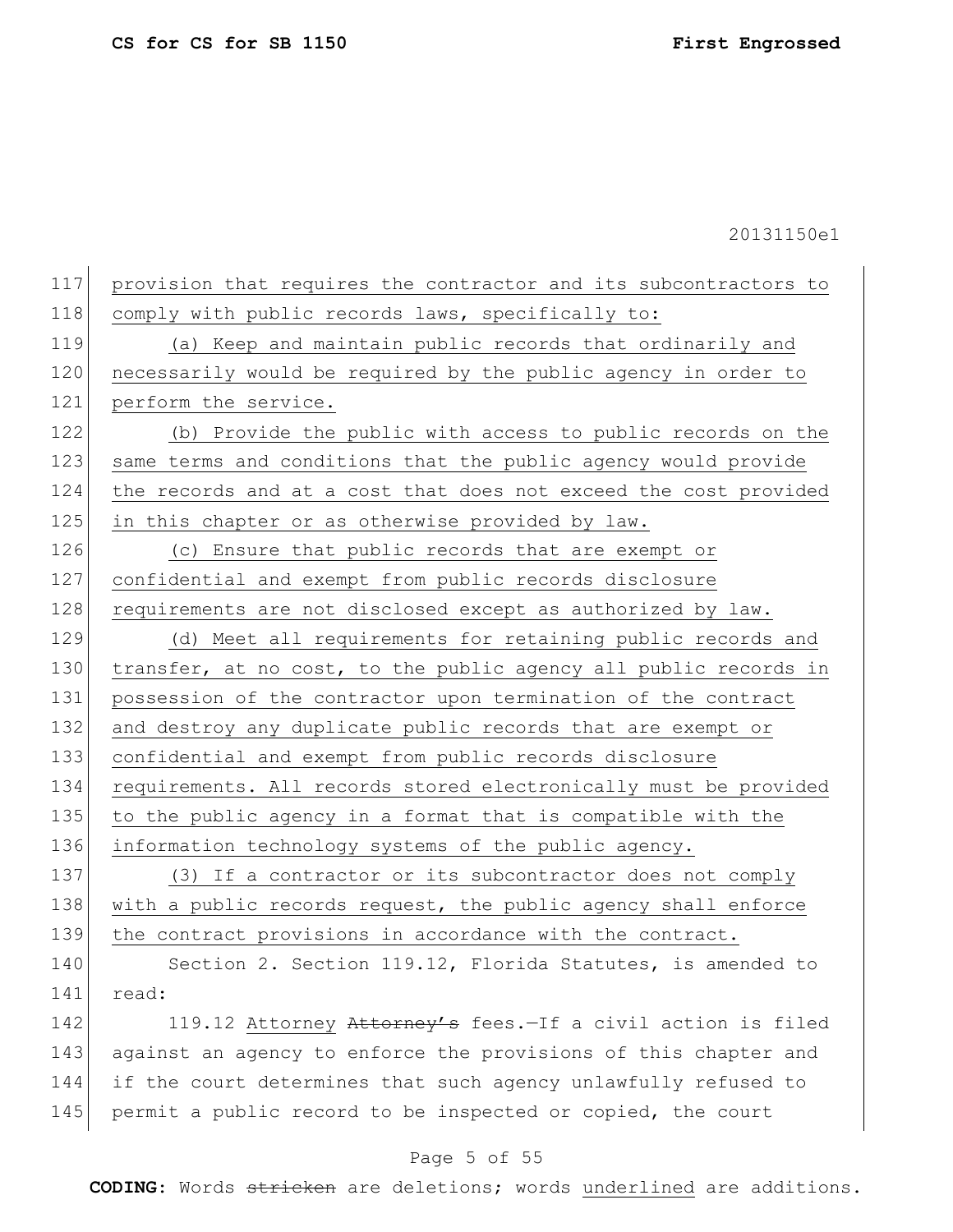| 146 | shall assess and award, against the agency responsible, the                 |
|-----|-----------------------------------------------------------------------------|
| 147 | reasonable costs of enforcement. The reasonable costs of                    |
| 148 | enforcement include, but are not limited to, including                      |
| 149 | reasonable attorney attorneys <sup>1</sup> fees, including those reasonable |
| 150 | attorney fees incurred in litigating entitlement to and the                 |
| 151 | determination or quantification of attorney fees for the                    |
| 152 | underlying matter.                                                          |
| 153 | Section 3. Section 215.971, Florida Statutes, is amended to                 |
| 154 | read:                                                                       |
| 155 | 215.971 Agreements funded with federal or and state                         |
| 156 | assistance.-                                                                |
| 157 | (1) For An agency agreement that provides state financial                   |
| 158 | assistance to a recipient or subrecipient, as those terms are               |
| 159 | defined in s. 215.97, or that provides federal financial                    |
| 160 | assistance to a subrecipient, as defined by applicable United               |
| 161 | States Office of Management and Budget circulars, must the                  |
| 162 | agreement shall include all of the following:                               |
| 163 | (a) $(1)$ A provision specifying a scope of work that clearly               |
| 164 | establishes the tasks that the recipient or subrecipient is                 |
| 165 | required to perform.: and                                                   |
| 166 | (b) $(2)$ A provision dividing the agreement into quantifiable              |
| 167 | units of deliverables that must be received and accepted in                 |
| 168 | writing by the agency before payment. Each deliverable must be              |
| 169 | directly related to the scope of work and must specify the                  |
| 170 | required minimum level of service to be performed and the                   |
| 171 | criteria for evaluating the successful completion of each                   |
| 172 | deliverable.                                                                |
| 173 | (c) A provision specifying the financial consequences that                  |
| 174 | apply if the recipient or subrecipient fails to perform the                 |
|     |                                                                             |

# Page 6 of 55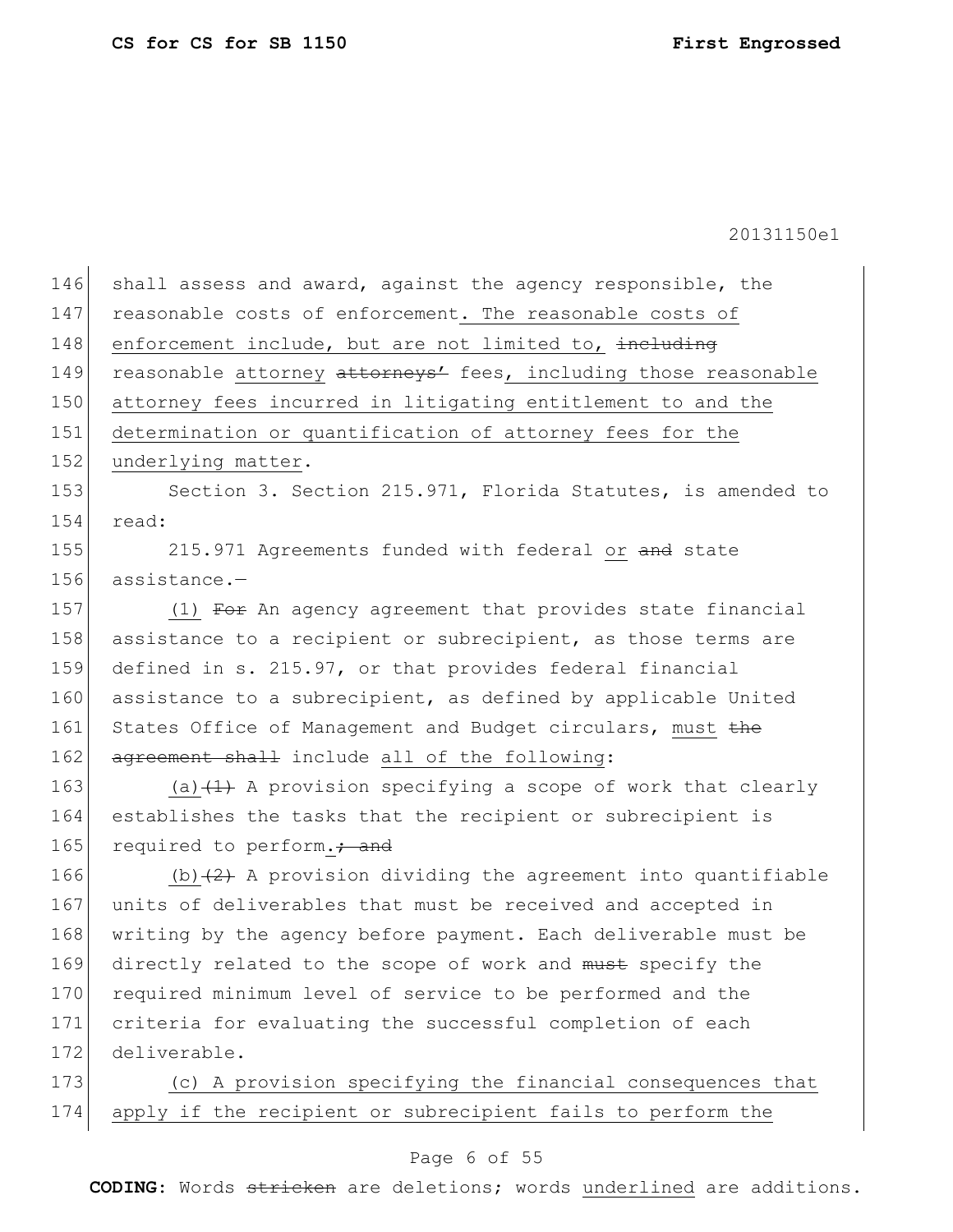| 175 | minimum level of service required by the agreement. The          |
|-----|------------------------------------------------------------------|
| 176 | provision can be excluded from the agreement only if financial   |
| 177 | consequences are prohibited by the federal agency awarding the   |
| 178 | grant. Funds refunded to a state agency from a recipient or      |
| 179 | subrecipient for failure to perform as required under the        |
| 180 | agreement may be expended only in direct support of the program  |
| 181 | from which the agreement originated.                             |
| 182 | (d) A provision specifying that a recipient or subrecipient      |
| 183 | of federal or state financial assistance may expend funds only   |
| 184 | for allowable costs resulting from obligations incurred during   |
| 185 | the specified agreement period.                                  |
| 186 | (e) A provision specifying that any balance of unobligated       |
| 187 | funds which has been advanced or paid must be refunded to the    |
| 188 | state agency.                                                    |
| 189 | (f) A provision specifying that any funds paid in excess of      |
| 190 | the amount to which the recipient or subrecipient is entitled    |
| 191 | under the terms and conditions of the agreement must be refunded |
| 192 | to the state agency.                                             |
| 193 | (g) Any additional information required pursuant to s.           |
| 194 | 215.97.                                                          |
| 195 | (2) The Chief Financial Officer may audit an agreement           |
| 196 | funded with state or federal assistance before the execution of  |
| 197 | such agreement in accordance with rules adopted by the           |
| 198 | Department of Financial Services. The audit must ensure that     |
| 199 | applicable laws have been met; that the agreement document       |
| 200 | contains a clear statement of work, quantifiable and measurable  |
| 201 | deliverables, performance measures, financial consequences for   |
| 202 | nonperformance, and clear terms and conditions that protect the  |
| 203 | interests of the state; and that the associated costs of the     |

# Page 7 of 55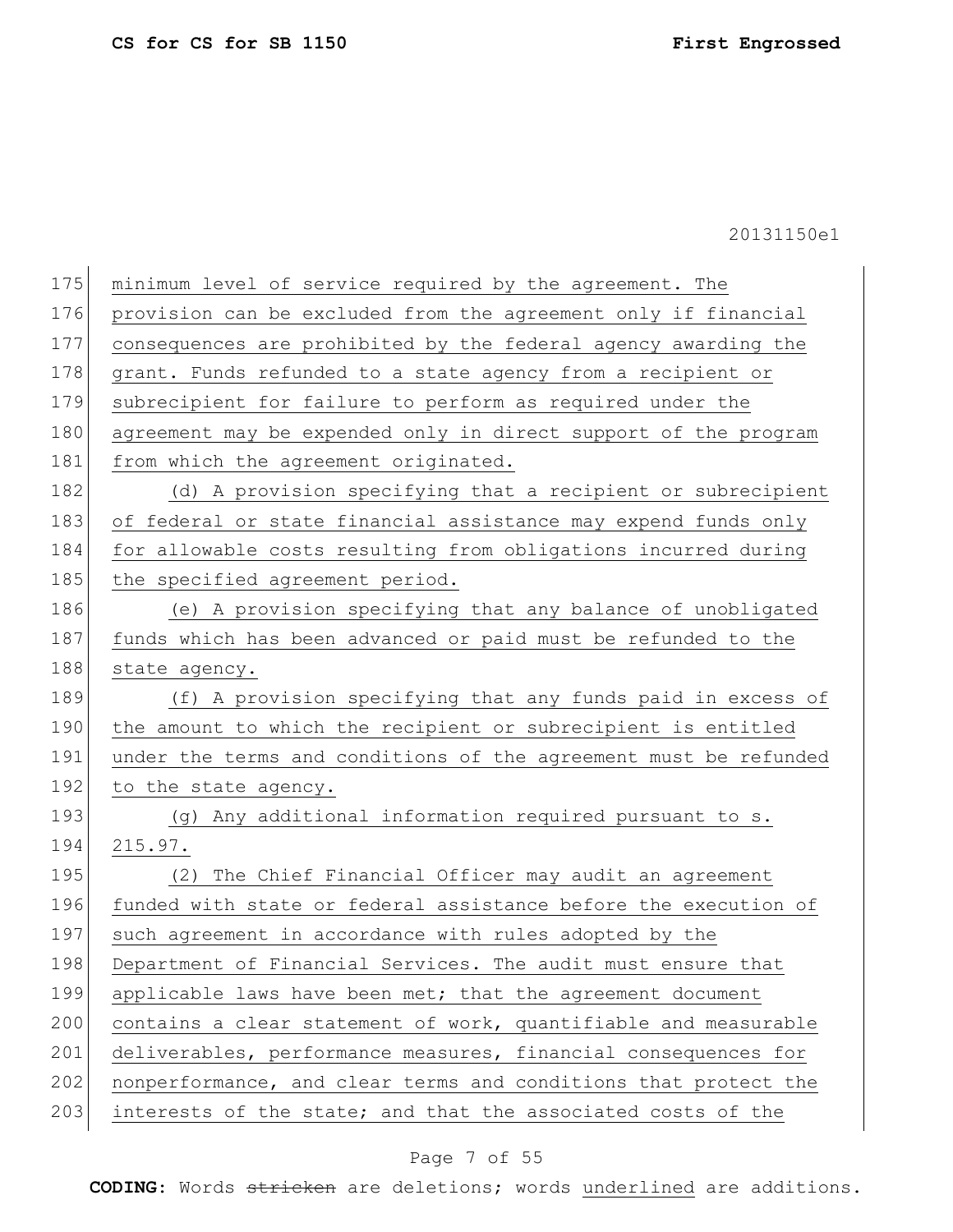| 204 | agreement are not unreasonable or inappropriate. The audit must  |
|-----|------------------------------------------------------------------|
| 205 | ensure that all contracting laws have been met and that          |
| 206 | documentation is available to support the agreement. An          |
| 207 | agreement that does not comply with this section may be returned |
| 208 | to the submitting agency for revision.                           |
| 209 | (a) The Chief Financial Officer may establish dollar             |
| 210 | thresholds and other criteria for determining which agreements   |
| 211 | will be audited before execution. The Chief Financial Officer    |
| 212 | may revise such thresholds and other criteria for an agency or   |
| 213 | unit of an agency as he or she deems appropriate.                |
| 214 | (b) The Chief Financial Officer shall have up to 10              |
| 215 | business days after receipt of the proposed grant agreement to   |
| 216 | make a final determination of any deficiencies in the agreement  |
| 217 | and shall provide the agency with information regarding any      |
| 218 | deficiencies at the conclusion of the review. The Chief          |
| 219 | Financial Officer and the agency entering into the agreement may |
| 220 | agree to a longer review period.                                 |
| 221 | (c) This subsection does not apply to the Board of               |
| 222 | Governors, a state university, or a facility engaged in research |
| 223 | using state or federal funds until July 1, 2015.                 |
| 224 | (3) For each agreement funded with federal or state              |
| 225 | financial assistance, the state agency shall designate an        |
| 226 | employee to function as a grant manager who shall be responsible |
| 227 | for enforcing performance of the agreement's terms and           |
| 228 | conditions and who shall serve as a liaison with the recipient   |
| 229 | or subrecipient.                                                 |
| 230 | (a) Each grant manager responsible for agreements in excess      |
| 231 | of \$100,000 annually must complete the training and become a    |
| 232 | certified contract manager as provided under s. 287.057(14).     |

# Page 8 of 55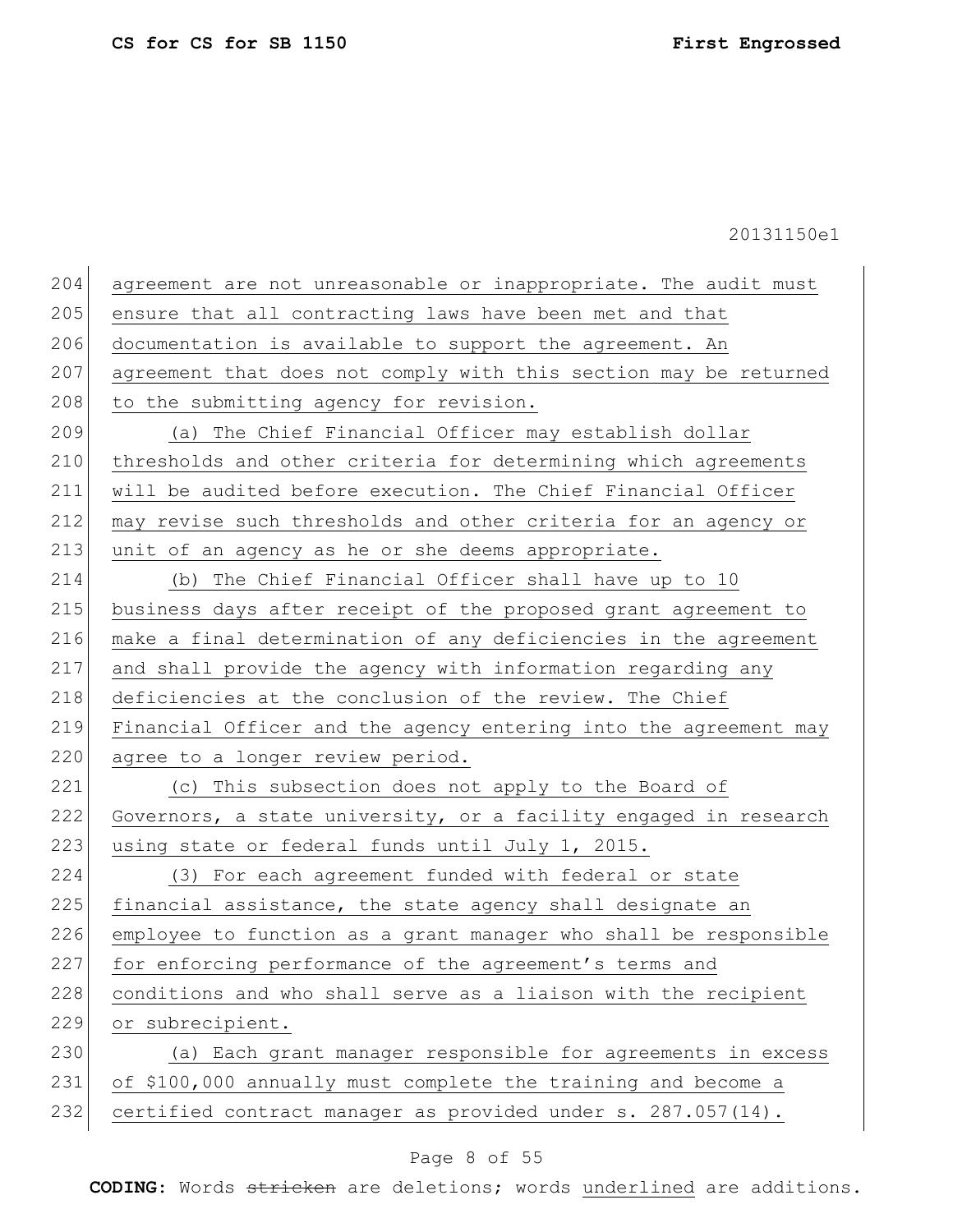| 233 | (b) The Chief Financial Officer shall establish and              |
|-----|------------------------------------------------------------------|
| 234 | disseminate uniform procedures for grant management pursuant to  |
| 235 | s. 17.03(3) to ensure that services have been rendered in        |
| 236 | accordance with agreement terms before the agency processes an   |
| 237 | invoice for payment. The procedures must include, but need not   |
| 238 | be limited to, procedures for monitoring and documenting         |
| 239 | recipient or subrecipient performance, reviewing and documenting |
| 240 | all deliverables for which payment is requested by the recipient |
| 241 | or subrecipient, and providing written certification by the      |
| 242 | grant manager of the agency's receipt of goods and services.     |
| 243 | (c) The grant manager shall reconcile and verify all funds       |
| 244 | received against all funds expended during the grant agreement   |
| 245 | period and produce a final reconciliation report. The final      |
| 246 | report must identify any funds paid in excess of the             |
| 247 | expenditures incurred by the recipient or subrecipient.          |
| 248 | (4) The Chief Financial Officer shall perform audits of the      |
| 249 | executed state and federal grant agreement documents and grant   |
| 250 | manager's records in order to ensure that adequate internal      |
| 251 | controls are in place for complying with the terms and           |
| 252 | conditions of such agreements and for validation and receipt of  |
| 253 | goods and services.                                              |
| 254 | (a) At the conclusion of the audit, the Chief Financial          |
| 255 | Officer's designee shall discuss the audit and potential         |
| 256 | findings with the official whose office is subject to audit. The |
| 257 | final audit report shall be submitted to the agency head.        |
| 258 | (b) Within 30 days after the receipt of the final audit          |
| 259 | report, the agency head shall submit to the Chief Financial      |
| 260 | Officer or designee, his or her written statement of explanation |
| 261 | or rebuttal concerning findings requiring corrective action,     |
|     |                                                                  |

# Page 9 of 55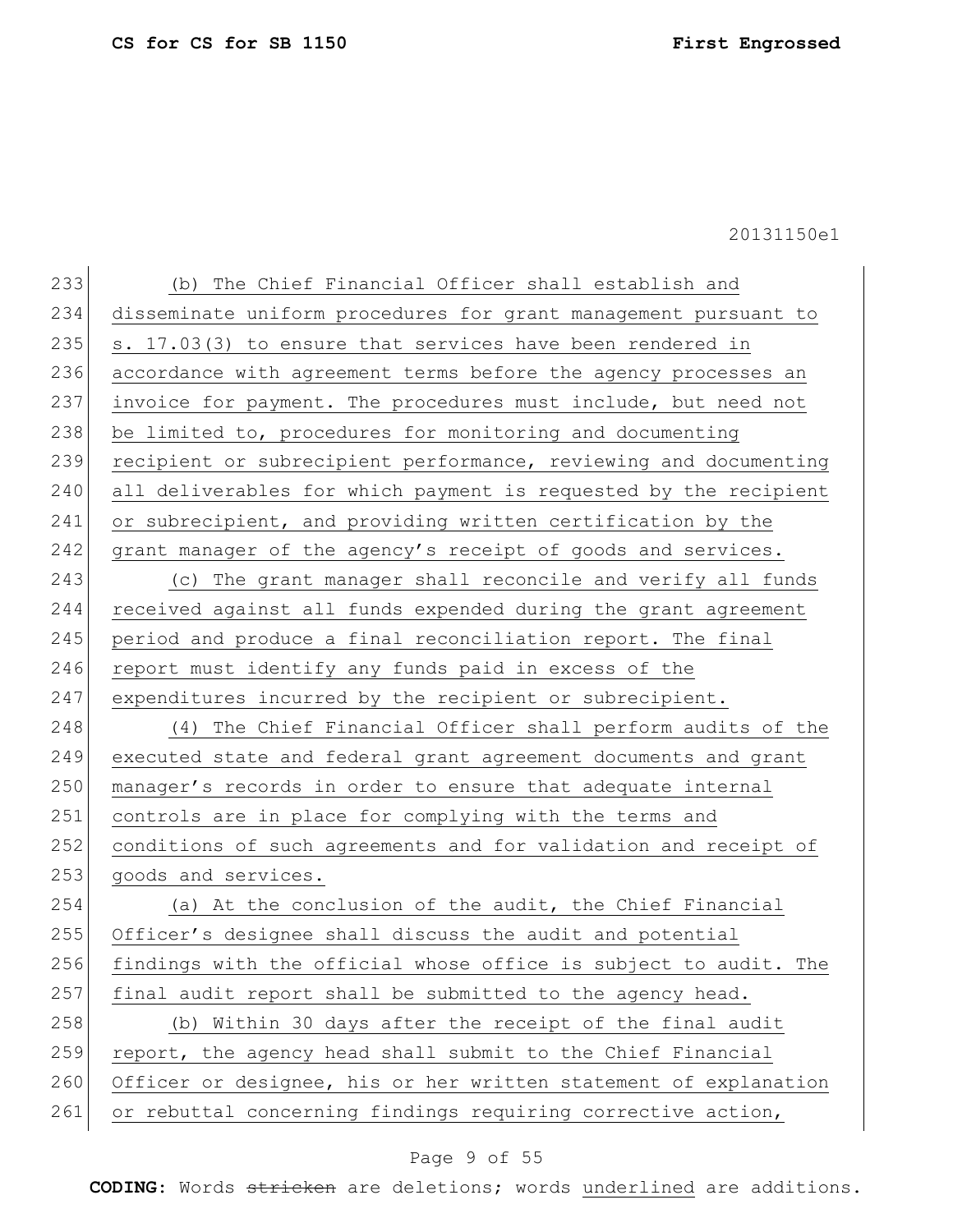| 262 | including corrective action to be taken to preclude a                              |
|-----|------------------------------------------------------------------------------------|
| 263 | recurrence.                                                                        |
| 264 | Section 4. Subsection (2) of section 215.985, Florida                              |
| 265 | Statutes, is reordered and amended and subsection (16) of that                     |
| 266 | section is amended, to read:                                                       |
| 267 | 215.985 Transparency in government spending.-                                      |
| 268 | (2) As used in this section, the term:                                             |
| 269 | (c) $(a)$ "Governmental entity" means any state, regional,                         |
| 270 | county, municipal, special district, or other political                            |
| 271 | subdivision whether executive, judicial, or legislative,                           |
| 272 | including, but not limited to, any department, division, bureau,                   |
| 273 | commission, authority, district, or agency thereof, or any                         |
| 274 | public school, Florida College System institution, state                           |
| 275 | university, or associated board.                                                   |
| 276 | (d) $(b)$ "Website" means a site on the Internet which is                          |
| 277 | easily accessible to the public at no cost and does not require                    |
| 278 | the user to provide any information.                                               |
| 279 | (a) $\left\{\epsilon\right\}$ "Committee" means the Legislative Auditing Committee |
| 280 | created in s. 11.40.                                                               |
| 281 | (b) "Contract" means any written agreement or purchase                             |
| 282 | order issued for the purchase of goods or services and any                         |
| 283 | written agreements for the receipt of federal or state financial                   |
| 284 | assistance.                                                                        |
| 285 | (16) The Chief Financial Officer shall establish and                               |
| 286 | maintain a secure, shared state contract tracking provide publie                   |
| 287 | access to a state contract management system.                                      |
| 288 | (a) Within 30 calendar days after executing a contract,                            |
| 289 | each state agency as defined in s. 216.011(1) shall post all of                    |
| 290 | the following that provides information and documentation                          |
|     |                                                                                    |

### Page 10 of 55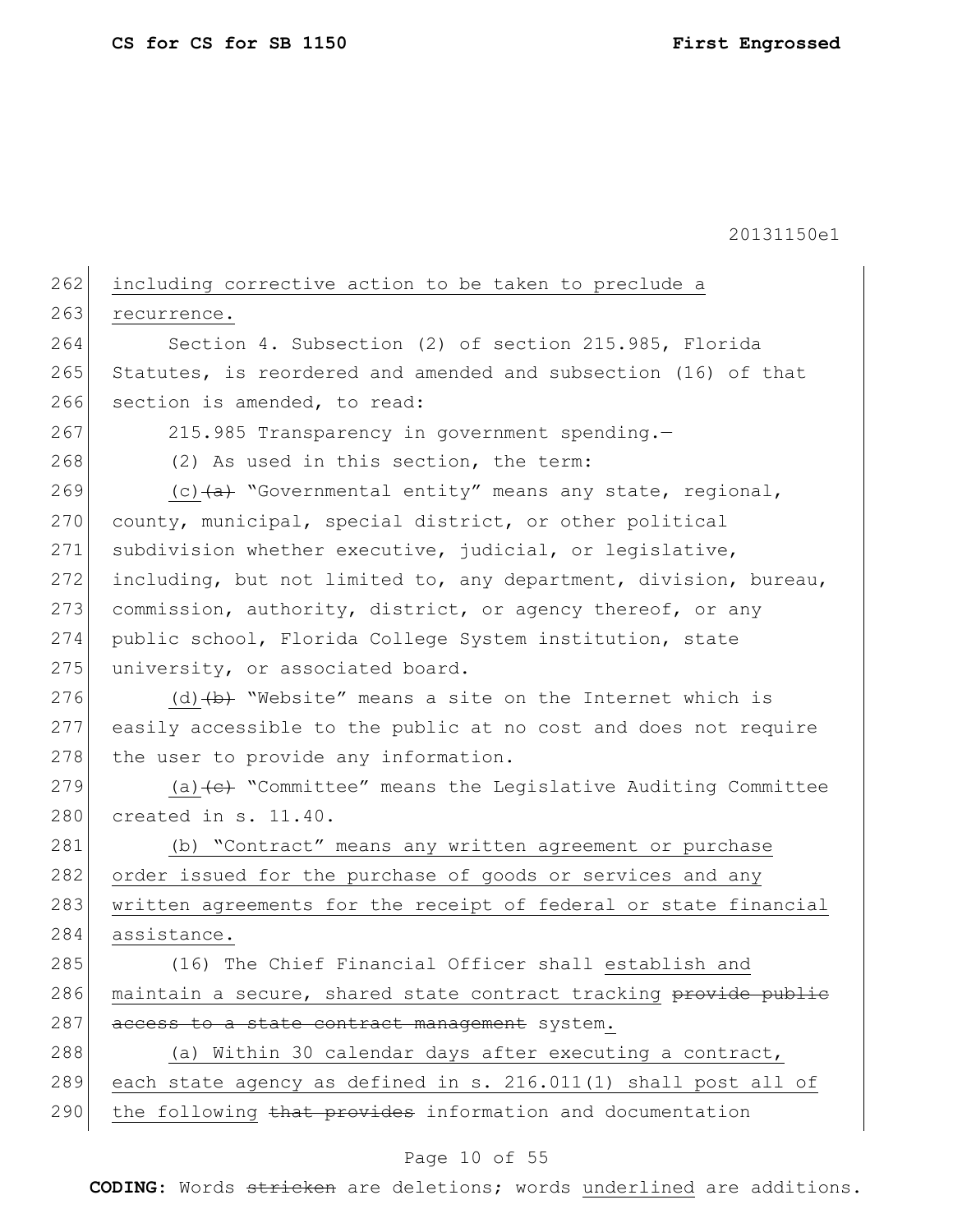291 relating to that contract on the contract tracking system, as 292 required by rule: contracts procured by governmental entities. 293 1. The names of the contracting entities. 294 2. The procurement method. 295 3. The contract beginning and end dates. 296 4. The nature or type of the commodities or services 297 purchased. 298 5. Applicable contract unit prices and deliverables. 299 6. Total compensation to be paid or received under the 300 contract. 301 7. All payments made to the contractor to date. 302 8. Applicable contract performance measures. 303 9. The justification for not using competitive solicitation 304 to procure the contract, including citation to any statutory 305 exemption or exception from competitive solicitation, if 306 applicable. 307 10. Electronic copies of the contract and procurement 308 documents that have been redacted to conceal exempt or 309 confidential information. 310 11. Any other information required by the Chief Financial 311 Officer.  $312$  (a) The data collected in the system must include, but need  $313$  not be limited to, the contracting agency; the procurement 314 method; the contract beginning and ending dates; the type of 315 commodity or service; the purpose of the commodity or service;  $316$  the compensation to be paid; compliance information, such as 317 performance metrics for the service or commodity; contract 318 violations; the number of extensions or renewals; and the 319 statutory authority for providing the service.

# Page 11 of 55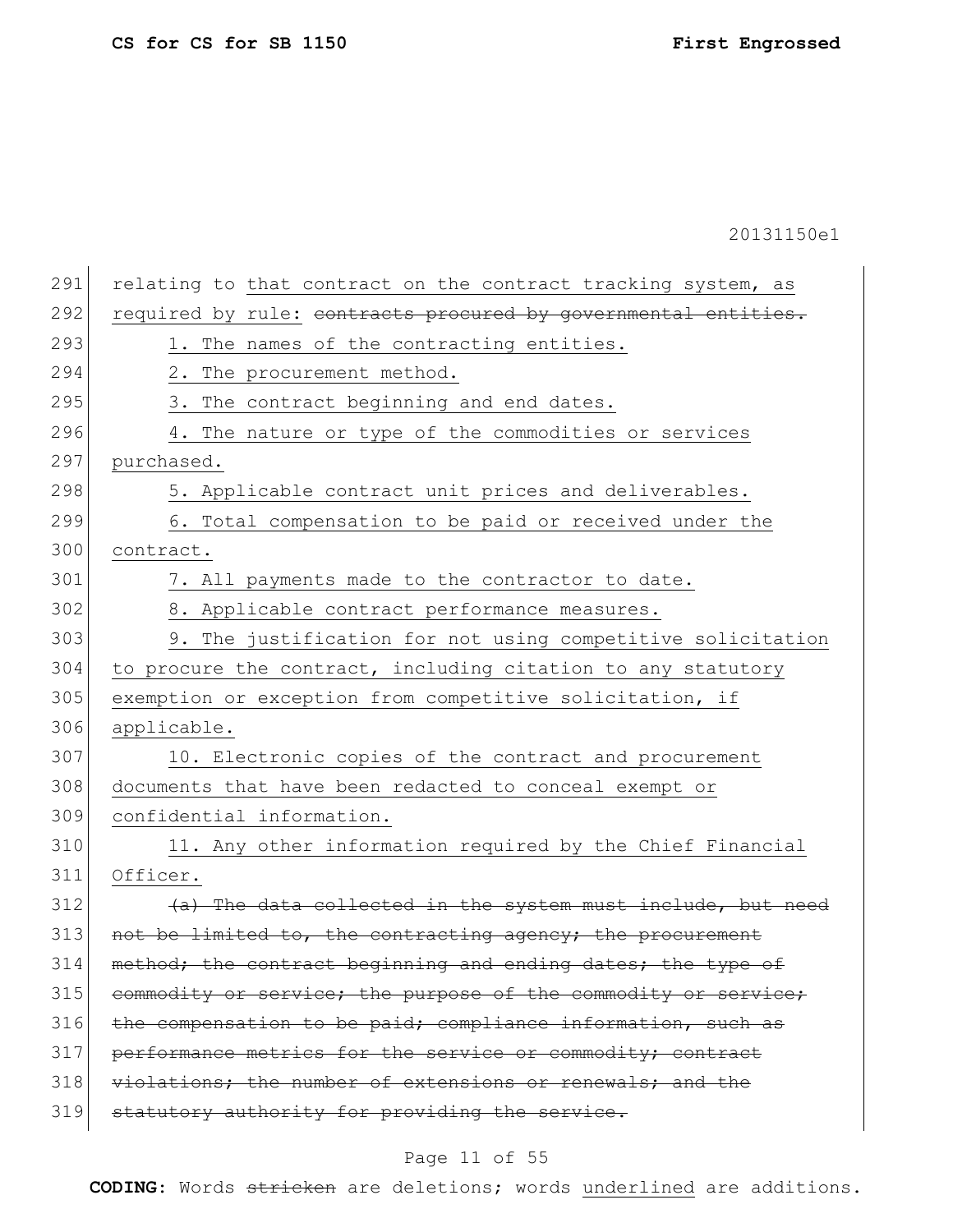320 (b) The affected state governmental agency shall update the 321 information described in paragraph (a) in the contract tracking 322 system within 30 calendar days after a major modification or 323 amendment change to an existing contract or the execution of a 324 new contract, agency procurement staff of the affected state 325 governmental entity shall update the necessary information in 326 the state contract management system. A major modification or  $327$  amendment change to a contract includes, but is not limited to,  $328$  a renewal, termination, or extension of the contract, or an 329 amendment to the contract as determined by the Chief Financial 330 Officer.

 (c) Each state agency identified in paragraph (a) shall 332 redact, as defined in s. 119.011, exempt or confidential information from the contract or procurement documents before posting an electronic copy on the contract tracking system.

335 1. If a state agency becomes aware that an electronic copy 336 of a contract or procurement document that it posted has not 337 been properly redacted, the state agency must immediately notify 338 | the Chief Financial Officer so that the contract or procurement 339 document may be removed. Within 7 business days, the state 340 agency shall provide the Chief Financial Officer with a properly 341 redacted copy for posting.

 2. If a party to a contract, or authorized representative, 343 discovers that an electronic copy of a contract or procurement document on the system has not been properly redacted, the party or representative may request the state agency that posted the document to redact the exempt or confidential information. Upon receipt of a request in compliance with this subparagraph, the 348 state agency that posted the document shall redact the exempt or

## Page 12 of 55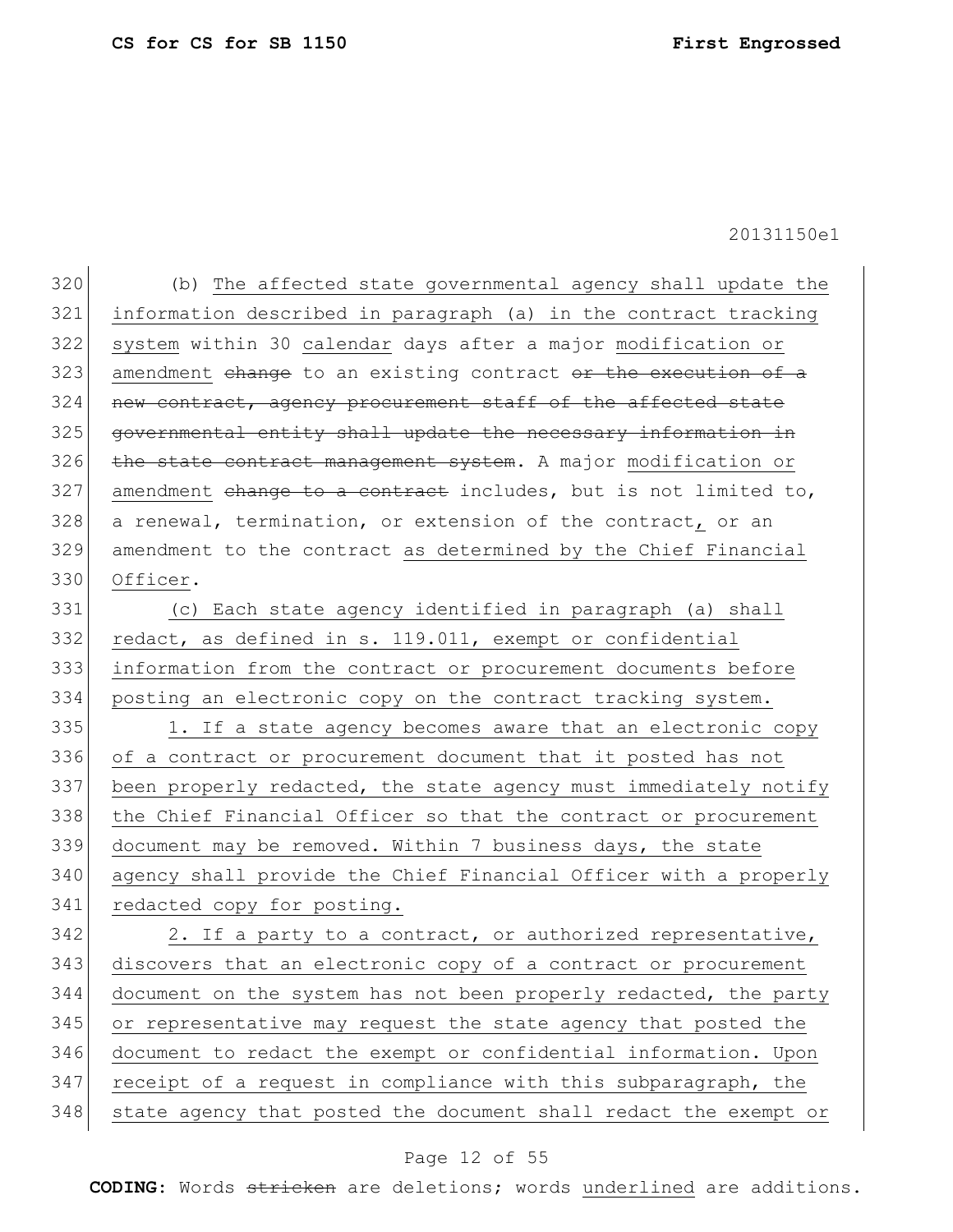|--|

350 a. Such request must be in writing and delivered by mail, facsimile, or electronic transmission or in person to the state agency that posted the information. The request must identify 353 the specific document, the page numbers that include the exempt or confidential information, the information that is exempt or confidential, and the relevant statutory exemption. A fee may not be charged for a redaction made pursuant to such request.

357 b. If necessary, a party to the contract may petition the 358 circuit court for an order directing compliance with this paragraph.

360 3. The Chief Financial Officer, the Department of Financial 361 Services, or any officer, employee, or contractor thereof, is not responsible for redacting exempt or confidential information from an electronic copy of a contract or procurement document posted by another state agency on the system and is not liable for the failure of the state agency to redact the exempt or confidential information. The Chief Financial Officer may notify the posting state agency if a document posted on the tracking 368 system contains exempt or confidential information.

 (d) Pursuant to ss. 119.01 and 119.07, the Chief Financial 370 Officer may make information posted on the contract tracking system available for viewing and download by the public through a secure website. Unless otherwise provided by law, information retrieved electronically pursuant to this paragraph is not admissible in court as an authenticated document.

375 1. The Chief Financial Officer may regulate and prohibit the posting of records that could facilitate identity theft or fraud, such as signatures; compromise or reveal an agency

# Page 13 of 55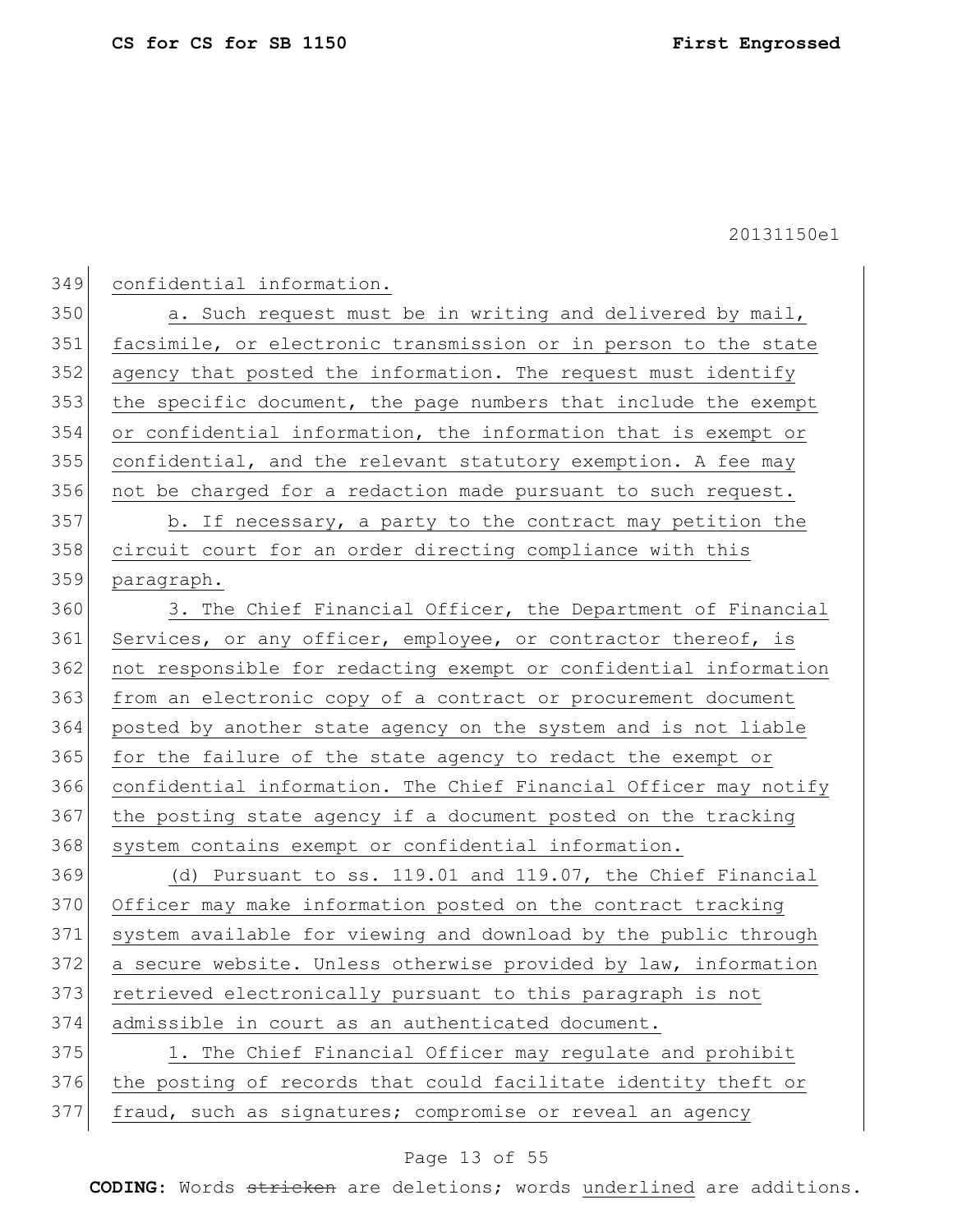| 378 | investigation; reveal the identity of undercover personnel;      |
|-----|------------------------------------------------------------------|
| 379 | reveal proprietary confidential business information or trade    |
| 380 | secrets; reveal an individual's medical information; or reveal   |
| 381 | any other record or information that the Chief Financial Officer |
| 382 | believes may jeopardize the health, safety, or welfare of the    |
| 383 | public. However, such prohibition does not supersede the duty of |
| 384 | a state agency to provide a copy of a public record upon         |
| 385 | request. The Chief Financial Officer shall use appropriate       |
| 386 | Internet security measures to ensure that no person has the      |
| 387 | ability to alter or modify records available on the website.     |
| 388 | 2. Records made available on the website, including              |
| 389 | electronic copies of contracts or procurement documents, may not |
| 390 | reveal information made exempt or confidential by law. Notice of |
| 391 | the right of an affected party to request redaction of exempt or |
| 392 | confidential information pursuant to paragraph (c) must be       |
| 393 | displayed on the website.                                        |
| 394 | (e) The posting of information on the contract tracking          |
| 395 | system or the provision of contract information on a website for |
| 396 | public viewing and downloading does not supersede the duty of a  |
| 397 | state agency to respond to a public record request for such      |
| 398 | information or to a subpoena for such information.               |
| 399 | 1. A request for a copy of a contract or procurement             |
| 400 | document or a certified copy of a contract or procurement        |
| 401 | document must be made to the state agency that is party to the   |
| 402 | contract. Such request may not be made to the Chief Financial    |
| 403 | Officer or the Department of Financial Services or any officer,  |
| 404 | employee, or contractor thereof unless the Chief Financial       |
| 405 | Officer or department is a party to the contract.                |
| 406 | 2. A subpoena for a copy of a contract or procurement            |
|     |                                                                  |

# Page 14 of 55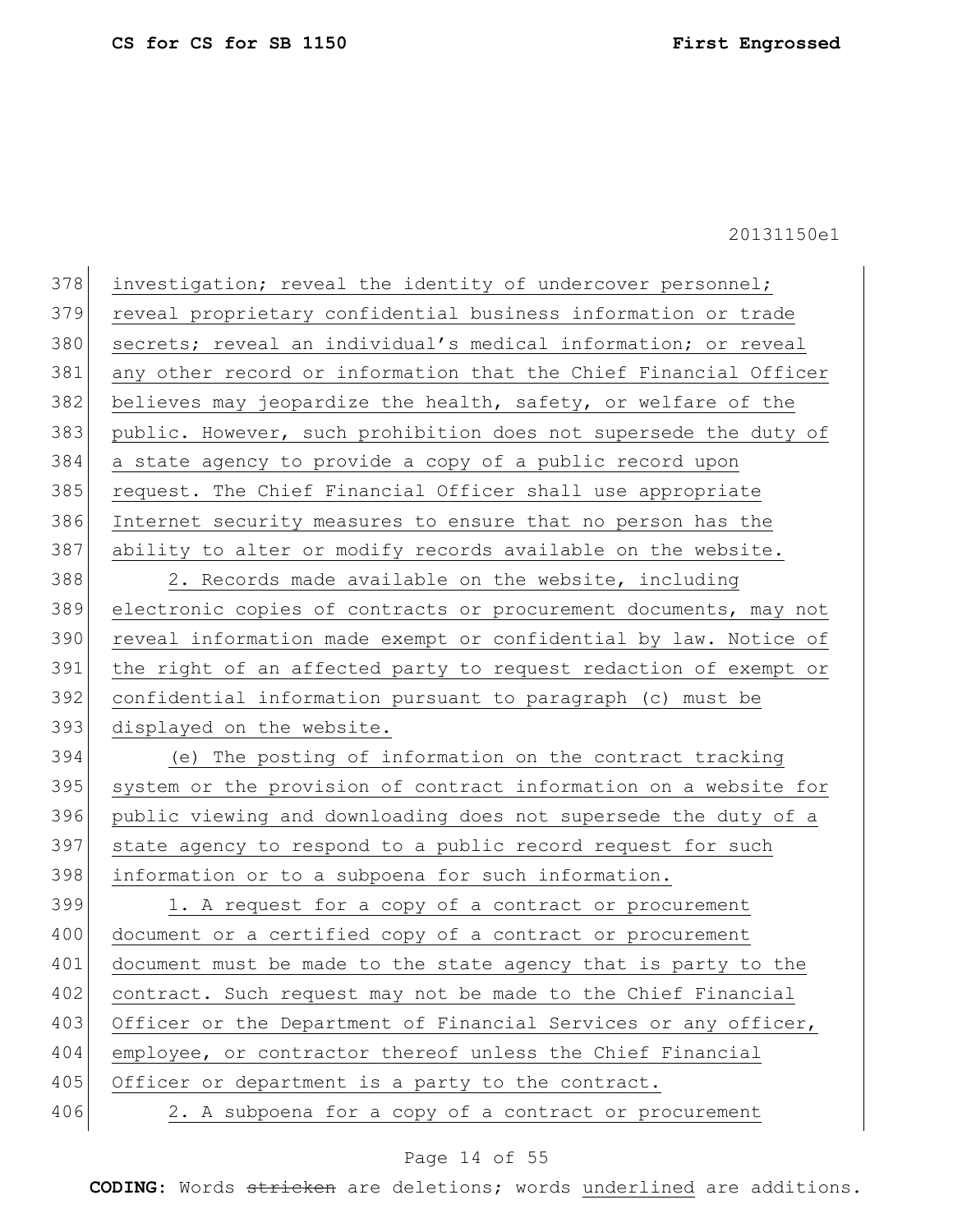| 407 | document or certified copy of a contract or procurement document |
|-----|------------------------------------------------------------------|
| 408 | must be served on the state agency that is a party to the        |
| 409 | contract and that maintains the original documents. The Chief    |
| 410 | Financial Officer or the Department of Financial Services or any |
| 411 | officer, employee, or contractor thereof may not be served a     |
| 412 | subpoena for those records unless the Chief Financial Officer or |
| 413 | the department is a party to the contract.                       |
| 414 | (f) The requirement under paragraphs (a) and (b) that each       |
| 415 | agency post information and documentation relating to contracts  |
| 416 | on the tracking system does not apply to any record that could   |
| 417 | reveal attorney work product or strategy.                        |
| 418 | (g) The Chief Financial Officer may adopt rules to               |
| 419 | administer this subsection.                                      |
| 420 | Section 5. Section 216.0111, Florida Statutes, is repealed.      |
| 421 | Section 6. Subsections (4) through (28) of section $287.012$ ,   |
| 422 | Florida Statutes, are amended to read:                           |
| 423 | 287.012 Definitions. As used in this part, the term:             |
| 424 | (4) "Best value" means the highest overall value to the          |
| 425 | state based on objective factors that include, but are not       |
| 426 | limited to, price, quality, design, and workmanship.             |
| 427 | (5) "Commodity" means any of the various supplies,               |
| 428 | materials, goods, merchandise, food, equipment, information      |
| 429 | technology, and other personal property, including a mobile      |
| 430 | home, trailer, or other portable structure that has with floor   |
| 431 | space of less than 5,000 square feet of floor space, purchased,  |
| 432 | leased, or otherwise contracted for by the state and its         |
| 433 | agencies. The term "Commodity" also includes interest on         |
| 434 | deferred-payment commodity contracts approved pursuant to s.     |
| 435 | 287.063 entered into by an agency for the purchase of other      |
|     |                                                                  |

# Page 15 of 55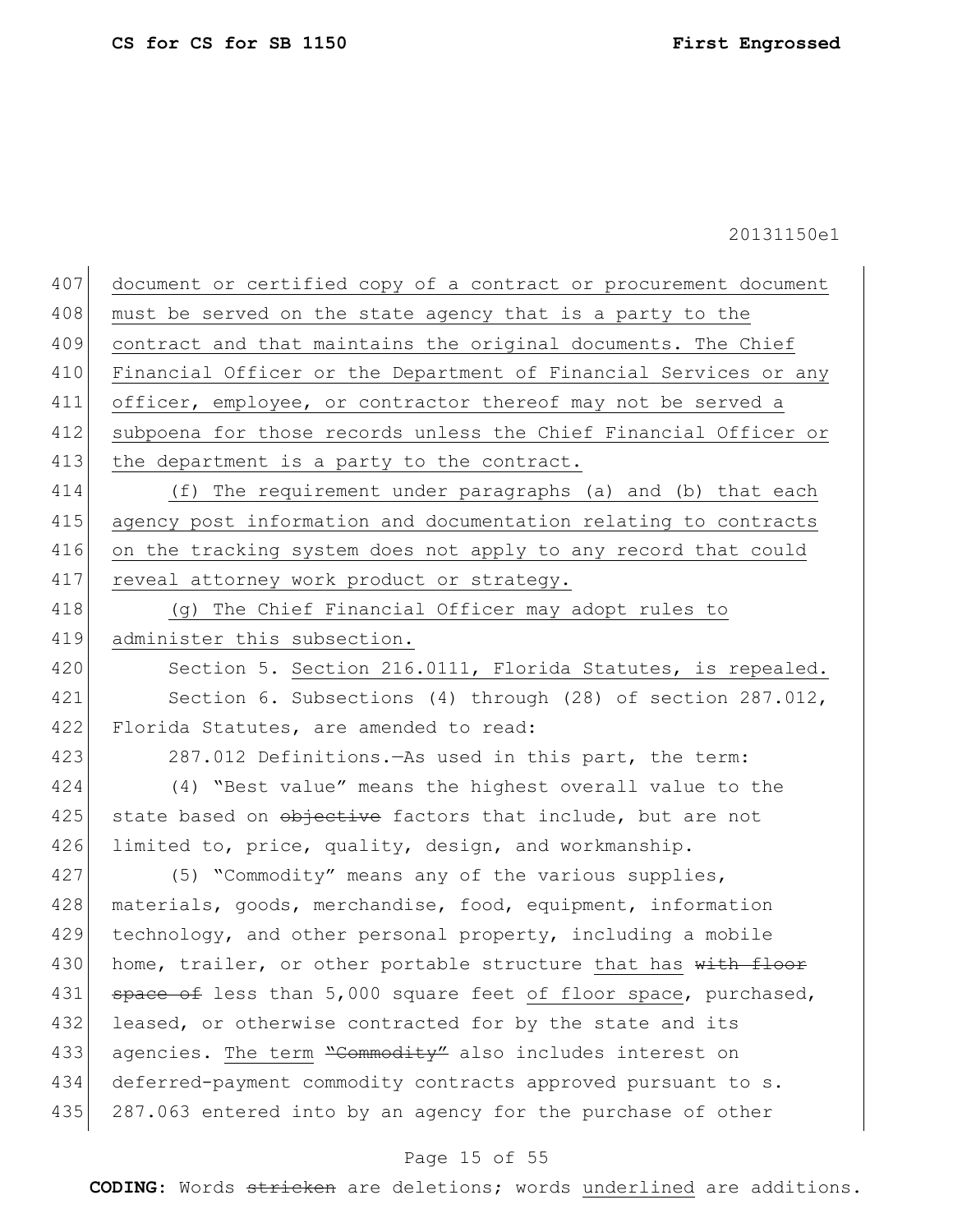436 commodities. However, commodities purchased for resale are 437 excluded from this definition. Printing of publications shall be 438 considered a commodity if procured when let upon contract 439 pursuant to s. 283.33, whether purchased for resale or not.

440 (6) "Competitive solicitation" means the process of 441 requesting and receiving two or more sealed bids, proposals, or 442 replies submitted by responsive vendors in accordance with the 443 terms of a competitive process, regardless of the method of 444 procurement.

445 (7) "Contractor" means a person who contracts to sell 446 commodities or contractual services to an agency.

447 (8) "Contractual service" means the rendering by a 448 contractor of its time and effort rather than the furnishing of 449 specific commodities. The term applies only to those services 450 rendered by individuals and firms who are independent 451 contractors, and such services may include, but are not limited 452 to, evaluations; consultations; maintenance; accounting; 453 security; management systems; management consulting; educational 454 training programs; research and development studies or reports 455 on the findings of consultants engaged thereunder; and 456 professional, technical, and social services. The term 457 **"Contractual service"** does not include a any contract for the 458 furnishing of labor or materials for the construction, 459 renovation, repair, modification, or demolition of a any 460 facility, building, portion of building, utility, park, parking 461 lot, or structure or other improvement to real property entered 462 into pursuant to chapter 255 and rules adopted thereunder.

463 (9) "Department" means the Department of Management 464 Services.

### Page 16 of 55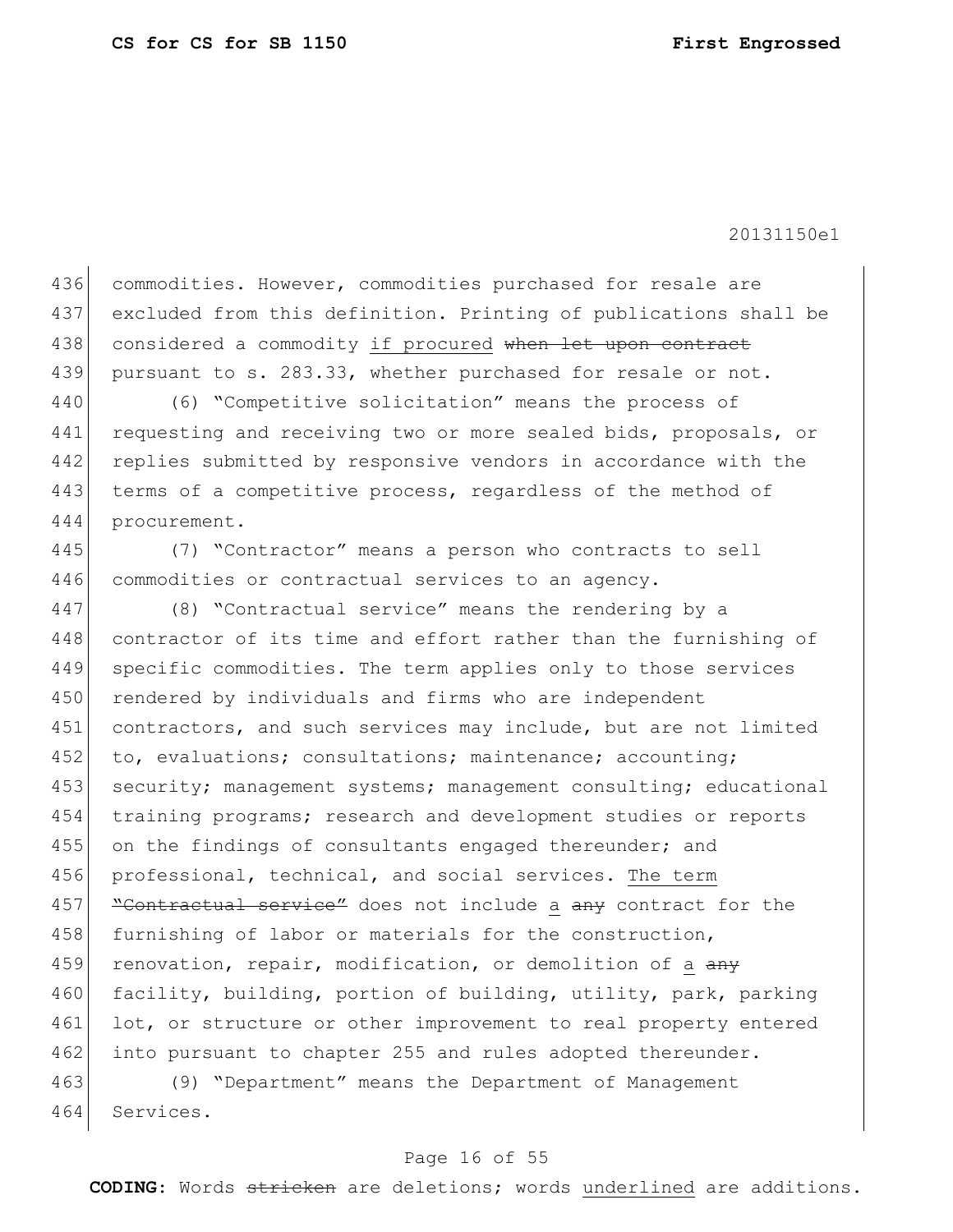465 (10) "Electronic posting" or "electronically post" means 466 the noticing of solicitations, agency decisions or intended 467 decisions, or other matters relating to procurement on a 468 centralized Internet website designated by the department for 469 this purpose, and in the manner and form required under s. 470 120.57(3)(a).

471 (11) "Eligible user" means any person or entity authorized 472 by the department pursuant to rule to purchase from state term 473 contracts or to use the online procurement system.

474 (12) "Exceptional purchase" means any purchase of 475 commodities or contractual services excepted by law or rule from 476 the requirements for competitive solicitation, including, but 477 not limited to, purchases from a single source; purchases upon 478 receipt of less than two responsive bids, proposals, or replies; 479 purchases made by an agency, after receiving approval from the 480 department, from a contract procured, pursuant to s.  $287.057(1)$ , 481 or by another agency; and purchases made without advertisement 482 in the manner required under  $\frac{1}{2}$  s. 287.042(3)(b).

483 (13) "Extension" means an increase in the time allowed for 484 the contract period due to circumstances which, without fault of 485 either party, make performance impracticable or impossible, or 486 which prevent a new contract from being executed, with or 487 without a proportional increase in the total dollar amount, with 488 any increase to be based on the method and rate previously 489 established in the contract.

490 (14) "Governmental entity" means a political subdivision or 491 agency of this state or of any state of the United States, 492 including, but not limited to, state government, county, 493 municipality, school district, nonprofit public university or

### Page 17 of 55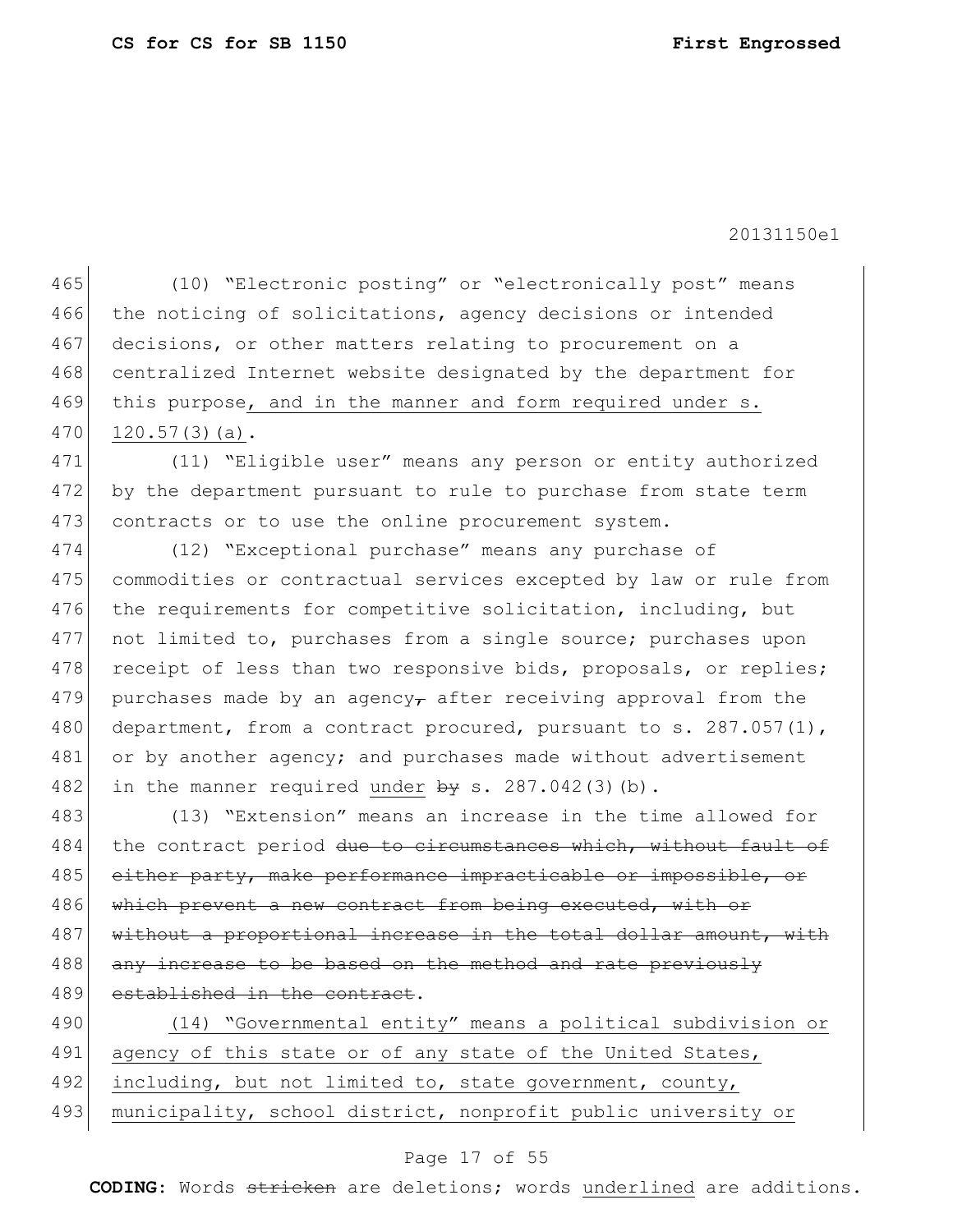| 494 | college, single-purpose or multipurpose special district,          |
|-----|--------------------------------------------------------------------|
| 495 | single-purpose or multipurpose public authority, metropolitan or   |
| 496 | consolidated government, separate legal entity or administrative   |
| 497 | entity, or any agency of the Federal Government.                   |
| 498 | $(15)$ $(14)$ "Information technology" has the same meaning as     |
| 499 | provided ascribed in s. 282.0041.                                  |
| 500 | $(16)$ $(15)$ "Invitation to bid" means a written or               |
| 501 | electronically posted solicitation for competitive sealed bids.    |
| 502 | $(17)$ $(16)$ "Invitation to negotiate" means a written or         |
| 503 | electronically posted solicitation for competitive sealed          |
| 504 | replies to select one or more vendors with which to commence       |
| 505 | negotiations for the procurement of commodities or contractual     |
| 506 | services.                                                          |
| 507 | $(18)$ $(17)$ "Minority business enterprise" has the same          |
| 508 | meaning as provided ascribed in s. 288.703.                        |
| 509 | (19) (18) "Office" means the Office of Supplier Diversity of       |
| 510 | the Department of Management Services.                             |
| 511 | $(20)$ $(19)$ "Outsource" means the process of contracting with    |
| 512 | a vendor to provide a service as defined in s. 216.011(1) (f), in  |
| 513 | whole or in part, or an activity as defined in s.                  |
| 514 | $216.011(1)$ (rr), while a state agency retains the responsibility |
| 515 | and accountability for the service or activity and there is a      |
| 516 | transfer of management responsibility for the delivery of          |
| 517 | resources and the performance of those resources.                  |
| 518 | $(21)$ $(20)$ "Renewal" means contracting with the same            |
| 519 | contractor for an additional contract period after the initial     |
| 520 | contract period, only if pursuant to contract terms specifically   |
| 521 | providing for such renewal.                                        |
| 522 | $(22)$ $(21)$ "Request for information" means a written or         |

# Page 18 of 55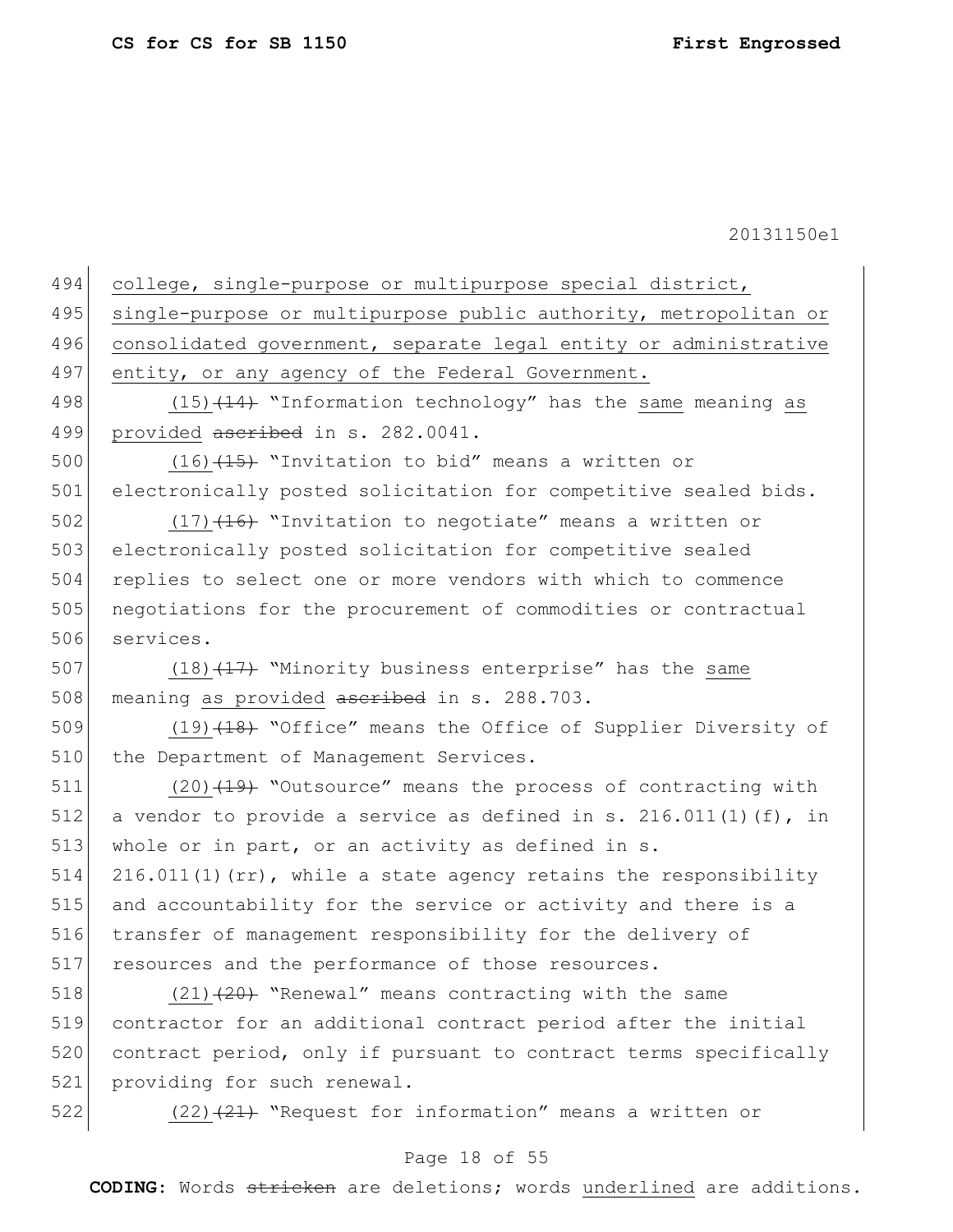523 electronically posted request made by an agency to vendors for 524 information concerning commodities or contractual services. 525 Responses to these requests are not offers and may not be 526 accepted by the agency to form a binding contract.

527 (23) (22) "Request for proposals" means a written or 528 electronically posted solicitation for competitive sealed 529 proposals.

 $(24)$   $(23)$  "Request for a quote" means an oral, electronic, or written request for written pricing or services information from a state term contract vendor for commodities or contractual services available on a state term contract from that vendor.

534 (25)<del>(24)</del> "Responsible vendor" means a vendor who has the 535 capability in all respects to fully perform the contract 536 requirements and the integrity and reliability that will assure 537 good faith performance.

538 (26)<del>(25)</del> "Responsive bid," "responsive proposal," or 539 "responsive reply" means a bid, or proposal, or reply submitted  $540$  by a responsive and responsible vendor which that conforms in 541 all material respects to the solicitation.

542  $(27)$   $(26)$  "Responsive vendor" means a vendor that has 543 submitted a bid, proposal, or reply that conforms in all 544 material respects to the solicitation.

545  $(28)$   $\overline{27}$  "State term contract" means a term contract that 546 is competitively procured by the department pursuant to s. 547 287.057 and that is used by agencies and eligible users pursuant 548 to s. 287.056.

549  $(29)$   $(28)$  "Term contract" means an indefinite quantity 550 contract to furnish commodities or contractual services during a 551 defined period.

## Page 19 of 55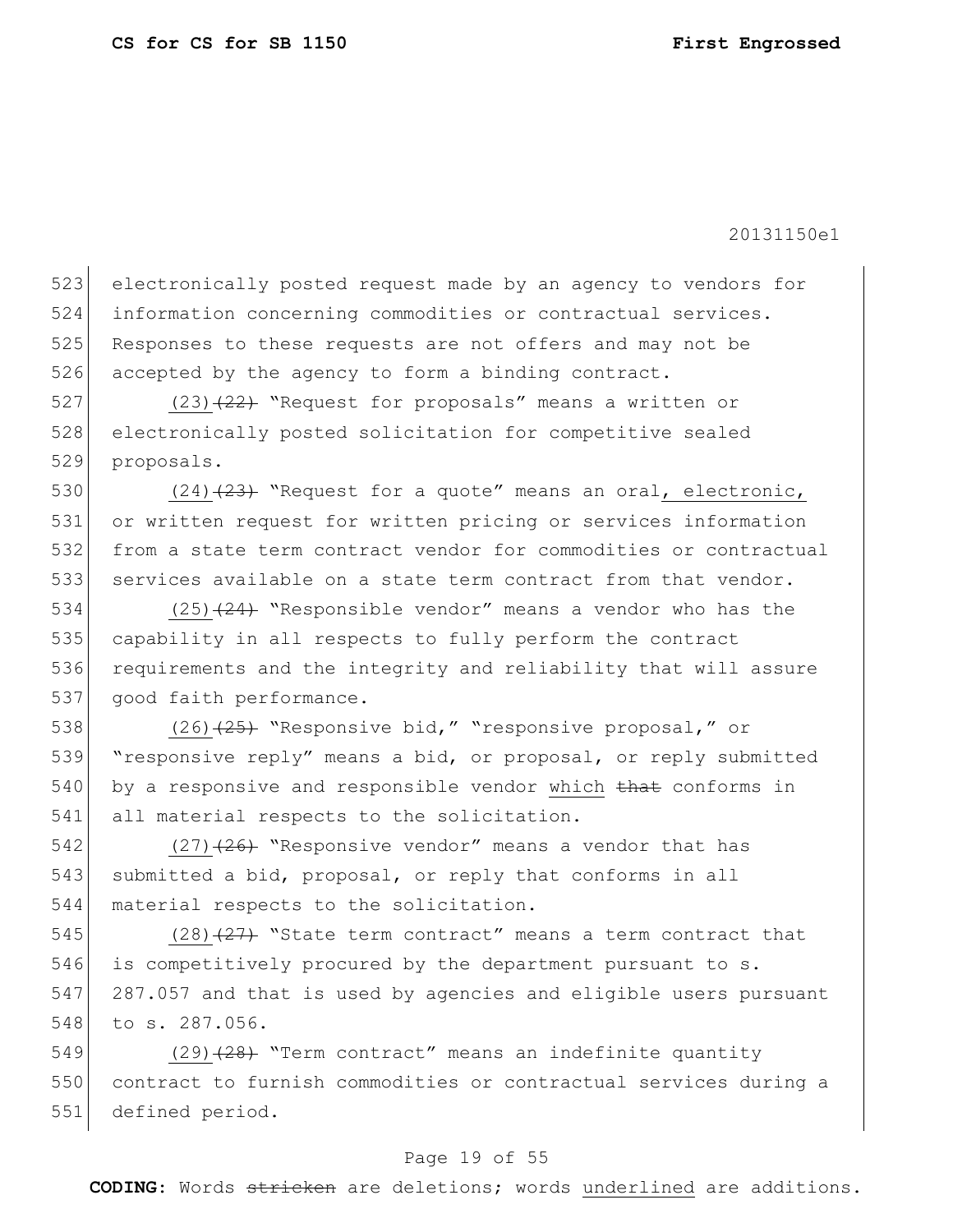552 Section 7. Paragraph (a) of subsection (1), paragraph (b) 553 of subsection  $(2)$ , and subsections  $(8)$  and  $(15)$  of section 554 287.042, Florida Statutes, are amended to read: 555 287.042 Powers, duties, and functions.—The department shall 556 have the following powers, duties, and functions: 557  $(1)$  (a) To canvass all sources of supply, establish and 558  $\vert$  maintain a vendor list, and contract for the purchase, lease, or 559 acquisition, including purchase by installment sales or lease-560 purchase contracts which may provide for the payment of interest 561 on unpaid portions of the purchase price, of all commodities and 562 contractual services required by any agency under this chapter. 563 Any contract providing for deferred payments and the payment of 564 interest is shall be subject to specific rules adopted by the 565 department. 566 (2) 567 (b) As an alternative to any provision in s. 120.57(3)(c), 568 the department may proceed with the competitive solicitation or 569 contract award process of a term contract when the Secretary of 570 Management Services the department or his or her designee sets 571 forth in writing particular facts and circumstances that which 572 demonstrate that the delay incident to staying the solicitation 573 or contract award process would be detrimental to the interests 574 of the state. After the award of a contract resulting from a 575 competitive solicitation in which a timely protest was received 576 and in which the state did not prevail, the contract may be

577 canceled and reawarded.

578 (8) To provide any commodity and contractual service 579 purchasing rules to the Chief Financial Officer and all agencies 580 electronically or through an electronic medium or other means.

### Page 20 of 55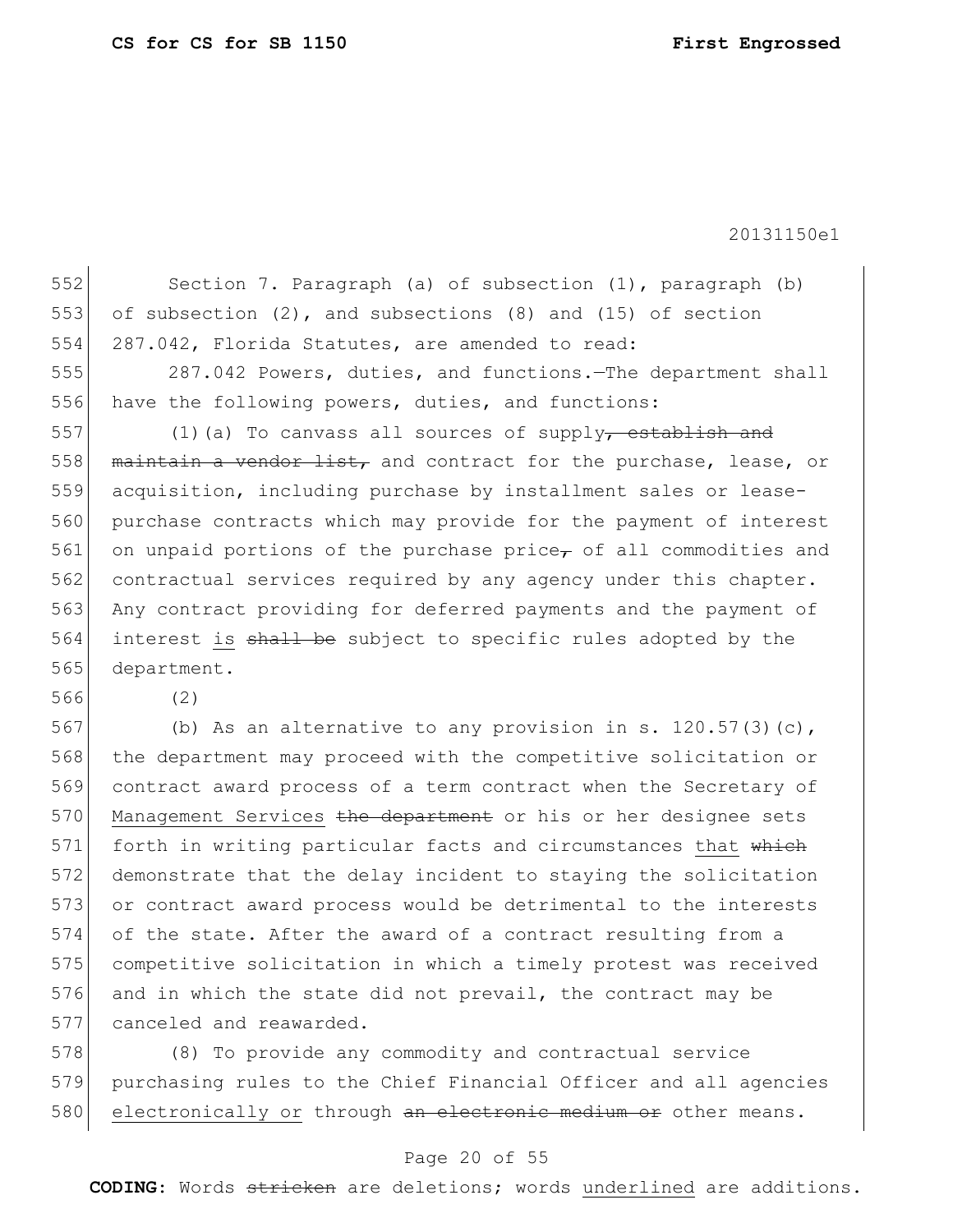581 Agencies may not approve an any account or request any payment 582 of an any account for the purchase of any commodity or the 583 procurement of any contractual service covered by a purchasing 584 or contractual service rule except as authorized therein. The 585 department shall furnish copies of rules adopted by the 586 department to any county, municipality, or other local public 587 agency requesting them.

588 (15) To lead or enter into joint agreements with 589 governmental entities agencies, as defined in s. 163.3164, for 590 the purpose of pooling funds for the purchase of commodities or 591 contractual services information technology that can be used by 592 multiple agencies.

593 (a) Each agency that has been appropriated or has existing 594 funds for such purchase, shall, upon contract award by the 595 department, transfer its their portion of the funds into the 596 department's Operating Trust Fund for payment by the department. 597 The funds shall be transferred by the Executive Office of the 598 Governor pursuant to the agency budget amendment request 599 provisions under  $\frac{1}{2}$ n chapter 216.

600 (b) Agencies that sign the joint agreements are financially 601 obligated for their portion of the agreed-upon funds. If an 602 agency becomes more than 90 days delinquent in paying the funds, 603 the department shall certify to the Chief Financial Officer the 604 amount due, and the Chief Financial Officer shall transfer the 605 amount due to the Operating Trust Fund of the department from 606 any of the agency's available funds. The Chief Financial Officer 607 shall report these transfers and the reasons for the transfers 608 to the Executive Office of the Governor and the legislative 609 appropriations committees.

## Page 21 of 55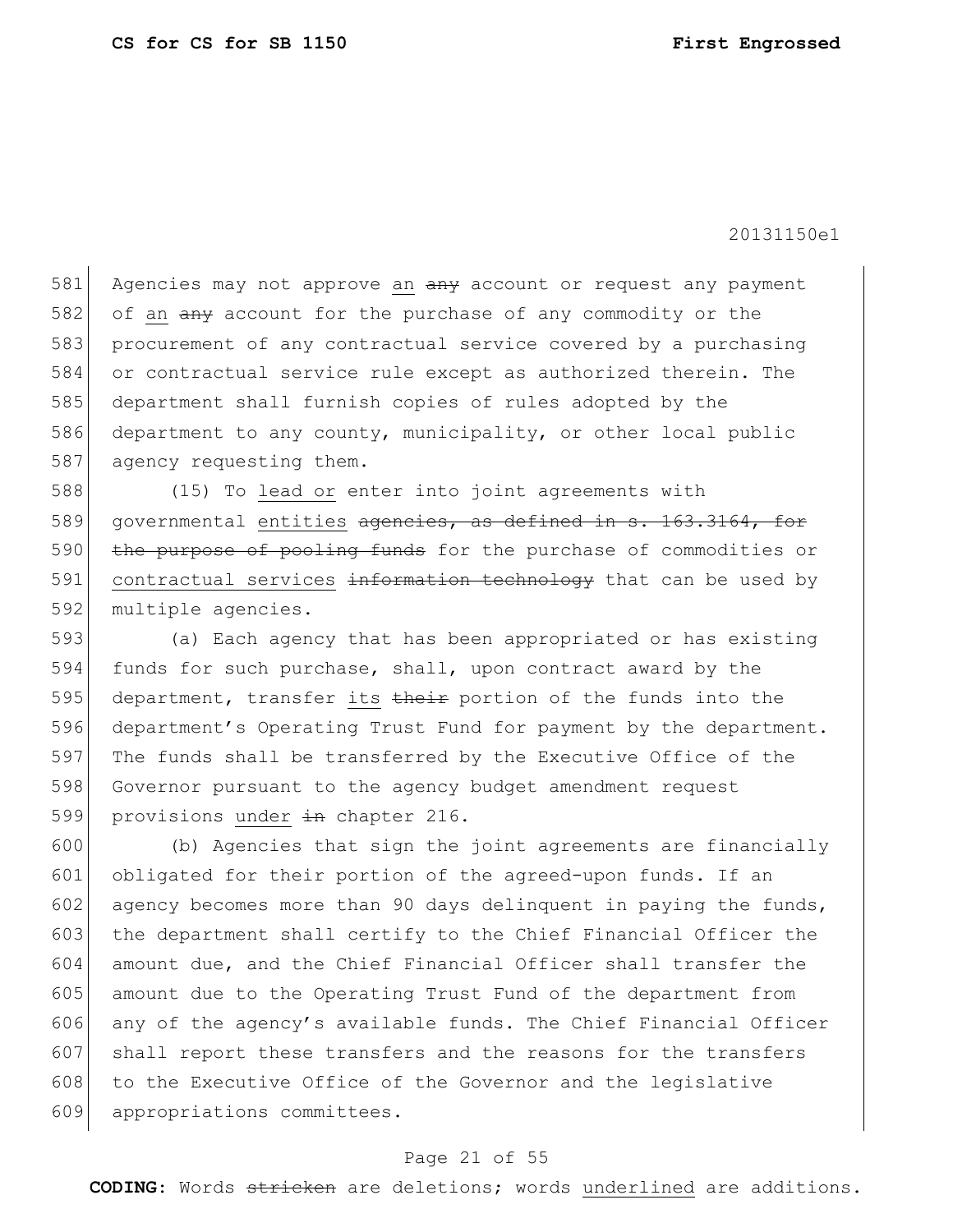610 Section 8. Paragraph (a) of subsection (1) and subsections 611 (3), (10), (12), (13), (16), and (22) of section 287.057, 612 Florida Statutes, are amended to read: 613 287.057 Procurement of commodities or contractual 614 services.— 615 (1) The competitive solicitation processes authorized in 616 this section shall be used for procurement of commodities or 617 contractual services in excess of the threshold amount provided 618 for CATEGORY TWO in s. 287.017. Any competitive solicitation 619 shall be made available simultaneously to all vendors, must 620 include the time and date for the receipt of bids, proposals, or 621 replies and of the public opening, and must include all 622 contractual terms and conditions applicable to the procurement, 623 including the criteria to be used in determining acceptability 624 and relative merit of the bid, proposal, or reply. 625 (a) *Invitation to bid.*—The invitation to bid shall be used 626 when the agency is capable of specifically defining the scope of 627 work for which a contractual service is required or when the 628 agency is capable of establishing precise specifications 629 defining the actual commodity or group of commodities required.  $630$  1. All invitations to bid must include: 631 a. A detailed description of the commodities or contractual 632 services sought; and 633 b. If the agency contemplates renewal of the contract, a 634 statement to that effect. 635 2. Bids submitted in response to an invitation to bid in 636 which the agency contemplates renewal of the contract must 637 include the price for each year for which the contract may be 638 renewed.

### Page 22 of 55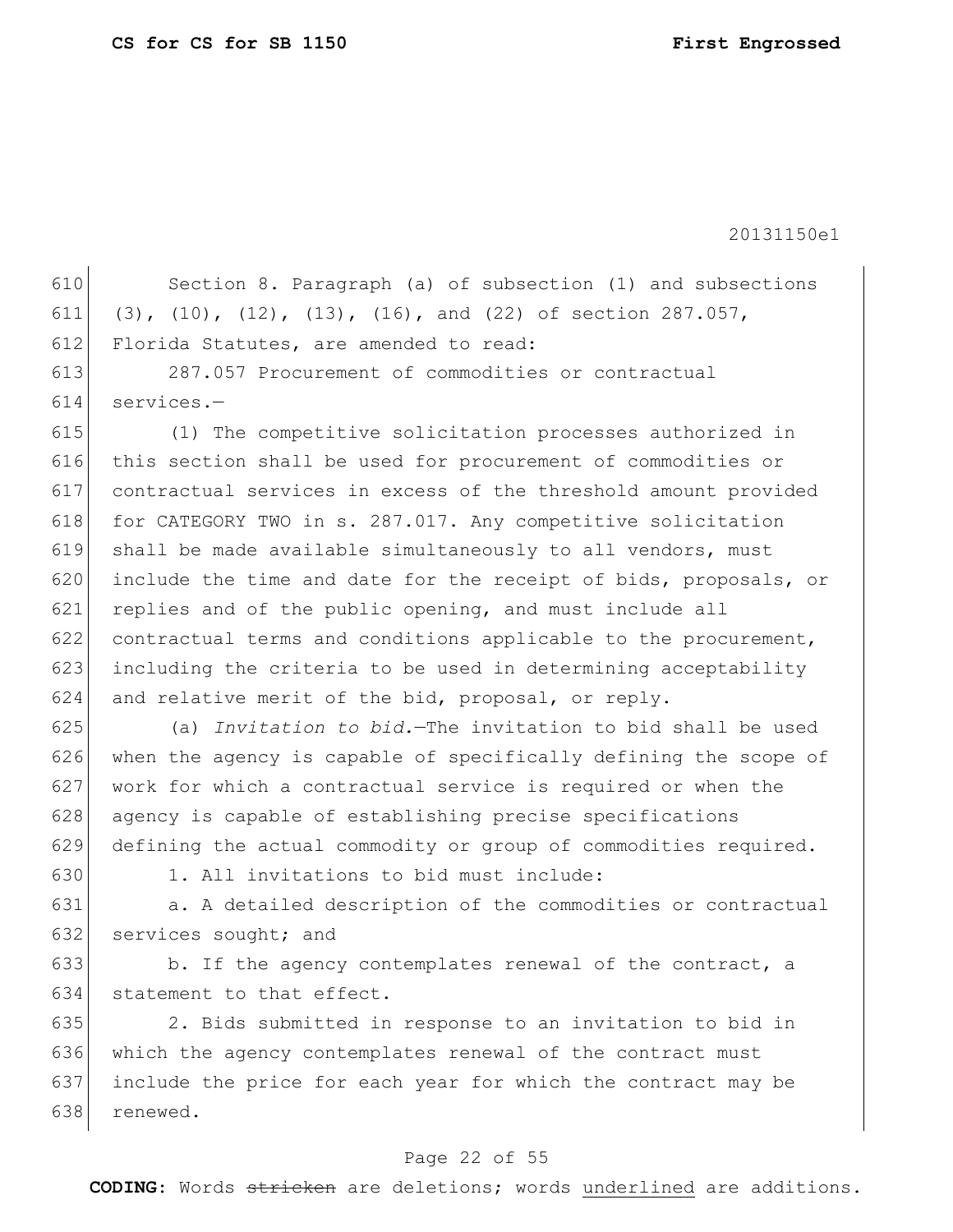639 3. Evaluation of bids must  $shath$  include consideration of  $640$  the total cost for each year of the contract, including renewal 641 years, as submitted by the vendor.

642 4. The contract shall be awarded to the responsible and 643 responsive vendor who submits the lowest responsive bid.

644 (3) If When the purchase price of commodities or 645 contractual services exceeds the threshold amount provided in s. 646 287.017 for CATEGORY TWO, no purchase of commodities or 647 contractual services may not be made without receiving 648 competitive sealed bids, competitive sealed proposals, or 649 competitive sealed replies unless:

650 (a) The agency head determines in writing that an immediate 651 danger to the public health, safety, or welfare or other 652 substantial loss to the state requires emergency action. After 653 the agency head signs  $m$ akes such a written determination, the 654 agency may proceed with the procurement of commodities or 655 contractual services necessitated by the immediate danger, 656 without receiving competitive sealed bids, competitive sealed 657 proposals, or competitive sealed replies. However, the such 658 emergency procurement shall be made by obtaining pricing 659 information from at least two prospective vendors, which must be 660 retained in the contract file, unless the agency determines in 661 writing that the time required to obtain pricing information 662 will increase the immediate danger to the public health, safety, 663 or welfare or other substantial loss to the state. The agency 664 shall furnish copies of all written determinations eertified 665 under oath and any other documents relating to the emergency 666 action to the department. A copy of the written statement shall 667 be furnished to the Chief Financial Officer with the voucher

# Page 23 of 55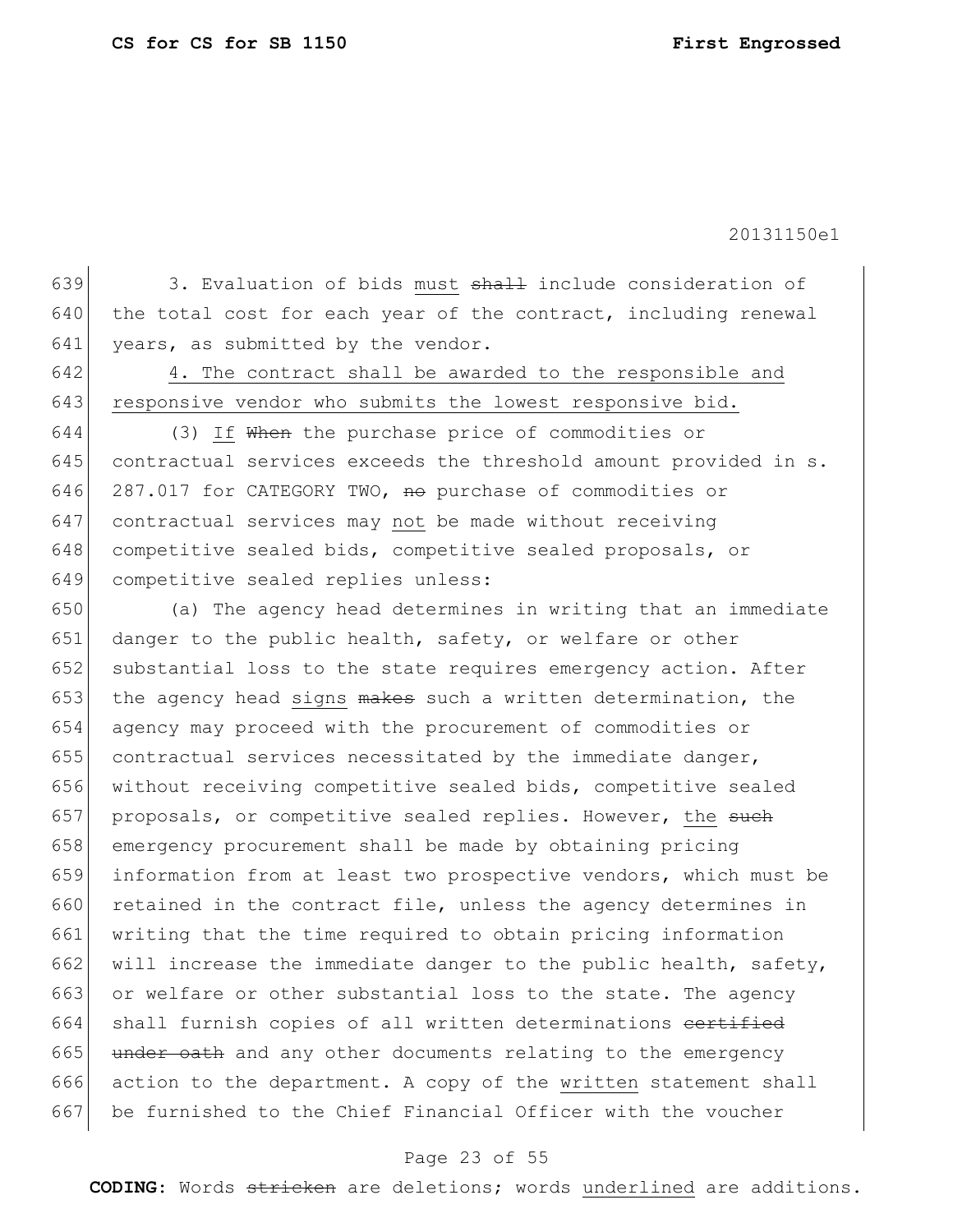668 authorizing payment. The individual purchase of personal 669 clothing, shelter, or supplies which are needed on an emergency 670 basis to avoid institutionalization or placement in a more 671 restrictive setting is an emergency for the purposes of this 672 paragraph, and the filing with the department of such statement 673 is not required in such circumstances. In the case of the 674 emergency purchase of insurance, the period of coverage of such 675 insurance may shall not exceed a period of 30 days, and all such 676 emergency purchases shall be reported to the department.

677 (b) The purchase is made by an agency from a state term  $678$  contract procured, pursuant to this section, by the department 679 or by an agency, after receiving approval from the department, 680 from a contract procured, pursuant to subsection  $(1)$ , by another 681 agency.

682 (c) Commodities or contractual services available only from 683 a single source may be excepted from the competitive-684 solicitation requirements. If When an agency believes that 685 commodities or contractual services are available only from a 686 single source, the agency shall electronically post a 687 description of the commodities or contractual services sought 688 for a period of at least 7 business days. The description must 689 include a request that prospective vendors provide information 690 regarding their ability to supply the commodities or contractual 691 services described. If it is determined in writing by the 692 agency, after reviewing any information received from 693 prospective vendors<sub> $\tau$ </sub> that the commodities or contractual 694 services are available only from a single source, the agency 695  $shall$ :

696  $\vert$   $\vert$   $\vert$  provide notice of its intended decision to enter a

### Page 24 of 55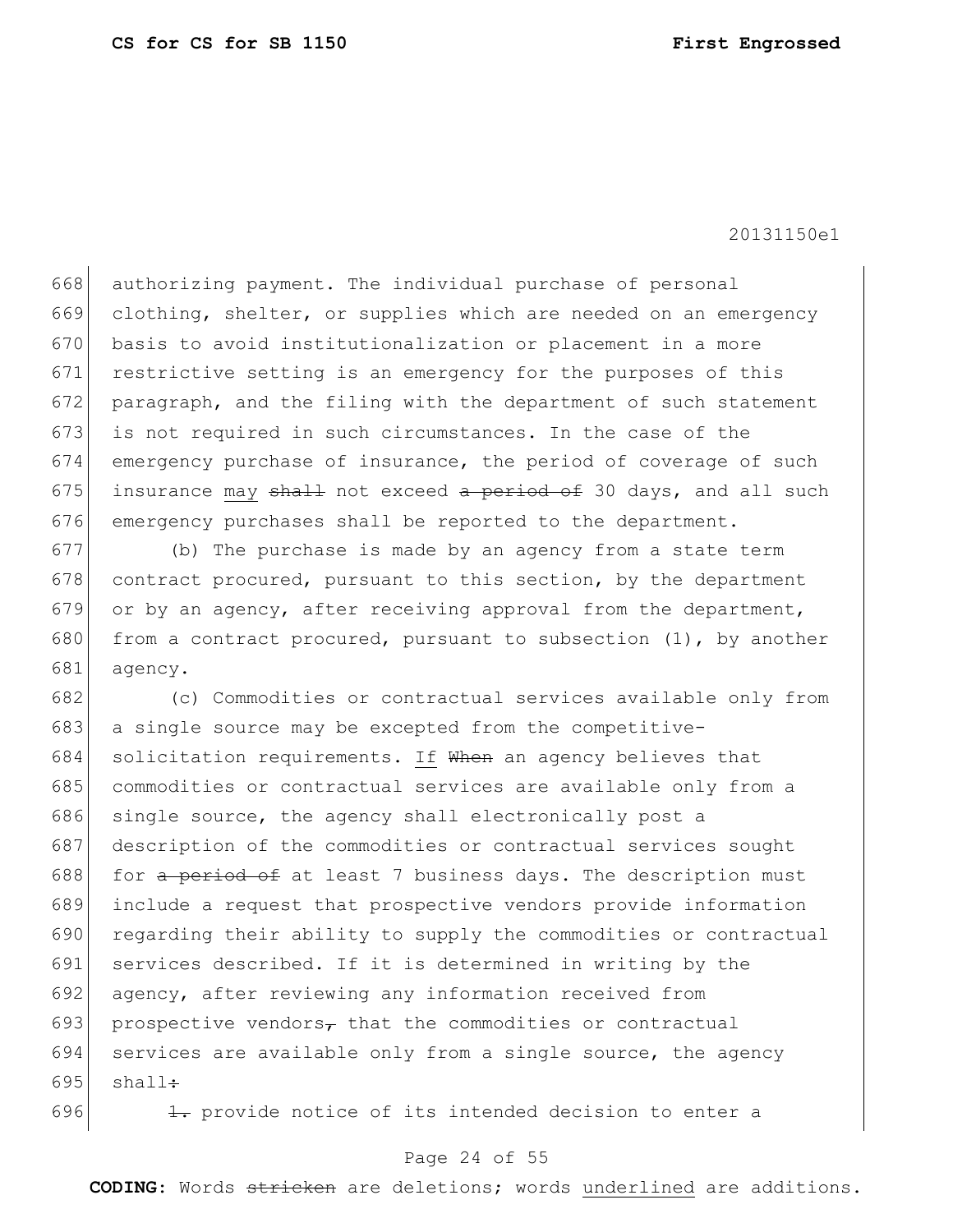697 single-source purchase contract in the manner specified in s. 698 120.57(3), if the amount of the contract does not exceed the 699 threshold amount provided in s. 287.017 for CATEGORY FOUR. 700 2. Request approval from the department for the single-701 source purchase, if the amount of the contract exceeds the 702 threshold amount provided in s. 287.017 for CATEGORY FOUR. The 703 agency shall initiate its request for approval in a form 704 prescribed by the department, which request may be 705 electronically transmitted. The failure of the department to 706 approve or disapprove the agency's request for approval within 707 21 days after receiving such request shall constitute prior 708 approval of the department. If the department approves the

709 agency's request, the agency shall provide notice of its 710 intended decision to enter a single-source contract in the 711 manner specified in  $s. 120.57(3)$ .

 $712$  (d) When it is in the best interest of the state, the 713 secretary of the department or his or her designee may authorize 714 the Support Program to purchase insurance by negotiation, but 715 such purchase shall be made only under conditions most favorable 716 to the public interest.

717 (d)  $\left\{ \theta \right\}$  Prescriptive assistive devices for the purpose of 718 medical, developmental, or vocational rehabilitation of clients 719 are excepted from competitive-solicitation requirements and 720 shall be procured pursuant to an established fee schedule or by 721 any other method that  $whieh$  ensures the best price for the 722 state, taking into consideration the needs of the client. 723 Prescriptive assistive devices include, but are not limited to, 724 prosthetics, orthotics, and wheelchairs. For purchases made 725 pursuant to this paragraph, state agencies shall annually file

# Page 25 of 55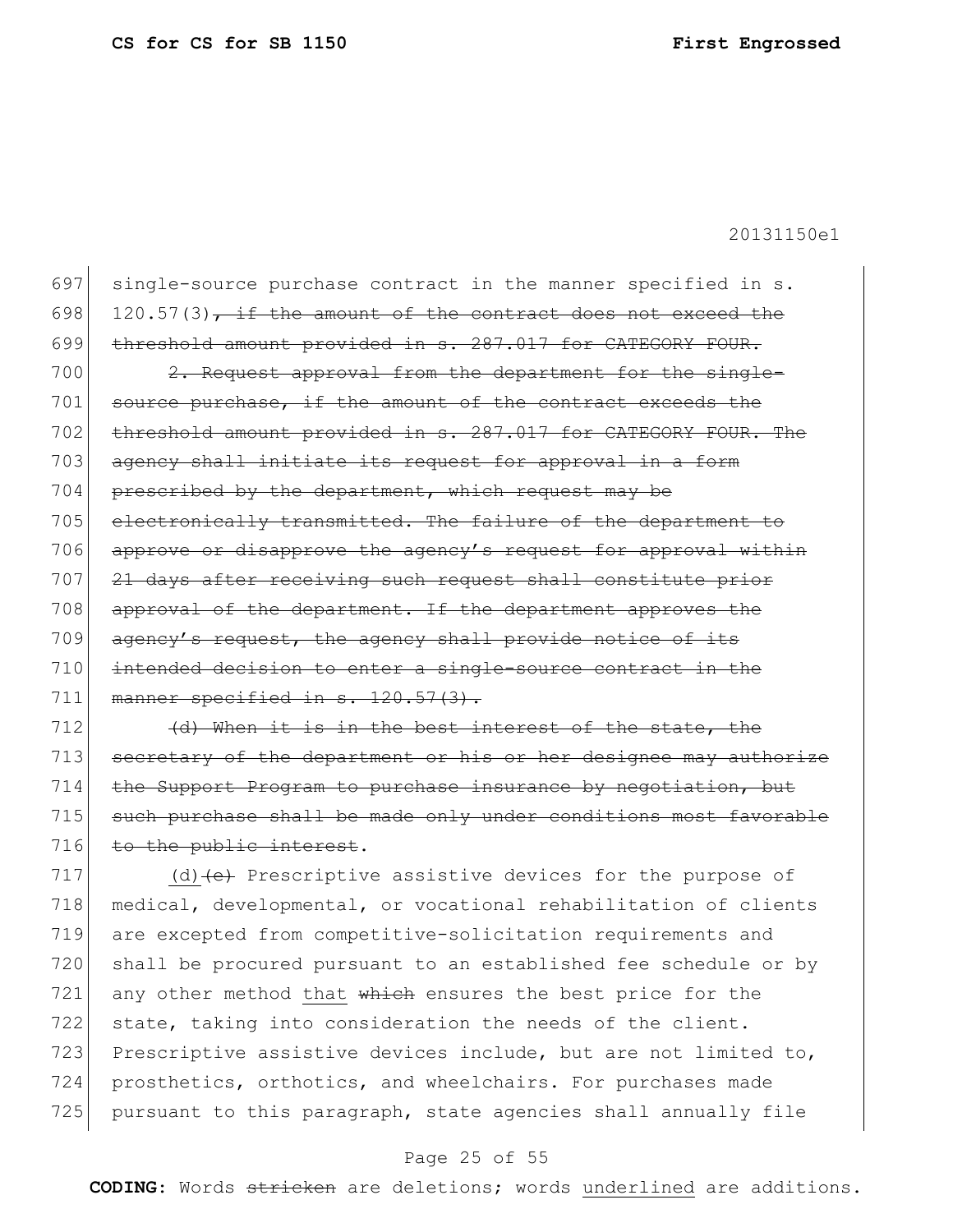726 with the department a description of the purchases and methods 727 of procurement.

728 (e) $(f)$  The following contractual services and commodities 729 are not subject to the competitive-solicitation requirements of 730 this section:

731 1. Artistic services. As used in For the purposes of this 732 subsection, the term "artistic services" does not include 733 advertising or typesetting. As used in this subparagraph, the 734 term "advertising" means the making of a representation in any 735 form in connection with a trade, business, craft, or profession 736 in order to promote the supply of commodities or services by the 737 person promoting the commodities or contractual services.

738 2. Academic program reviews if the fee for such services 739 does not exceed \$50,000.

740 3. Lectures by individuals.

741 4. Legal services, including attorney, paralegal, expert 742 witness, appraisal, or mediator services.

743 5.a. Health services involving examination, diagnosis, 744 treatment, prevention, medical consultation, or administration. 745 The term also includes,

746 b. Beginning January 1, 2011, health services, including, 747 but is not limited to, substance abuse and mental health 748 services<sub> $\tau$ </sub> involving examination, diagnosis, treatment, 749 prevention, or medical consultation if, when such services are 750 offered to eligible individuals participating in a specific 751 program that qualifies multiple providers and uses a standard 752 payment methodology. Reimbursement of administrative costs for 753 providers of services purchased in this manner are shall also be 754 exempt. For purposes of this subparagraph sub-subparagraph, the

## Page 26 of 55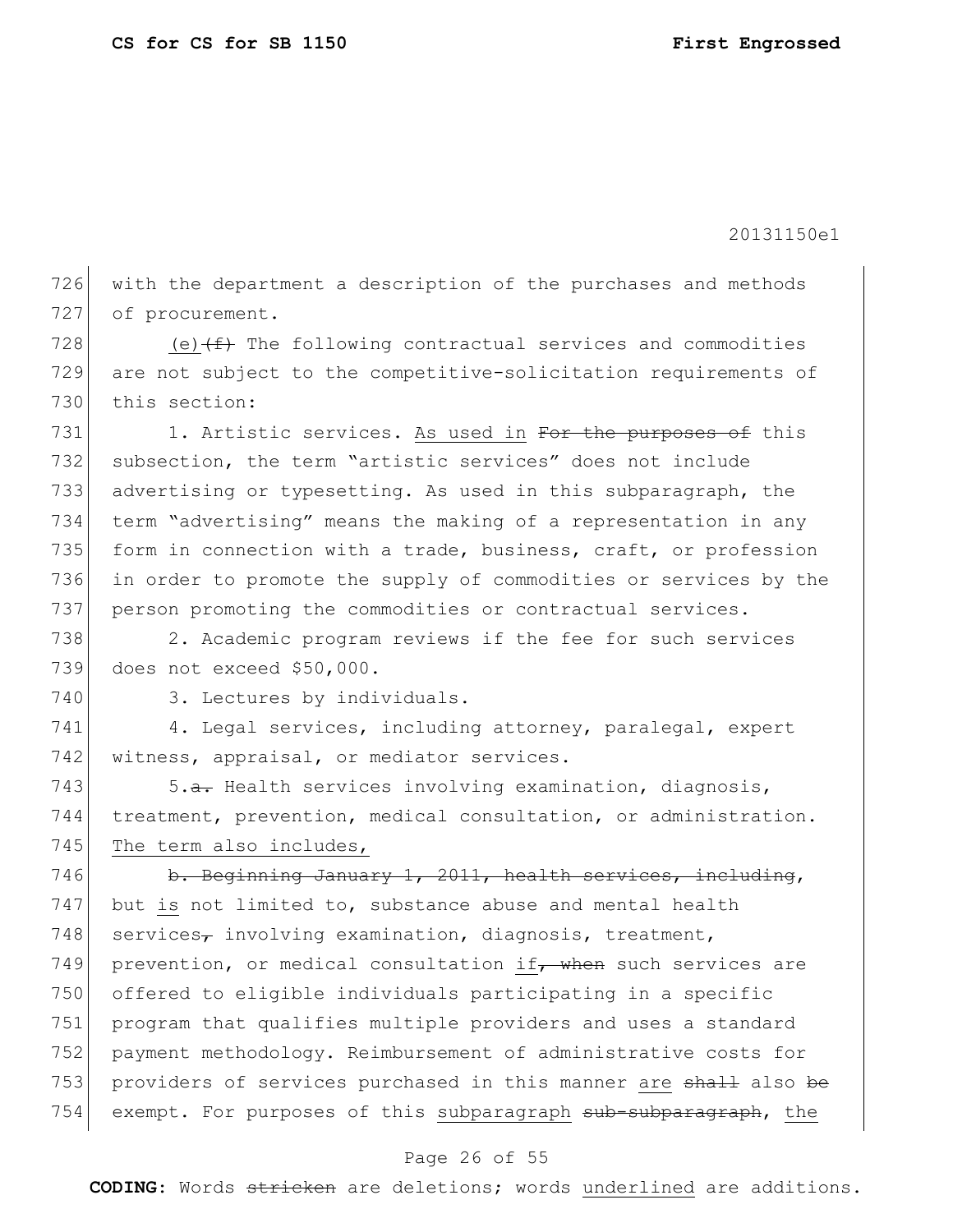755 term "providers" means health professionals and  $\tau$  health 756 facilities, or organizations that deliver or arrange for the 757 delivery of health services.

758 6. Services provided to persons with mental or physical 759 disabilities by not-for-profit corporations that which have 760 obtained exemptions under the provisions of s. 501(c)(3) of the 761 United States Internal Revenue Code or when such services are 762 governed by the provisions of Office of Management and Budget 763 Circular A-122. However, in acquiring such services, the agency 764 shall consider the ability of the vendor, past performance, 765 willingness to meet time requirements, and price.

766 7. Medicaid services delivered to an eligible Medicaid 767 recipient unless the agency is directed otherwise in law.

768 8. Family placement services.

769 9. Prevention services related to mental health, including 770 drug abuse prevention programs, child abuse prevention programs, 771 and shelters for runaways, operated by not-for-profit 772 corporations. However, in acquiring such services, the agency 773 shall consider the ability of the vendor, past performance, 774 willingness to meet time requirements, and price.

775 10. Training and education services provided to injured 776 employees pursuant to s. 440.491(6).

 $777$  11. Contracts entered into pursuant to s. 337.11.

778 12. Services or commodities provided by governmental 779 entities agencies.

780 13. Statewide public service announcement programs provided 781 by a Florida statewide nonprofit corporation under s. 501(c)(6) 782 of the Internal Revenue Code which have, with a guaranteed 783 documented match of at least \$3 to \$1.

# Page 27 of 55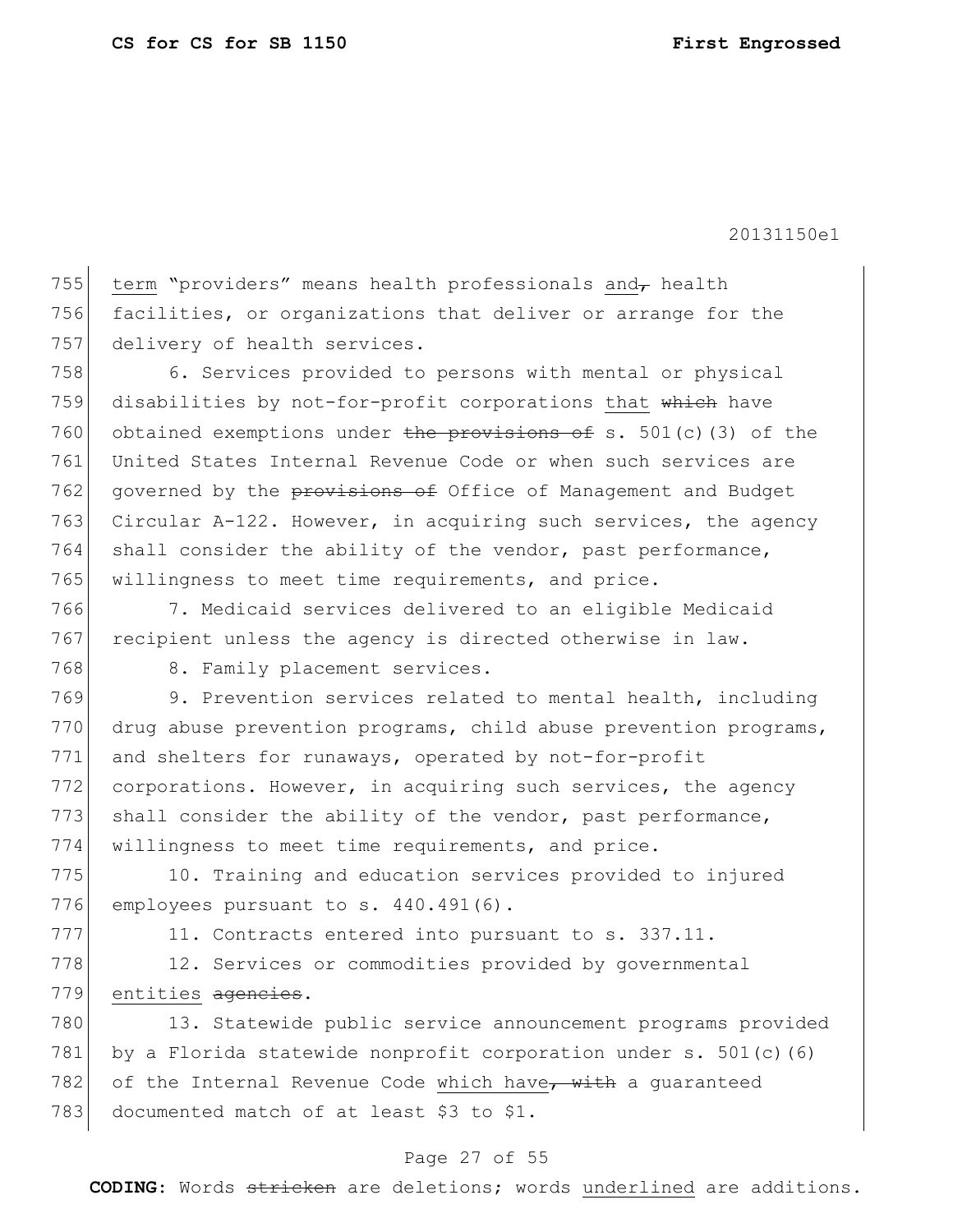784  $(f)$  (f) (g) Continuing education events or programs that are 785 offered to the general public and for which fees have been 786 collected which that pay all expenses associated with the event 787 or program are exempt from requirements for competitive 788 solicitation.

789 (10) A contract for commodities or contractual services may 790 be awarded without competition if state or federal law 791 prescribes with whom the agency must contract or if the rate of 792 payment or the recipient of the funds is established during the 793 appropriations process.

794 (12) Extension of a contract for commodities or contractual 795 services must  $shaH$  be in writing for a period not to exceed 6 796 months and is shall be subject to the same terms and conditions 797 set forth in the initial contract and any written amendments 798 signed by the parties. There may shall be only one extension of 799 a contract unless the failure to meet the criteria set forth in 800 the contract for completion of the contract is due to events 801 beyond the control of the contractor.

802 (13) Contracts for commodities or contractual services may 803 be renewed for a period that may not exceed 3 years or the term 804 of the original contract, whichever period is longer. Renewal of 805 a contract for commodities or contractual services must shall be 806 in writing and is  $shall$  be subject to the same terms and 807 conditions set forth in the initial contract and any written 808 amendments signed by the parties. If the commodity or 809 contractual service is purchased as a result of the solicitation 810 of bids, proposals, or replies, the price of the commodity or 811 contractual service to be renewed must shall be specified in the 812 bid, proposal, or reply, except that an agency may negotiate

## Page 28 of 55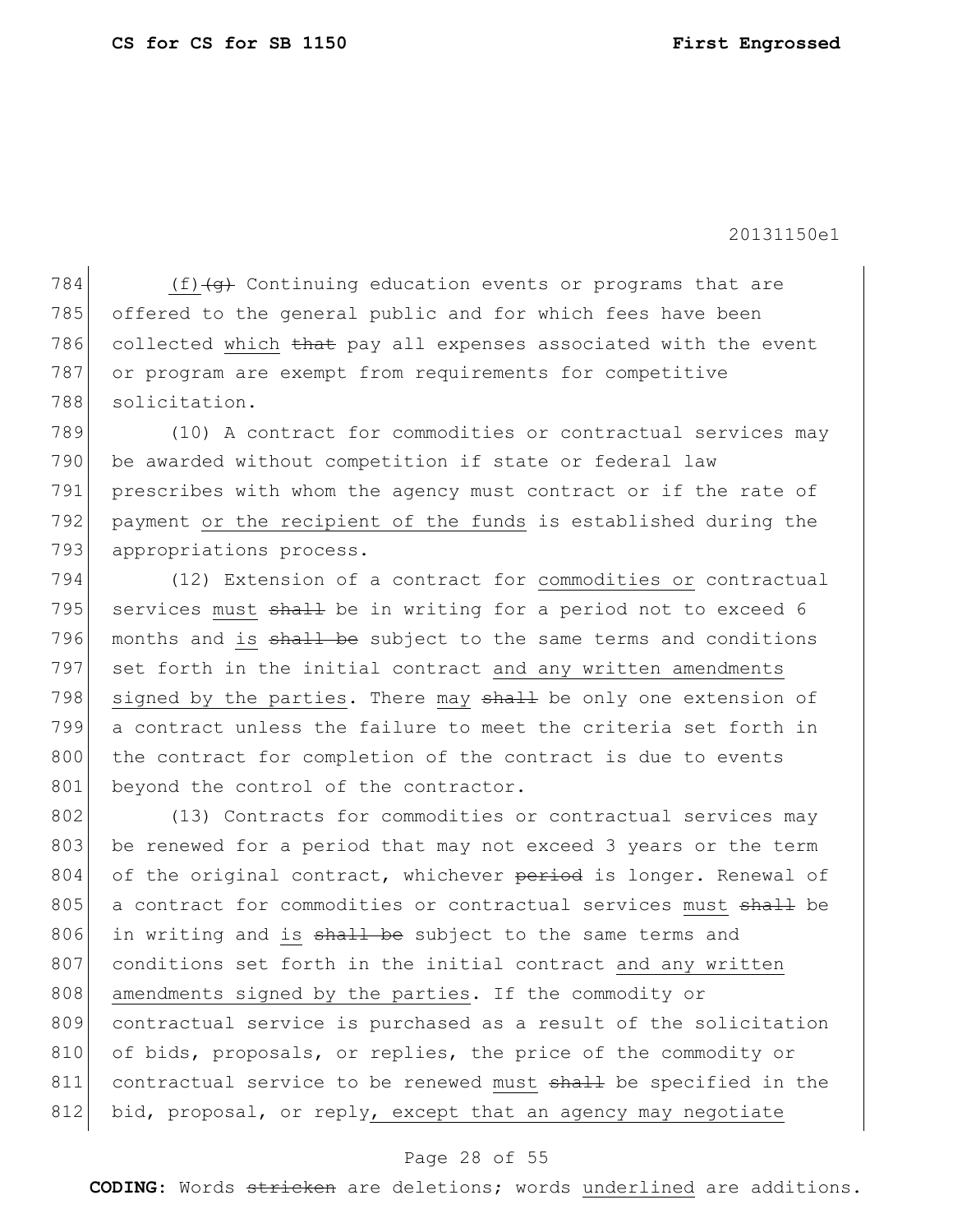813 lower pricing. A renewal contract may not include any 814 compensation for costs associated with the renewal. Renewals are 815 shall be contingent upon satisfactory performance evaluations by 816 the agency and subject to the availability of funds. Exceptional 817 purchase contracts pursuant to paragraphs (3)(a) and (c) may not 818 be renewed. With the exception of subsection (10)  $(12)$ , if a 819 contract amendment results in a longer contract term or 820 increased payments, a state agency may not renew or amend a 821 contract for the outsourcing of a service or activity that has  $822$  an original term value exceeding the sum of \$10 million before 823 submitting a written report concerning contract performance to 824 the Governor, the President of the Senate, and the Speaker of 825 the House of Representatives at least 90 days before execution 826 of the renewal or amendment.

827 (16)(a) For a contract in excess of the threshold amount 828 provided in s. 287.017 for CATEGORY FOUR, the agency head shall 829 appoint:

830 1. $\frac{a}{a}$  At least three persons to evaluate proposals and 831 replies who collectively have experience and knowledge in the 832 program areas and service requirements for which commodities or 833 contractual services are sought.

834 2.  $\leftrightarrow$  At least three persons to conduct negotiations during 835 | a competitive sealed reply procurement who collectively have 836 experience and knowledge in negotiating contracts, contract 837 procurement, and the program areas and service requirements for 838 which commodities or contractual services are sought.

839 (b) If When the value of a contract is in excess of  $$1$ 840 million in any fiscal year, at least one of the persons 841 conducting negotiations must be certified as a contract

# Page 29 of 55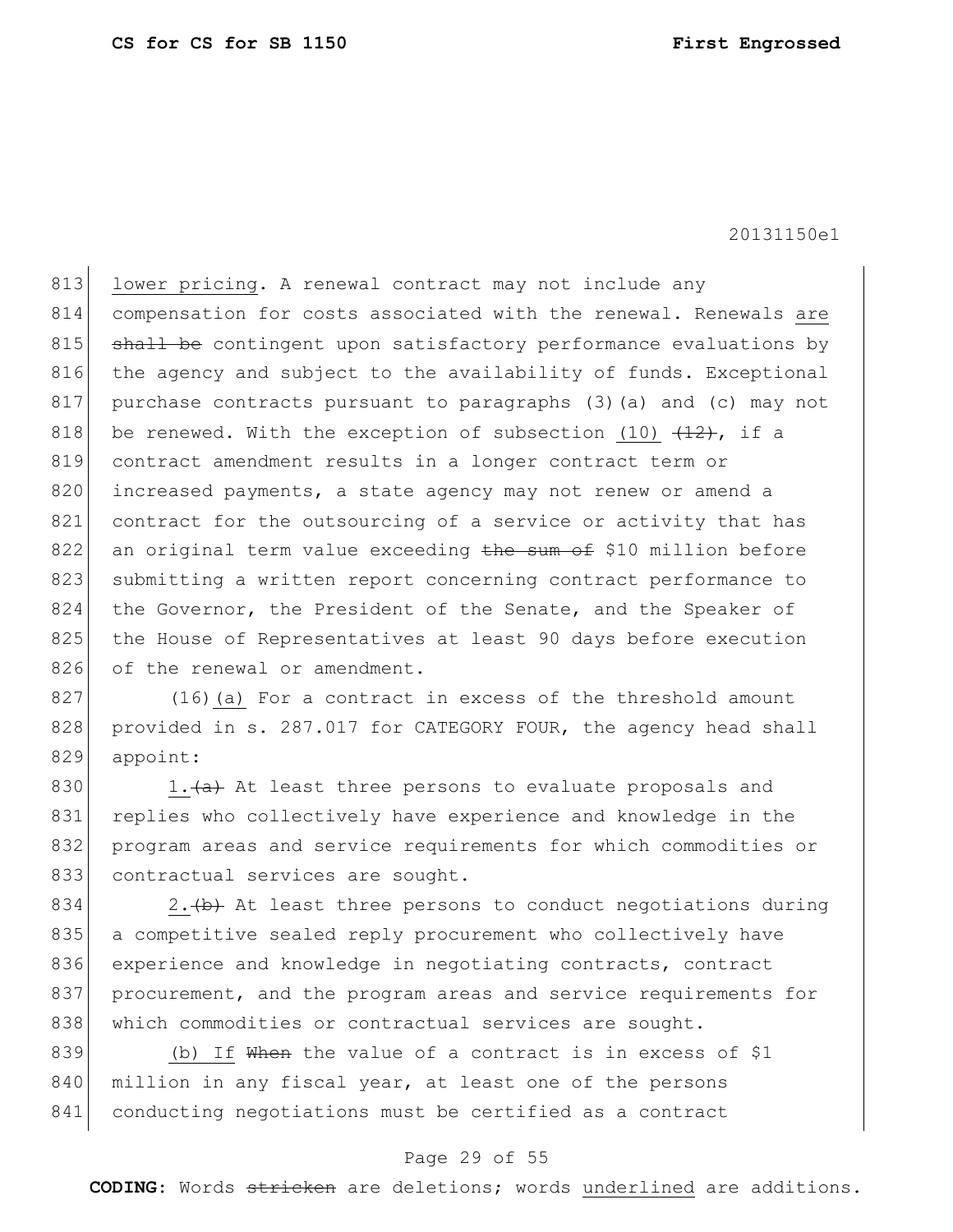842 negotiator based upon department rules adopted by the Department 843 of Management Services in order to ensure that certified 844 contract negotiators are knowledgeable about effective 845 | negotiation strategies, capable of successfully implementing 846 those strategies, and involved appropriately in the procurement 847 process. At a minimum, the rules must address the qualifications 848 required for certification, the method of certification, and the 849 procedure for involving the certified negotiator. If the value 850 of a contract is in excess of \$10 million in any fiscal year, at 851 least one of the persons conducting negotiations must be a 852 Project Management Professional, as certified by the Project 853 Management Institute.

854 (22) The department, in consultation with the Chief 855 Financial Officer Agency for Enterprise Information Technology 856 and the Comptroller, shall maintain develop a program for online 857 procurement of commodities and contractual services. To enable 858 the state to promote open competition and  $\pm \sigma$  leverage its buying 859 power, agencies shall participate in the online procurement 860 program, and eligible users may participate in the program. Only 861 vendors prequalified as meeting mandatory requirements and 862 qualifications criteria may participate in online procurement.

863 (a) The department, in consultation with the agency, may 864 contract for equipment and services necessary to develop and 865 implement online procurement.

866 (b) The department, in consultation with the agency, shall 867 adopt rules<sub>7</sub> pursuant to ss.  $120.536(1)$  and  $120.54$ , to 868 administer the program for online procurement. The rules must 869 shall include, but not be limited to:

870 1. Determining the requirements and qualification criteria

### Page 30 of 55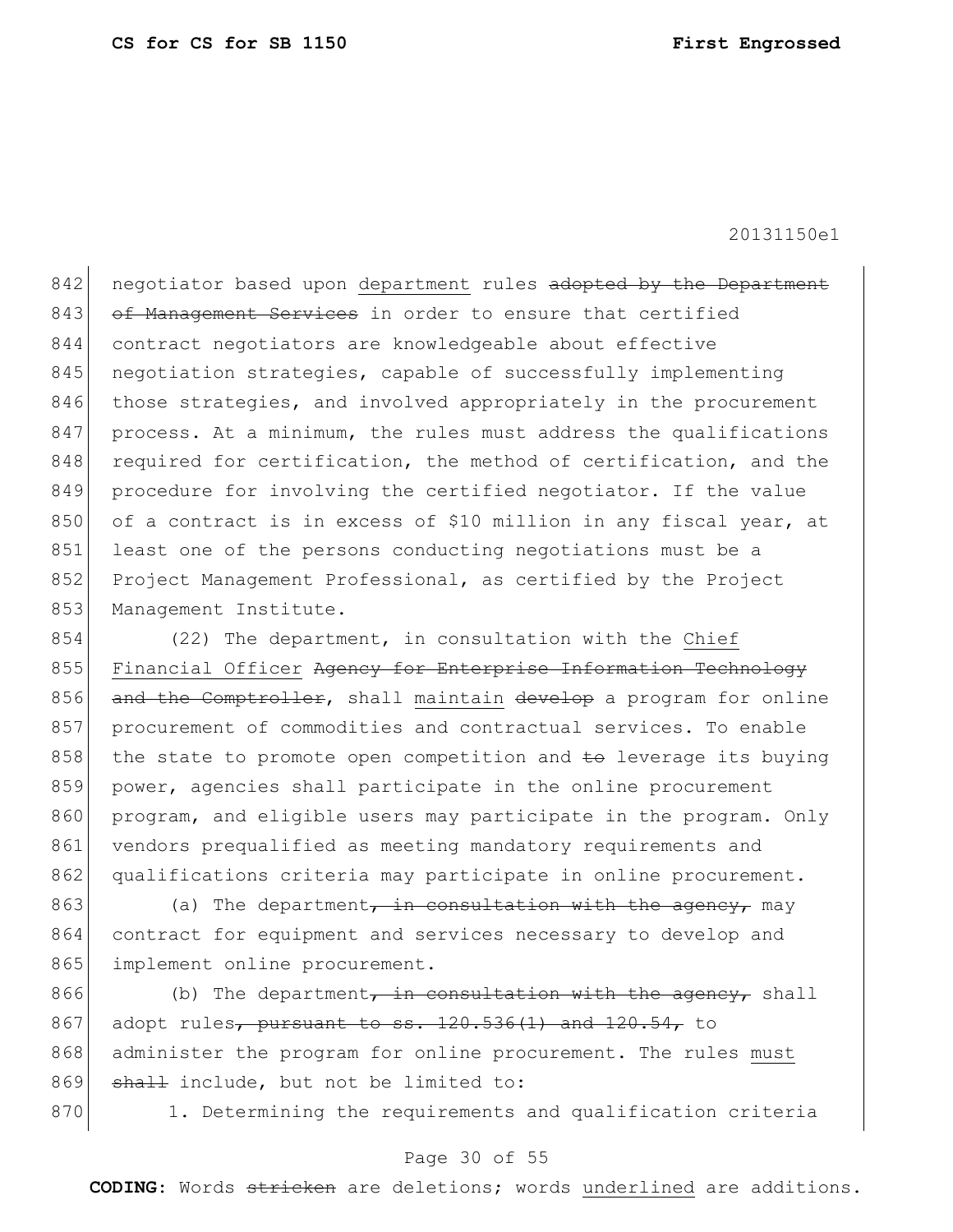871 for prequalifying vendors. 872 2. Establishing the procedures for conducting online 873 procurement. 874 3. Establishing the criteria for eligible commodities and 875 contractual services. 876 4. Establishing the procedures for providing access to 877 online procurement. 878 5. Determining the criteria warranting any exceptions to 879 participation in the online procurement program. 880 (c) The department may impose and shall collect all fees 881 for the use of the online procurement systems. 882 1. The fees may be imposed on an individual transaction 883 basis or as a fixed percentage of the cost savings generated. At 884 a minimum, the fees must be set in an amount sufficient to cover 885 the projected costs of the services, including administrative 886 and project service costs in accordance with the policies of the 887 department. 888 2. If the department contracts with a provider for online 889 procurement, the department, pursuant to appropriation, shall 890 compensate the provider from the fees after the department has 891 satisfied all ongoing costs. The provider shall report 892 transaction data to the department each month so that the 893 department may determine the amount due and payable to the 894 department from each vendor. 895 3. All fees that are due and payable to the state on a 896 transactional basis or as a fixed percentage of the cost savings 897 generated are subject to s. 215.31 and must be remitted within 898 40 days after receipt of payment for which the fees are due. For 899 fees that are not remitted within 40 days, the vendor shall pay

### Page 31 of 55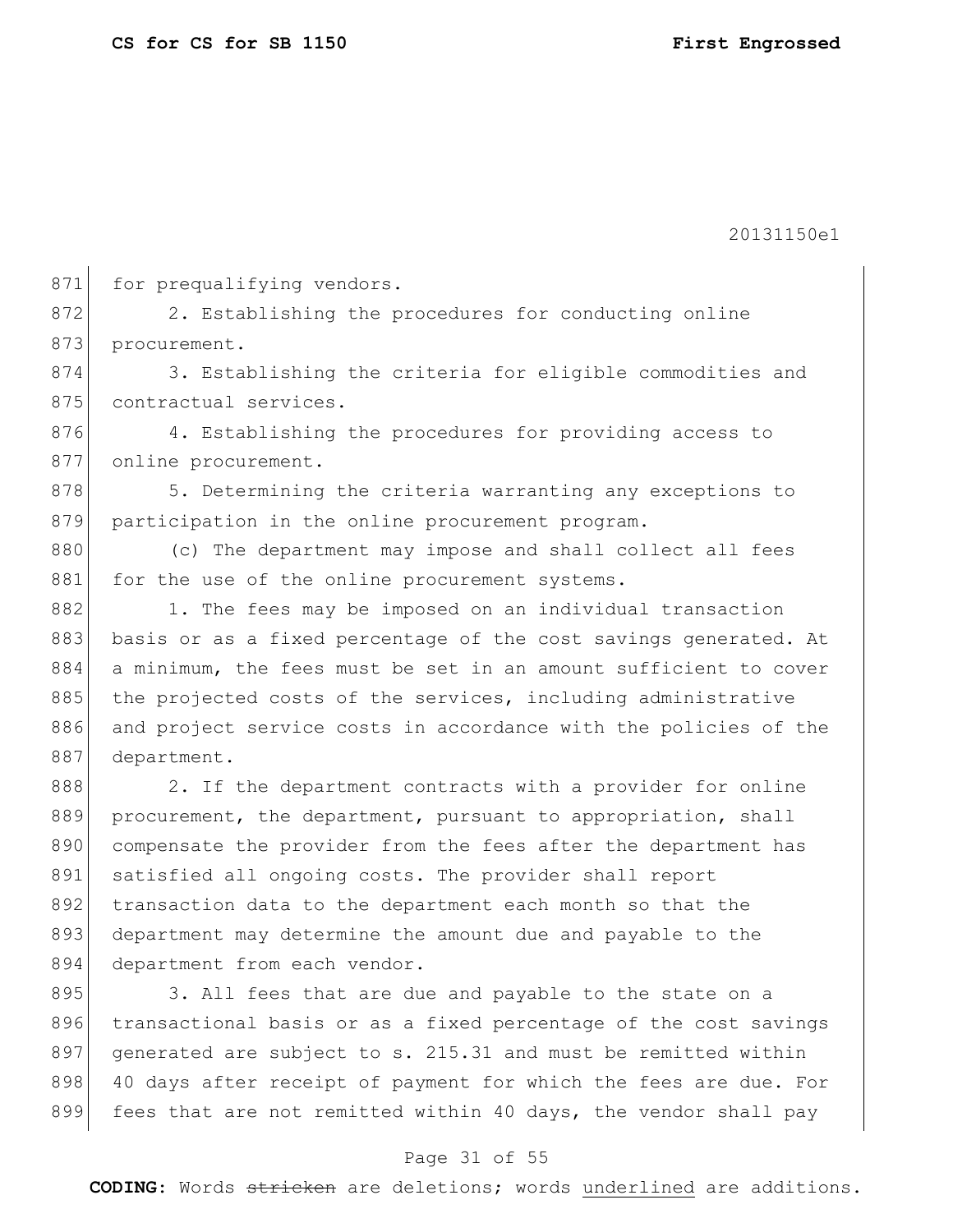900 interest at the rate established under s. 55.03(1) on the unpaid 901 balance from the expiration of the 40-day period until the fees 902 are remitted.

903 4. All fees and surcharges collected under this paragraph 904 shall be deposited in the Operating Trust Fund as provided by 905 law.

906 Section 9. Effective December 1, 2014, subsection (14) of 907 section 287.057, Florida Statutes, is amended to read:

908 287.057 Procurement of commodities or contractual 909 services.—

910 (14) For each contractual services contract, the agency 911 shall designate an employee to function as contract manager who 912 is shall be responsible for enforcing performance of the 913 contract terms and conditions and serve as a liaison with the 914 contractor.

915 (a) Each contract manager who is responsible for contracts 916 in excess of the threshold amount for CATEGORY TWO must, at a 917 minimum, complete attend training conducted by the Chief 918 Financial Officer for accountability in contracts and grant 919 | management. The Chief Financial Officer shall establish and 920 disseminate uniform procedures pursuant to s. 17.03(3) to ensure 921 that contractual services have been rendered in accordance with 922 the contract terms before the agency processes the invoice for 923 payment. The procedures must shall include, but need not be 924 limited to, procedures for monitoring and documenting contractor 925 performance, reviewing and documenting all deliverables for 926 which payment is requested by vendors, and providing written 927 certification by contract managers of the agency's receipt of 928 goods and services.

### Page 32 of 55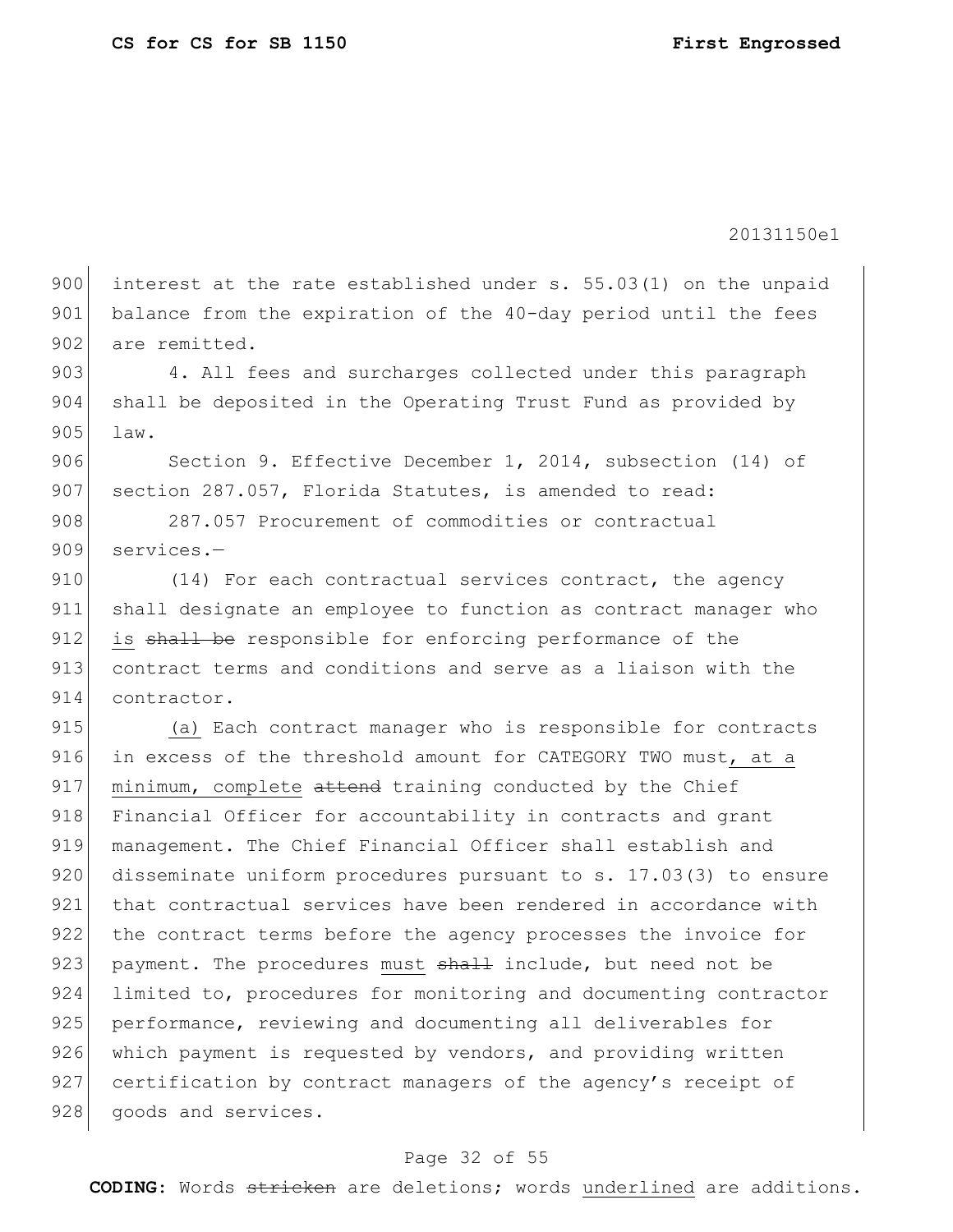| 929 | (b) Each contract manager who is responsible for contracts           |
|-----|----------------------------------------------------------------------|
| 930 | in excess of \$100,000 annually must complete training in            |
| 931 | contract management and become a certified contract manager. The     |
| 932 | department is responsible for establishing and disseminating the     |
| 933 | requirements for certification which include completing the          |
| 934 | training conducted by the Chief Financial Officer for                |
| 935 | accountability in contracts and grant management. Training and       |
| 936 | certification must be coordinated by the department, and the         |
| 937 | training must be conducted jointly by the department and the         |
| 938 | Department of Financial Services. Training must promote best         |
| 939 | practices and procedures related to negotiating, managing, and       |
| 940 | ensuring accountability in agency contracts and grant                |
| 941 | agreements, which must include the use of case studies based         |
| 942 | upon previous audits, contracts, and grant agreements. All           |
| 943 | agency contract managers must become certified within 24 months      |
| 944 | after establishment of the training and certification                |
| 945 | requirements by the department and the Department of Financial       |
| 946 | Services.                                                            |
| 947 | Section 10. Paragraph (a) of subsection (3) of section               |
| 948 | 287.0571, Florida Statutes, is amended to read:                      |
| 949 | 287.0571 Business case to outsource; applicability.-                 |
| 950 | (3) This section does not apply to:                                  |
| 951 | (a) A procurement of commodities and contractual services            |
| 952 | listed in s. 287.057(3)(d) and (e) $287.057(3)$ (e), $(f)$ , and (q) |
| 953 | and $(21)$ .                                                         |
| 954 | Section 11. Subsections $(1)$ , $(2)$ , and $(5)$ of section         |
| 955 | 287.058, Florida Statutes, are amended, and subsection (7) is        |
| 956 | added to that section, to read:                                      |
| 957 | 287.058 Contract document.-                                          |
|     |                                                                      |

# Page 33 of 55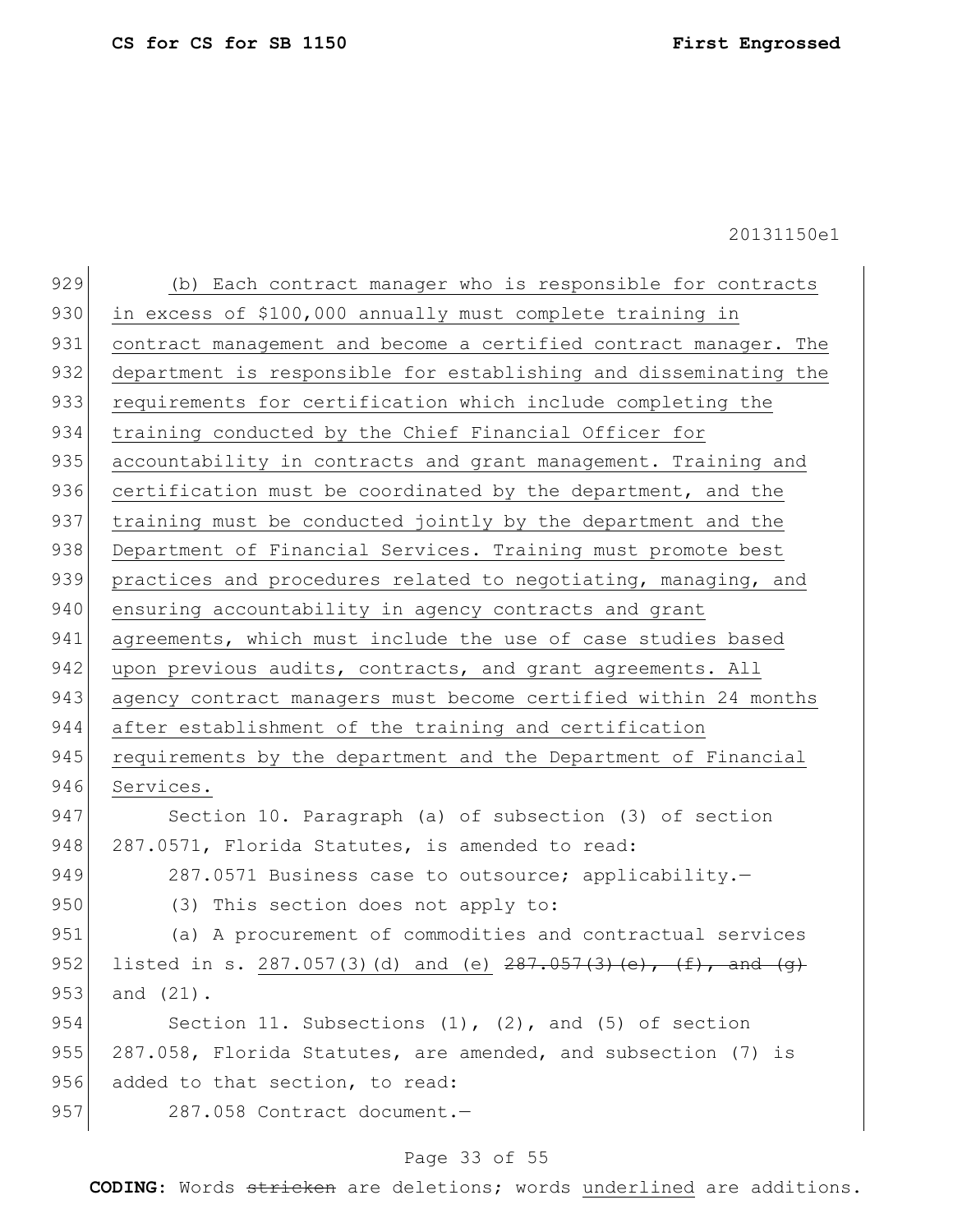958 (1) Every procurement of contractual services in excess of 959 the threshold amount provided in s. 287.017 for CATEGORY TWO, 960 except for the providing of health and mental health services or 961 drugs in the examination, diagnosis, or treatment of sick or 962 injured state employees or the providing of other benefits as 963 required by the provisions of chapter 440, shall be evidenced by 964 a written agreement embodying all provisions and conditions of 965 the procurement of such services, which shall, where applicable, 966 include, but not be limited to, a provision:

967 (a) That bills for fees or other compensation for services 968 or expenses be submitted in detail sufficient for a proper 969 preaudit and postaudit thereof.

970 (b) That bills for any travel expenses be submitted in 971 accordance with s. 112.061. A state agency may establish rates 972 lower than the maximum provided in  $s. 112.061$ .

973 (c) Allowing unilateral cancellation by the agency for 974 refusal by the contractor to allow public access to all 975 documents, papers, letters, or other material made or received 976 by the contractor in conjunction with the contract, unless the 977 records are exempt from s. 24(a) of Art. I of the State 978 Constitution and s. 119.07(1).

979 (d) Specifying a scope of work that clearly establishes all 980 tasks the contractor is required to perform.

981 (e) Dividing the contract into quantifiable, measurable, 982 and verifiable units of deliverables that must be received and 983 accepted in writing by the contract manager before payment. Each 984 deliverable must be directly related to the scope of work and 985 specify a performance measure. As used in this paragraph, the 986 term "performance measure" means the required minimum acceptable

### Page 34 of 55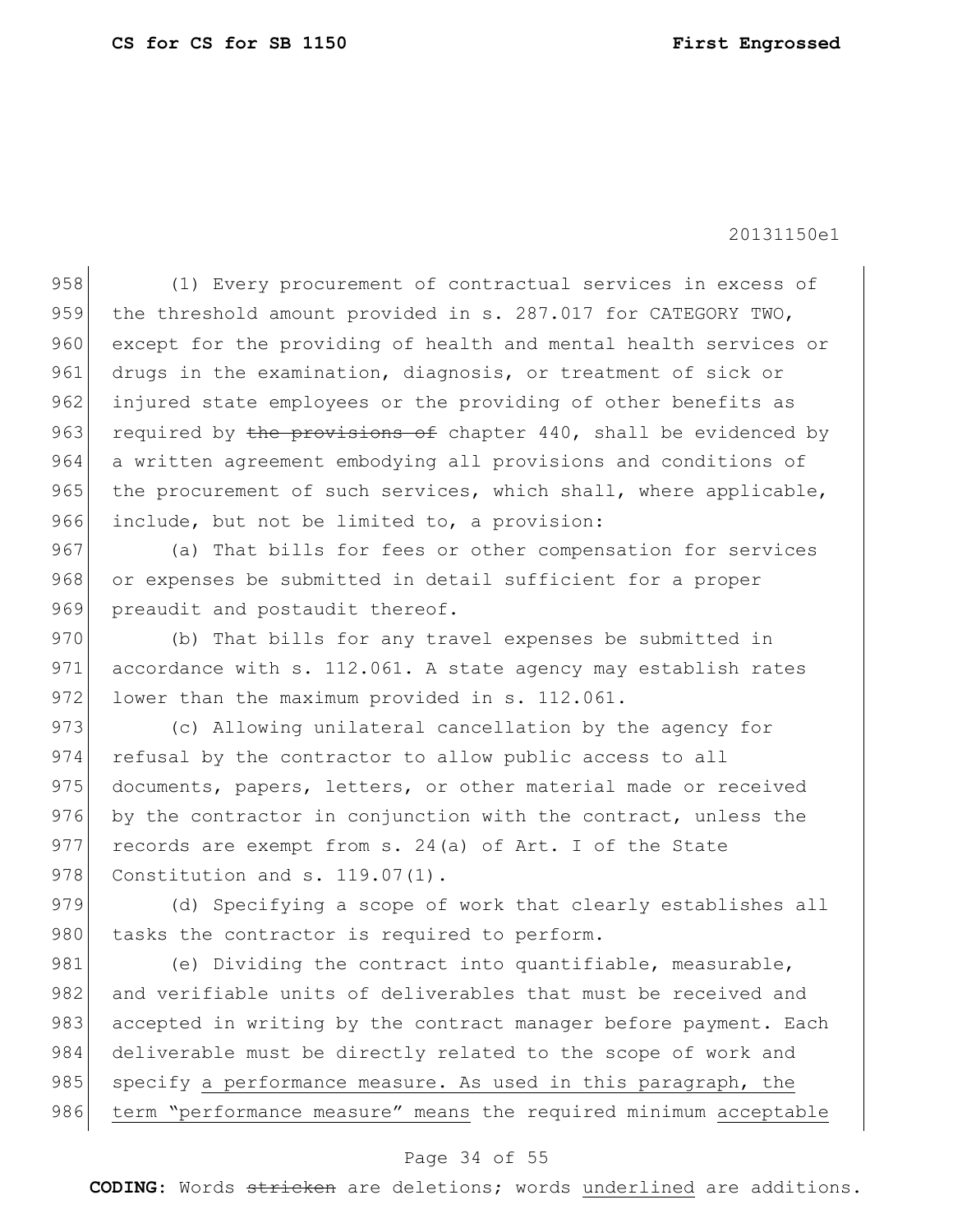987 level of service to be performed and criteria for evaluating the 988 successful completion of each deliverable.

989 (f) Specifying the criteria and the final date by which 990 such criteria must be met for completion of the contract.

991 (g) Specifying that the contract may be renewed for a 992 period that may not exceed 3 years or the term of the original 993 contract, whichever period is longer, specifying the renewal 994 price for the contractual service as set forth in the bid, 995 proposal, or reply, specifying that costs for the renewal may 996 not be charged, and specifying that renewals are shall be 997 contingent upon satisfactory performance evaluations by the 998 agency and subject to the availability of funds. Exceptional 999 purchase contracts pursuant to s. 287.057(3)(a) and (c) may not 1000 be renewed.

1001 (h) Specifying the financial consequences that the agency 1002 must apply if the contractor fails to perform in accordance with 1003 the contract.

1004 (i) Addressing the property rights of any intellectual 1005 property related to the contract and the specific rights of the 1006 state regarding the intellectual property if the contractor 1007 fails to provide the services or is no longer providing 1008 services.

1009

1010 In lieu of a written agreement, the agency department may 1011 authorize the use of a purchase order for classes of contractual 1012 services<sub> $\tau$ </sub> if the provisions of paragraphs (a)-(i) are included 1013 in the purchase order or solicitation. The purchase order must 1014 include, but need not be limited to, an adequate description of 1015 the services, the contract period, and the method of payment. In

### Page 35 of 55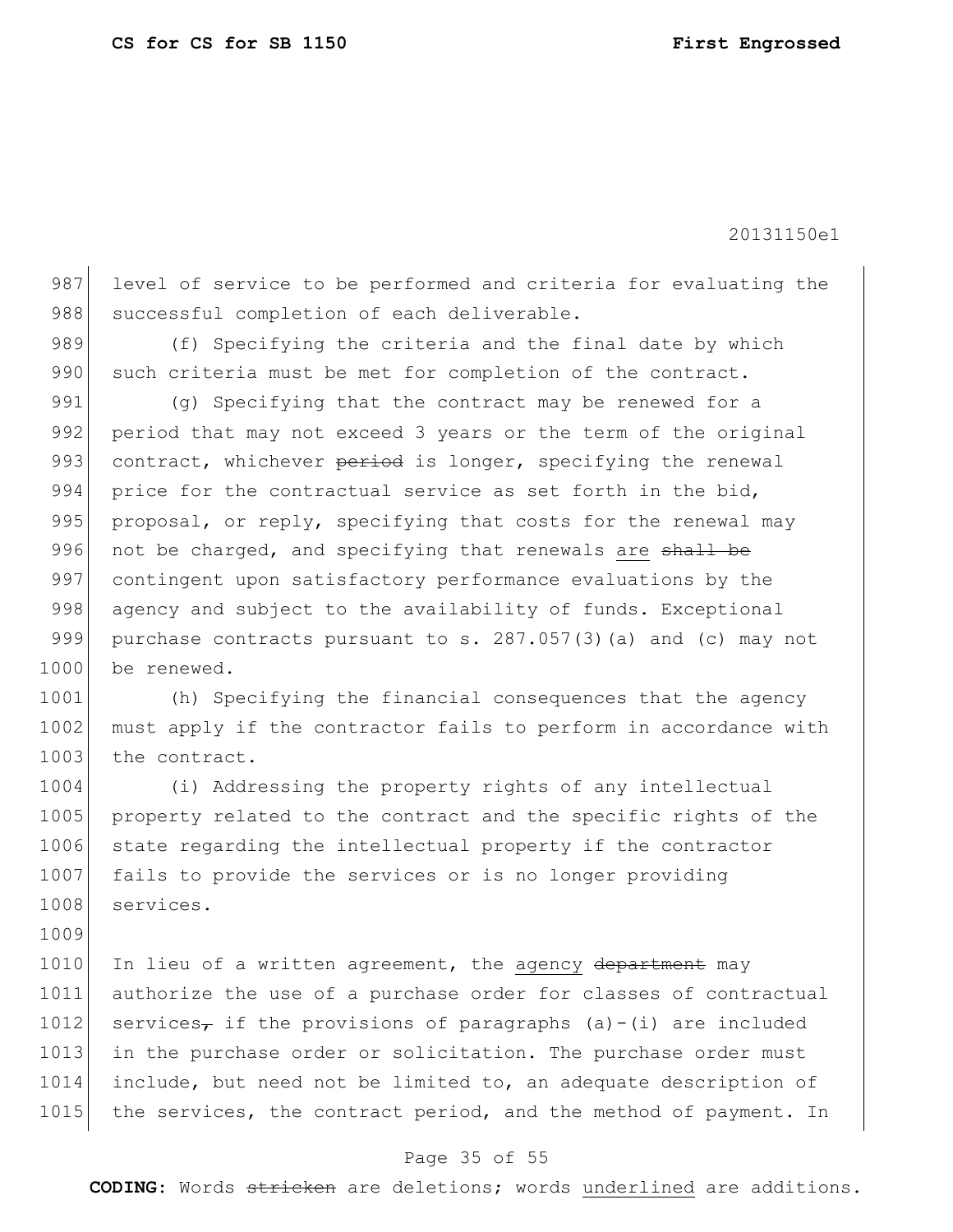1016 lieu of printing the provisions of paragraphs  $(a) - (c)$  and  $(g)$ 1017  $\left( \frac{a}{a} \right)$  (i) in the contract document or purchase order, agencies may 1018 incorporate the requirements of paragraphs (a)-(c) and (g)  $\left( \frac{a}{a} \right)$ -1019  $\leftrightarrow$  by reference.

1020 (2) The written agreement shall be signed by the agency 1021 head or designee and the contractor before prior to the 1022 rendering of any contractual service the value of which is in 1023 excess of the threshold amount provided in s. 287.017 for 1024 CATEGORY TWO, except in the case of a valid emergency as 1025 certified by the agency head. The written statement 1026 certification of an emergency must shall be prepared within 30 1027 days after the contractor begins rendering the service and must 1028 shall state the particular facts and circumstances which 1029 precluded the execution of the written agreement before prior to 1030 the rendering of the service. If the agency fails to have the 1031 contract signed by the agency head or designee and the 1032 contractor before prior to rendering the contractual service, 1033 and if an emergency does not exist, the agency head shall, 1034 within no later than 30 days after the contractor begins 1035 rendering the service, certify the specific conditions and 1036 circumstances to the department as well as describe actions 1037 taken to prevent recurrence of such noncompliance. The agency 1038 head may delegate the written statement certification only to 1039 other senior management agency personnel. A copy of the written 1040 statement cortification shall be furnished to the Chief 1041 Financial Officer with the voucher authorizing payment. The 1042 department shall report repeated instances of noncompliance by 1043 an agency to the Auditor General. Nothing in This subsection 1044 does not shall be deemed to authorize additional compensation

#### Page 36 of 55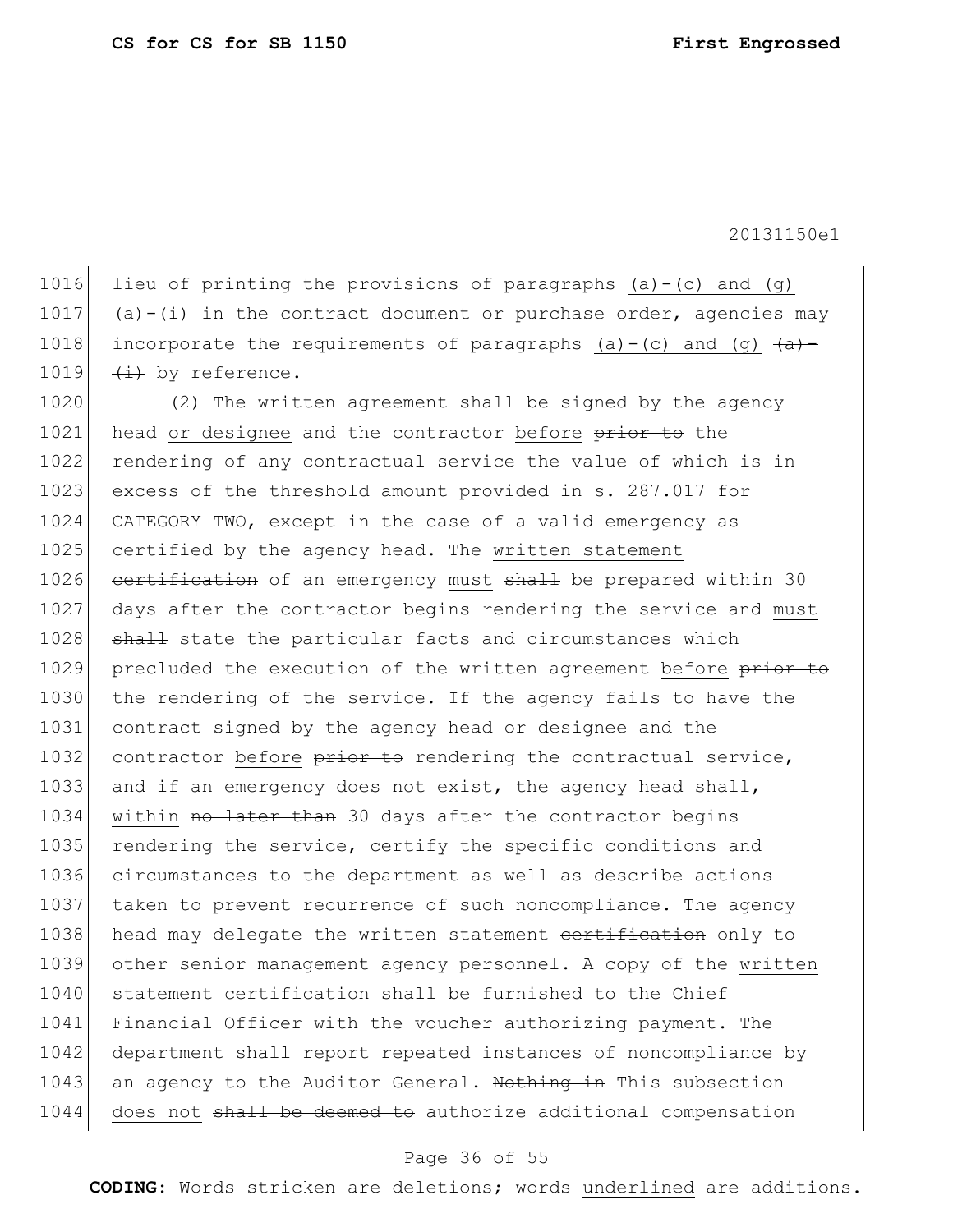1045 prohibited under  $by s. 215.425$ . The procurement of contractual 1046 services may shall not be divided so as to avoid the provisions 1047 of this section.

1048 (5) Unless otherwise provided in the General Appropriations 1049 Act or the substantive bill implementing the General 1050 Appropriations Act, the Chief Financial Officer may waive the 1051 requirements of this section for services which are included in 1052 s. 287.057(3)(e)  $287.057(3)(f).$ 

1053 (7) The Chief Financial Officer may audit a contract 1054 subject to this chapter before the execution of such contract in 1055 accordance with rules adopted by the Department of Financial 1056 Services. The audit must ensure that applicable laws have been 1057 met; that the contract document contains a clear statement of 1058 work, quantifiable and measurable deliverables, performance 1059 measures, financial consequences for nonperformance, and clear 1060 terms and conditions that protect the interests of the state; 1061 and that the associated costs of the contract are not 1062 unreasonable or inappropriate. The audit must ensure that all 1063 contracting laws have been met and that documentation is 1064 available to support the contract. A contract that does not 1065 comply with this section may be returned to the submitting 1066 agency for revision.

1067 (a) The Chief Financial Officer may establish dollar 1068 thresholds and other criteria for sampling the contracts that 1069 are to be audited before execution. The Chief Financial Officer 1070 may revise such thresholds and other criteria for an agency or 1071 unit of an agency as deemed appropriate.

1072 (b) The Chief Financial Officer shall make a final 1073 determination of any deficiencies in the contract within 10

### Page 37 of 55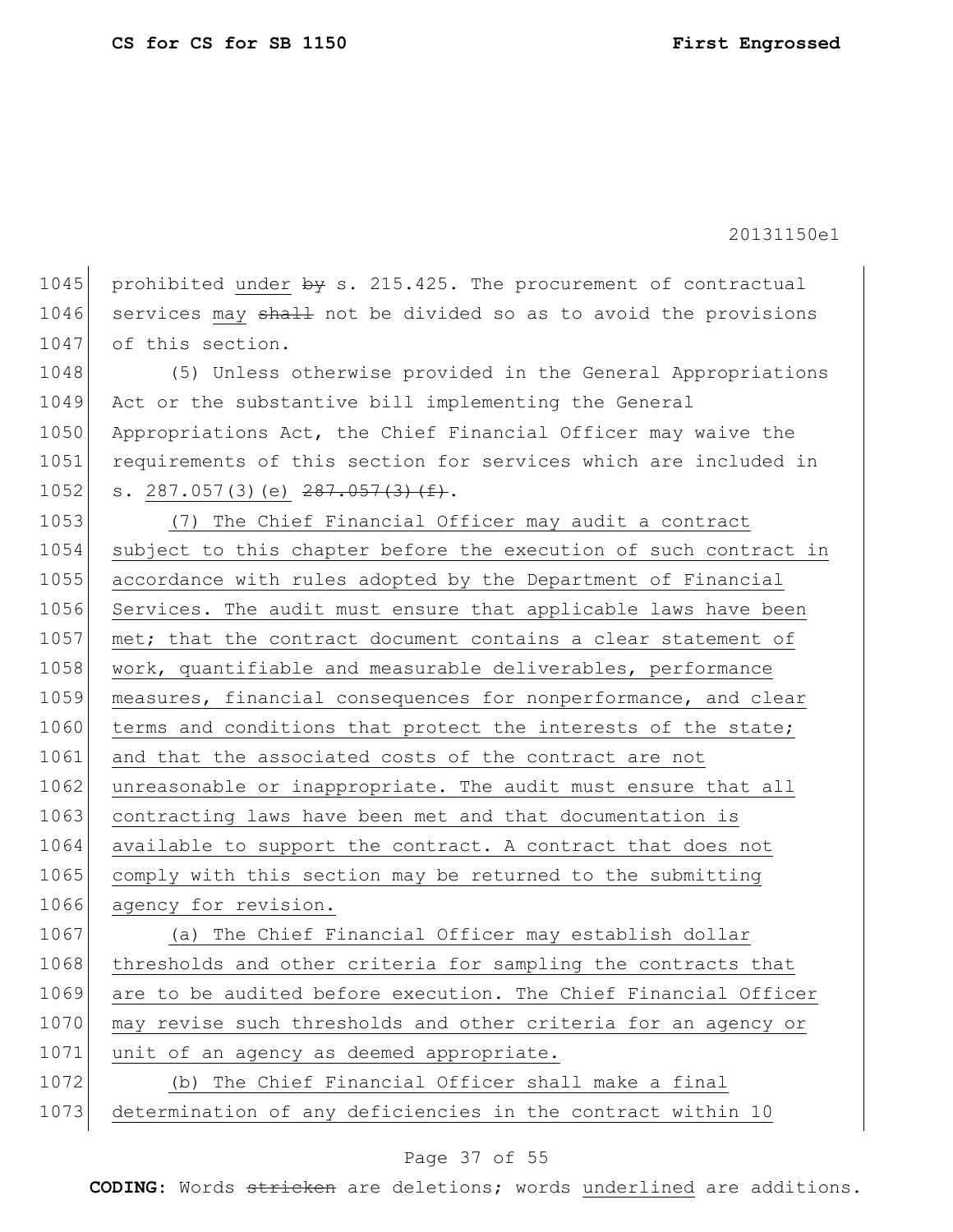| 1074 | business days after receipt of the proposed contract and shall   |
|------|------------------------------------------------------------------|
| 1075 | include information regarding the deficiencies in the audit      |
| 1076 | report provided to the agency entering into the contract. The    |
| 1077 | Chief Financial Officer and the agency entering into the         |
| 1078 | contract may agree to a longer review period.                    |
| 1079 | Section 12. Section 287.136, Florida Statutes, is created        |
| 1080 | to read:                                                         |
| 1081 | 287.136 Audit of executed contract documents. - The Chief        |
| 1082 | Financial Officer shall perform audits of an executed contract   |
| 1083 | documents and contract manager's records to ensure that adequate |
| 1084 | internal controls are in place for complying with the terms and  |
| 1085 | conditions of the contract and for the validation and receipt of |
| 1086 | goods and services.                                              |
| 1087 | (1) At the conclusion of the audit, the Chief Financial          |
| 1088 | Officer's designee shall discuss the audit and potential         |
| 1089 | findings with the official whose office is subject to audit. The |
| 1090 | final audit report shall be submitted to the agency head.        |
| 1091 | (2) Within 30 days after the receipt of the final audit          |
| 1092 | report, the agency head shall submit to the Chief Financial      |
| 1093 | Officer or designee, his or her written statement of explanation |
| 1094 | or rebuttal concerning findings requiring corrective action,     |
| 1095 | including corrective action to be taken to preclude a            |
| 1096 | recurrence.                                                      |
| 1097 | Section 13. Section 287.076, Florida Statutes, is amended        |
| 1098 | to read:                                                         |
| 1099 | 287.076 Project Management Professionals training for            |
| 1100 | personnel involved in managing outsourcings and negotiations;    |
| 1101 | funding.-The department of Management Services may implement a   |
| 1102 | program to train state agency employees who are involved in      |
|      |                                                                  |

# Page 38 of 55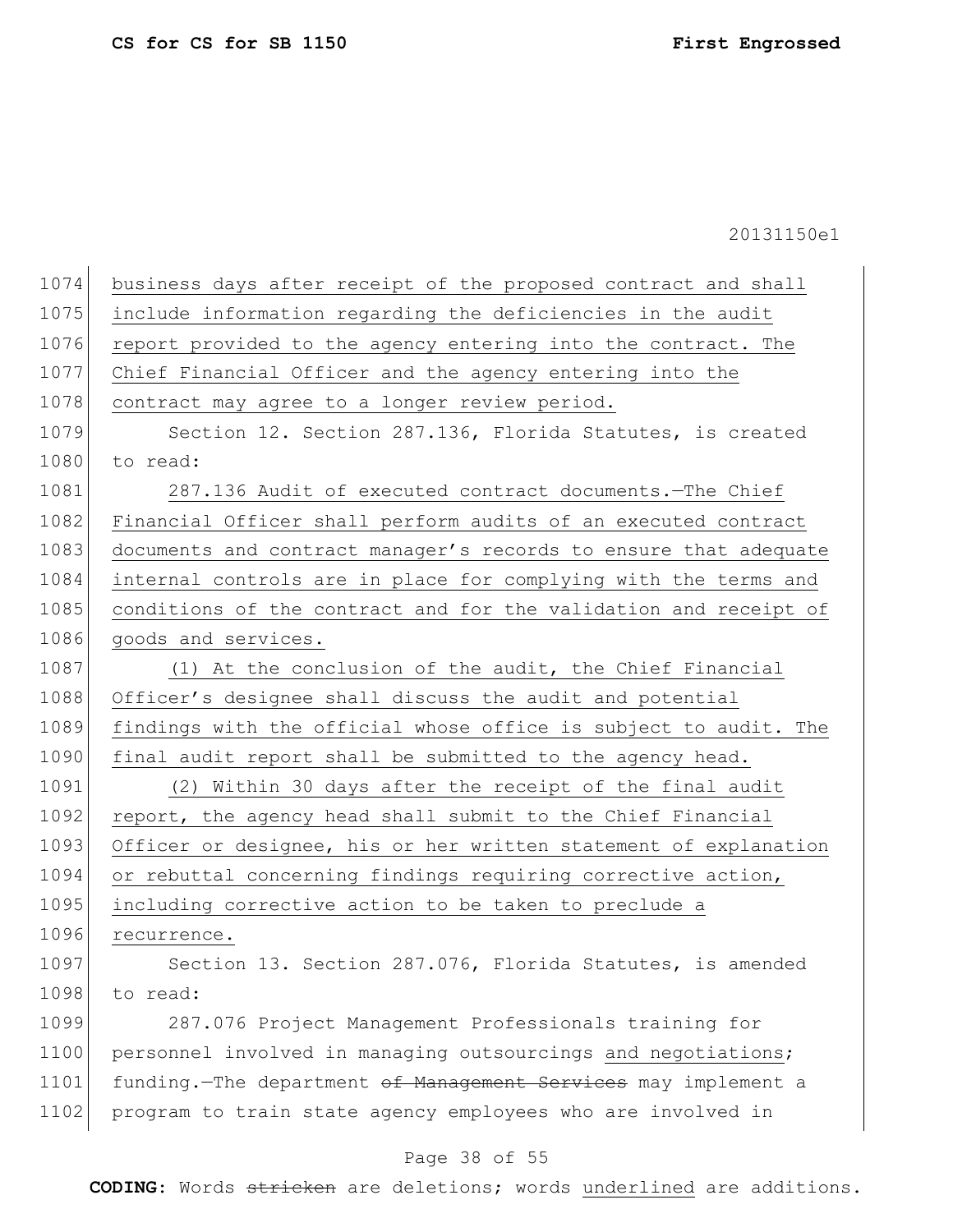1103 managing outsourcings as Project Management Professionals, as 1104 certified by the Project Management Institute. For the 2006-2007 1105 fiscal year, the sum of \$500,000 in recurring funds from the 1106 General Revenue Fund is appropriated to the Department of 1107 Management Services to implement this program. Subject to annual 1108 appropriations, the department of Management Services, in 1109 consultation with entities subject to this part act, shall 1110 identify personnel to participate in this training based on 1111 requested need and ensure that each agency is represented. The 1112 department of Management Services may remit payment for this 1113 training on behalf of all participating personnel.

1114 Section 14. Subsection (3) of section 16.0155, Florida 1115 Statutes, is amended to read:

1116 16.0155 Contingency fee agreements.-

1117 (3) Notwithstanding the exemption provided in s.

1118 287.057(3)(e), if the Attorney General makes the determination 1119 described in subsection  $(2)$ , he or she notwithstanding the 1120 exemption provided in s. 287.057(3)(f), the Attorney General 1121 shall request proposals from private attorneys to represent the 1122 department on a contingency-fee basis, unless the Attorney 1123 General determines in writing that requesting proposals is not 1124 feasible under the circumstances. The written determination does 1125 not constitute a final agency action subject to review pursuant 1126 to ss. 120.569 and 120.57. For purposes of this subsection only, 1127 the department is exempt from the requirements of s.  $120.57(3)$ , 1128 and neither the request for proposals nor the contract award is 1129 subject to challenge pursuant to ss. 120.569 and 120.57.

1130 Section 15. Subsection (1) of section 283.33, Florida 1131 Statutes, is amended to read:

### Page 39 of 55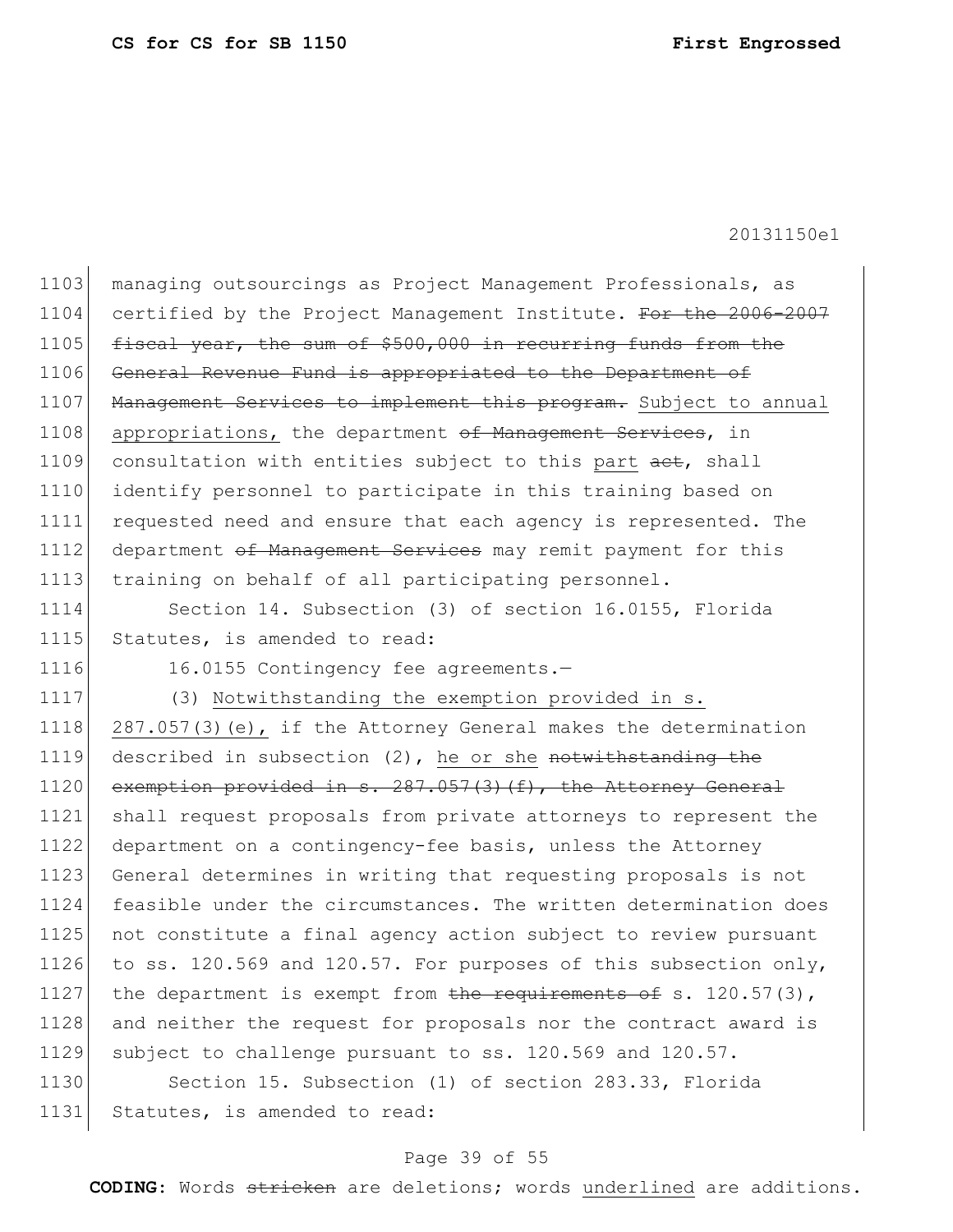1132 283.33 Printing of publications; lowest bidder awards.

 (1) Publications may be printed and prepared in-house, by another agency or the Legislature, or purchased on bid, whichever is more economical and practicable as determined by the agency. An agency may contract for binding separately when more economical or practicable, whether or not the remainder of 1138 the printing is done in-house. A vendor may subcontract for binding and still be considered a responsible vendor as defined 1140 in s. 287.012, notwithstanding s. 287.012(24).

1141 Section 16. Subsection (3) of section 394.457, Florida 1142 Statutes, is amended to read:

1143 394.457 Operation and administration.-

1144 (3) POWER TO CONTRACT.—The department may contract to 1145 provide, and be provided with, services and facilities in order 1146 to carry out its responsibilities under this part with the 1147 following agencies: public and private hospitals; receiving and 1148 treatment facilities; clinics; laboratories; departments, 1149 divisions, and other units of state government; the state 1150 colleges and universities; the community colleges; private 1151 colleges and universities; counties, municipalities, and any 1152 other governmental unit, including facilities of the United 1153 States Government; and any other public or private entity which 1154 provides or needs facilities or services. Baker Act funds for 1155 community inpatient, crisis stabilization, short-term 1156 residential treatment, and screening services must be allocated 1157 to each county pursuant to the department's funding allocation 1158 methodology. Notwithstanding s. 287.057(3)(e) the provisions of 1159  $s. 287.057(3)(f)$ , contracts for community-based Baker Act 1160 services for inpatient, crisis stabilization, short-term

#### Page 40 of 55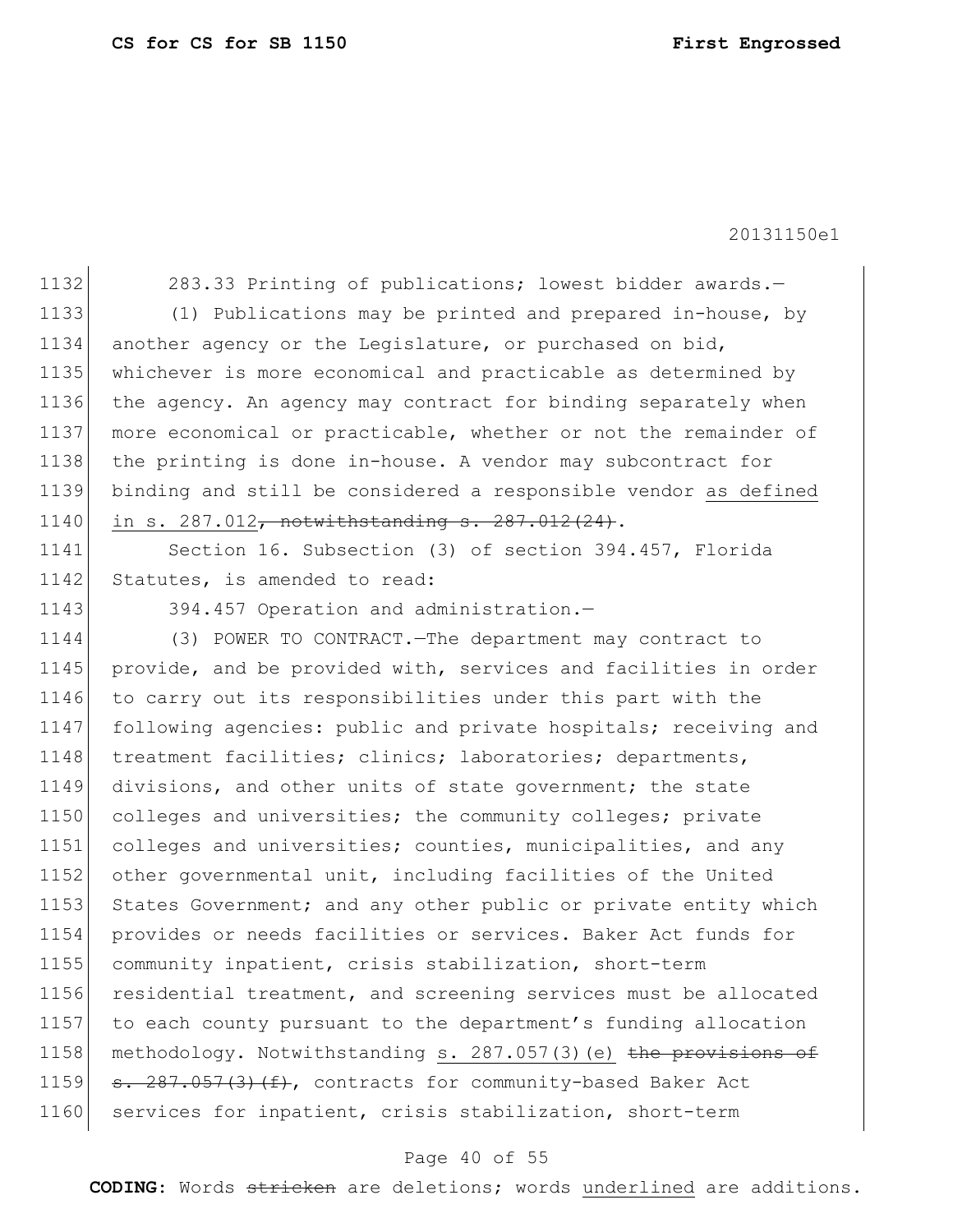1161 residential treatment, and screening provided under this part, 1162 other than those with other units of government, to be provided 1163 for the department must be awarded using competitive sealed bids 1164 if when the county commission of the county receiving the 1165 services makes a request to the department's district office by 1166 January 15 of the contracting year. The district may shall not 1167 enter into a competitively bid contract under this provision if 1168 such action will result in increases of state or local 1169 expenditures for Baker Act services within the district. 1170 Contracts for these Baker Act services using competitive sealed 1171 bids are will be effective for 3 years. The department shall 1172 adopt rules establishing minimum standards for such contracted 1173 services and facilities and shall make periodic audits and 1174 inspections to assure that the contracted services are provided 1175 and meet the standards of the department.

1176 Section 17. Paragraph (a) of subsection (2) of section 1177 402.7305, Florida Statutes, is amended to read:

1178 402.7305 Department of Children and Family Services; 1179 procurement of contractual services; contract management.

1180 (2) PROCUREMENT OF COMMODITIES AND CONTRACTUAL SERVICES.-

1181 (a) Notwithstanding s. 287.057(3)(e)12.  $287.057(3)$ (f)12.,

1182 if whenever the department intends to contract with a public 1183 postsecondary institution to provide a service, the department 1184 must allow all public postsecondary institutions in this state 1185 that are accredited by the Southern Association of Colleges and 1186 Schools to bid on the contract. Thereafter, notwithstanding any 1187 other provision of law to the contrary, if a public 1188 postsecondary institution intends to subcontract for any service 1189 awarded in the contract, the subcontracted service must be

### Page 41 of 55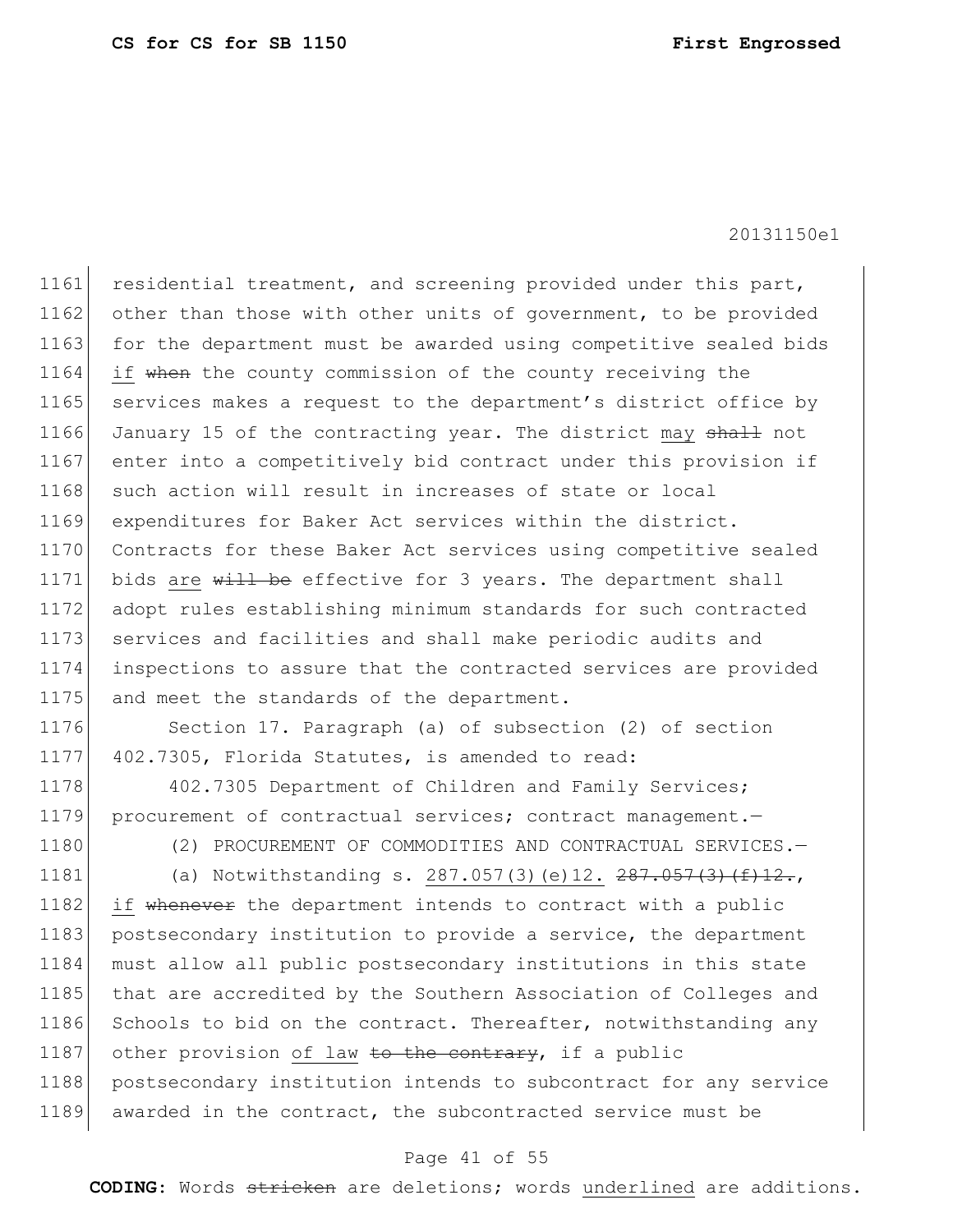1190 procured by competitive procedures.

1191 Section 18. Section 409.9132, Florida Statutes, is amended  $1192$  to read:

1193 409.9132 Pilot project to monitor home health services. The 1194 Agency for Health Care Administration shall expand the home 1195 health agency monitoring pilot project in Miami-Dade County on a 1196 statewide basis effective July 1, 2012, except in counties in 1197 which the program is  $\frac{11}{2}$  not be cost-effective, as determined 1198 by the agency. The agency shall contract with a vendor to verify 1199 the utilization and delivery of home health services and provide 1200 an electronic billing interface for home health services. The 1201 contract must require the creation of a program to submit claims 1202 electronically for the delivery of home health services. The 1203 program must verify telephonically visits for the delivery of 1204 home health services using voice biometrics. The agency may seek 1205 amendments to the Medicaid state plan and waivers of federal 1206 laws, as necessary, to implement or expand the pilot project. 1207 Notwithstanding s. 287.057(3)(e)  $287.057(3)$  (f), the agency must 1208 award the contract through the competitive solicitation process 1209 and may use the current contract to expand the home health 1210 agency monitoring pilot project to include additional counties 1211 as authorized under this section.

1212 Section 19. Subsection (3) of section 427.0135, Florida 1213 Statutes, is amended to read:

1214 427.0135 Purchasing agencies; duties and responsibilities.-1215 Each purchasing agency, in carrying out the policies and 1216 procedures of the commission, shall:

1217 (3) Not procure transportation disadvantaged services 1218 without initially negotiating with the commission, as provided

### Page 42 of 55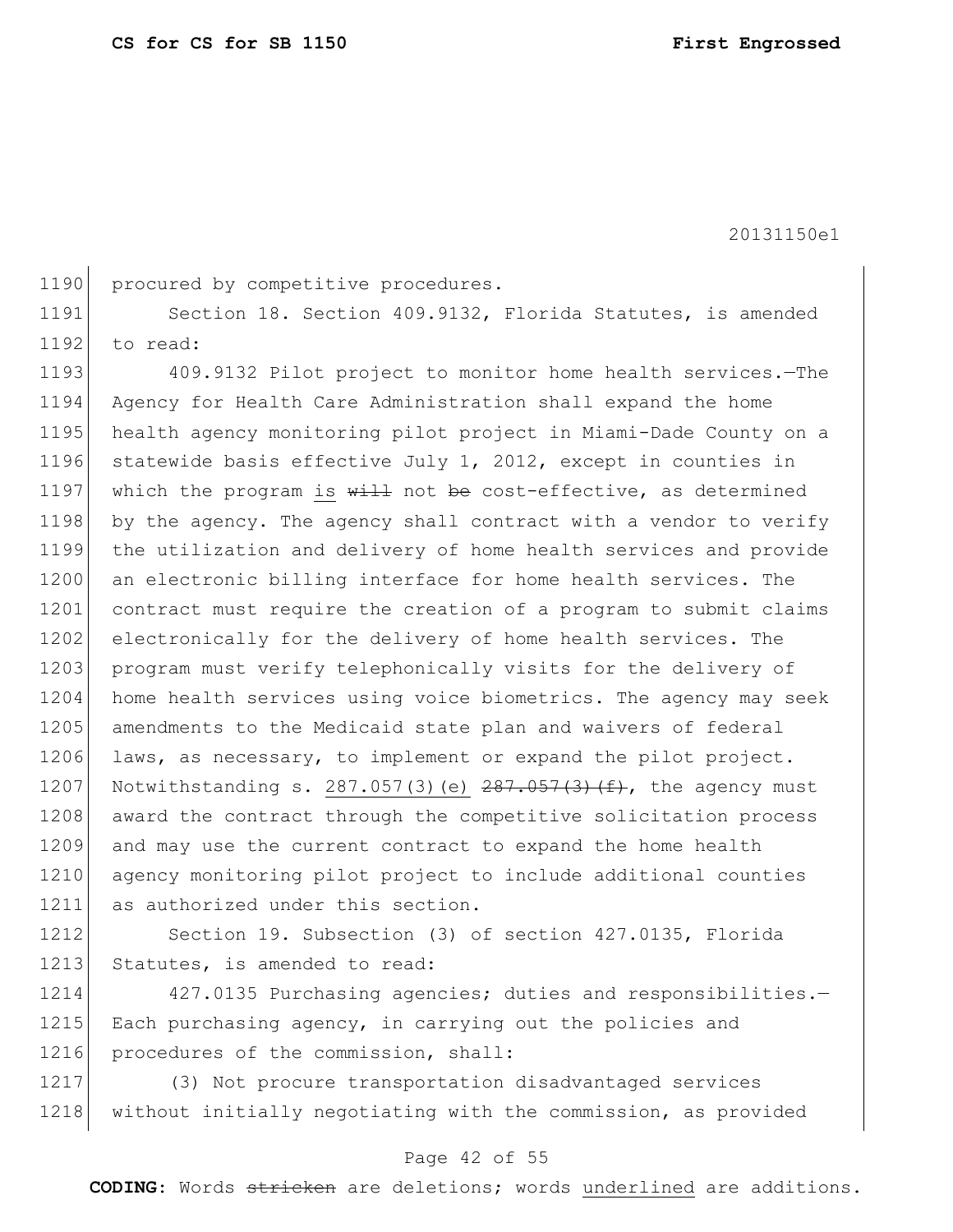1219 in s. 287.057(3)(e)12. 287.057(3)(f)12., or unless otherwise 1220 authorized by statute. If the purchasing agency, after 1221 consultation with the commission, determines that it cannot 1222 reach mutually acceptable contract terms with the commission, 1223 the purchasing agency may contract for the same transportation 1224 services provided in a more cost-effective manner and of 1225 comparable or higher quality and standards. The Medicaid agency 1226 shall implement this subsection in a manner consistent with s. 1227 409.908 (18) and as otherwise limited or directed by the General 1228 Appropriations Act.

1229 Section 20. Paragraph (c) of subsection (5) of section 1230 445.024, Florida Statutes, is amended to read:

1231 445.024 Work requirements.-

1232 (5) USE OF CONTRACTS.-Regional workforce boards shall 1233 provide work activities, training, and other services, as 1234 appropriate, through contracts. In contracting for work 1235 activities, training, or services, the following applies:

1236 (c) Notwithstanding the exemption from the competitive 1237 sealed bid requirements provided in s. 287.057(3)(e) 1238  $\left[287.057(3)(f) + 50r \right]$  certain contractual services, each contract 1239 awarded under this chapter must be awarded on the basis of a 1240 competitive sealed bid, except for a contract with a 1241 governmental entity as determined by the regional workforce  $1242$  board.

1243 Section 21. Paragraph (c) of subsection (5) of section 1244 627.311, Florida Statutes, is amended to read:

1245 627.311 Joint underwriters and joint reinsurers; public 1246 records and public meetings exemptions.-1247 (5)

### Page 43 of 55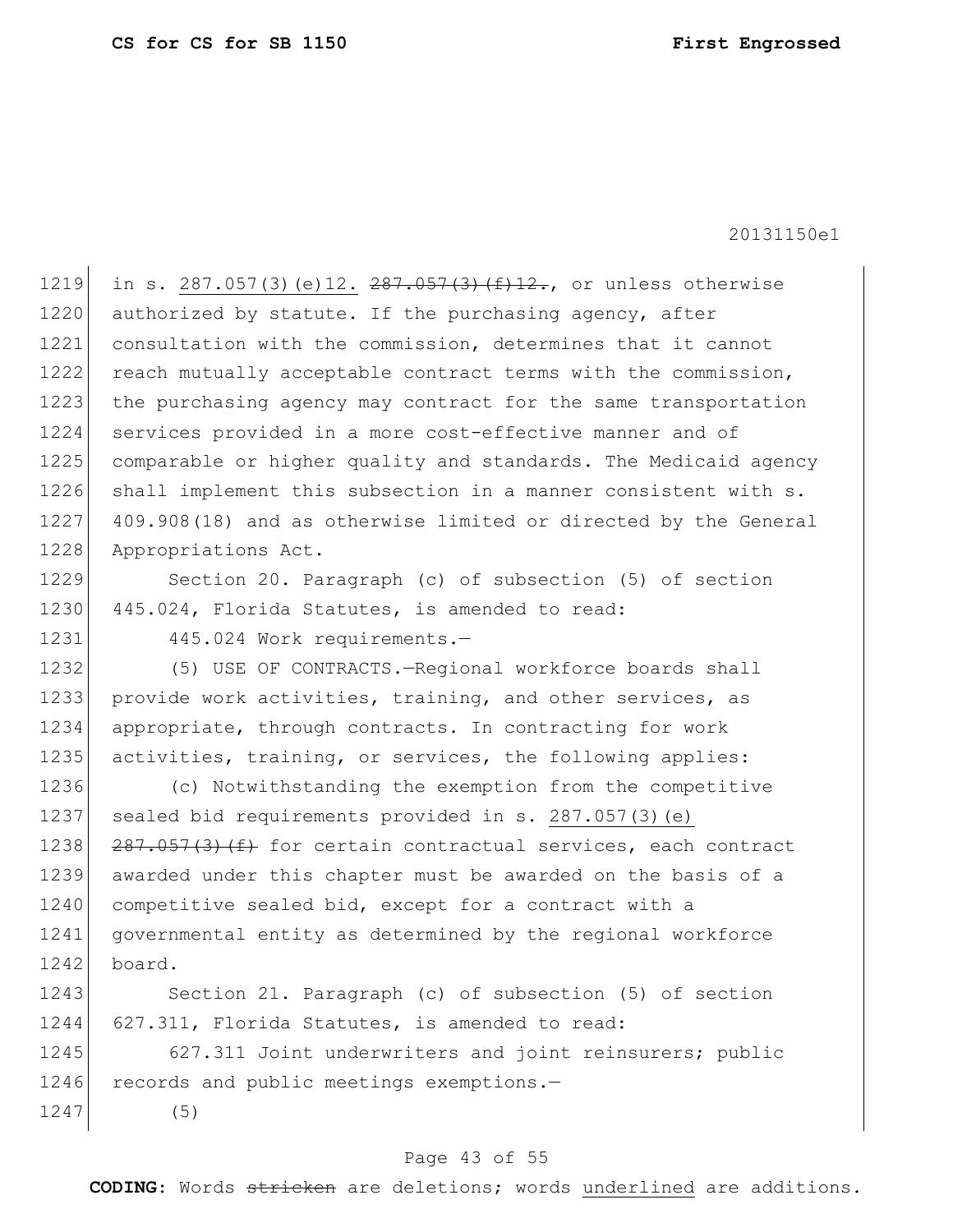1248 (c) The operation of the plan shall be governed by a plan 1249 of operation that is prepared at the direction of the board of 1250 governors and approved by order of the office. The plan is 1251 subject to continuous review by the office. The office may, by 1252 order, withdraw approval of all or part of a plan if the office 1253 determines that conditions have changed since approval was 1254 granted and that the purposes of the plan require changes in the 1255 plan. The plan of operation must  $shath$ :

1256 1. Authorize the board to engage in the activities 1257 necessary to implement this subsection, including, but not 1258 limited to, borrowing money.

1259 2. Develop criteria for eligibility for coverage by the 1260 plan, including, but not limited to, documented rejection by at 1261 least two insurers which reasonably assures that insureds 1262 covered under the plan are unable to acquire coverage in the 1263 voluntary market.

1264 3. Require notice from the agent to the insured at the time 1265 of the application for coverage that the application is for 1266 coverage with the plan and that coverage may be available 1267 through an insurer, group self-insurers' fund, commercial self-1268 insurance fund, or assessable mutual insurer through another 1269 agent at a lower cost.

1270 4. Establish programs to encourage insurers to provide 1271 coverage to applicants of the plan in the voluntary market and 1272 to insureds of the plan, including, but not limited to:

1273 a. Establishing procedures for an insurer to use in 1274 notifying the plan of the insurer's desire to provide coverage 1275 to applicants to the plan or existing insureds of the plan and 1276 in describing the types of risks in which the insurer is

### Page 44 of 55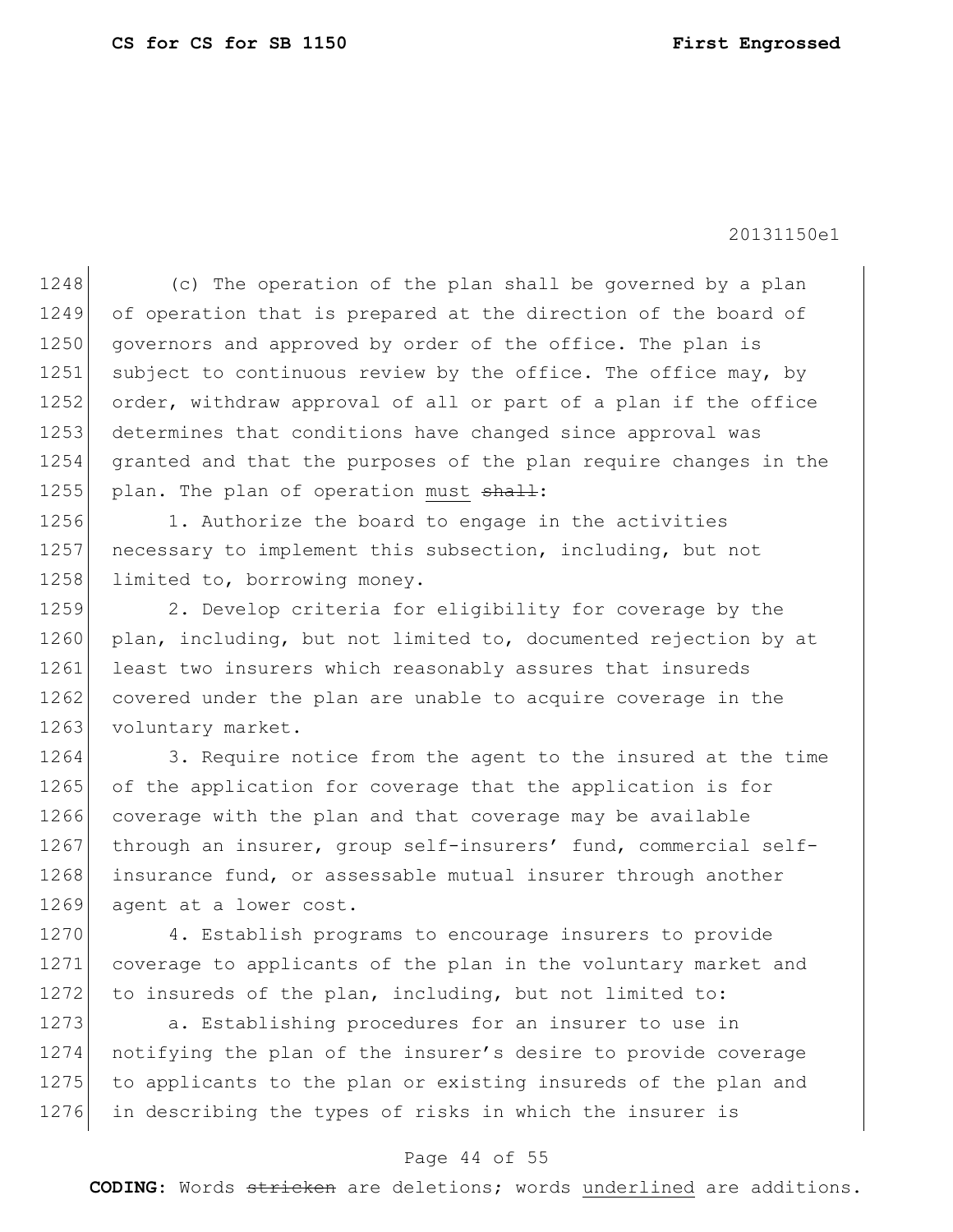1277 interested. The description of the desired risks must be on a 1278 form developed by the plan.

1279 b. Developing forms and procedures that provide an insurer 1280 with the information necessary to determine whether the insurer 1281 wants to write particular applicants to the plan or insureds of 1282 the plan.

1283 c. Developing procedures for notice to the plan and the 1284 applicant to the plan or insured of the plan that an insurer 1285 will insure the applicant or the insured of the plan, and notice 1286 of the cost of the coverage offered; and developing procedures 1287 for the selection of an insuring entity by the applicant or 1288 insured of the plan.

1289 d. Provide for a market-assistance plan to assist in the 1290 placement of employers. All applications for coverage in the 1291 plan received 45 days before the effective date for coverage 1292 shall be processed through the market-assistance plan. A market-1293 assistance plan specifically designed to serve the needs of 1294 small, good policyholders as defined by the board must be 1295 reviewed and updated periodically.

1296 5. Provide for policy and claims services to the insureds 1297 of the plan of the nature and quality provided for insureds in 1298 the voluntary market.

1299 6. Provide for the review of applications for coverage with 1300 the plan for reasonableness and accuracy, using any available 1301 historic information regarding the insured.

1302 7. Provide for procedures for auditing insureds of the plan 1303 which are based on reasonable business judgment and are designed 1304 to maximize the likelihood that the plan will collect the 1305 appropriate premiums.

## Page 45 of 55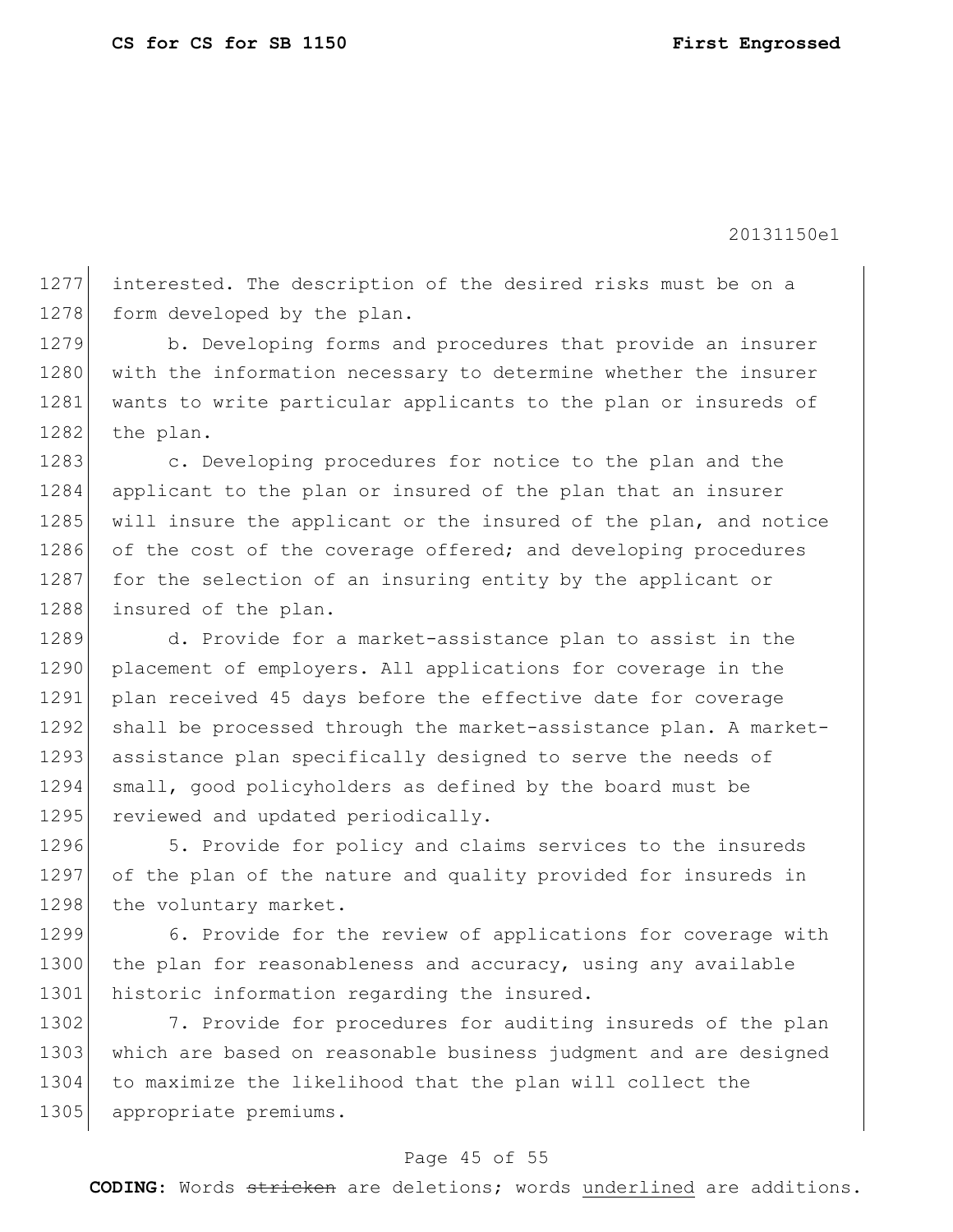1306 8. Authorize the plan to terminate the coverage of and 1307 refuse future coverage for any insured that submits a fraudulent 1308 application to the plan or provides fraudulent or grossly 1309 erroneous records to the plan or to any service provider of the 1310 plan in conjunction with the activities of the plan. 1311 9. Establish service standards for agents who submit 1312 business to the plan. 1313 10. Establish criteria and procedures to prohibit any agent 1314 who does not adhere to the established service standards from 1315 placing business with the plan or receiving, directly or 1316 indirectly, any commissions for business placed with the plan. 1317 11. Provide for the establishment of reasonable safety 1318 programs for all insureds in the plan. All insureds of the plan 1319 must participate in the safety program. 1320 12. Authorize the plan to terminate the coverage of and 1321 refuse future coverage to any insured who fails to pay premiums 1322 or surcharges when due; who, at the time of application, is 1323 delinquent in payments of workers' compensation or employer's 1324 liability insurance premiums or surcharges owed to an insurer, 1325 | group self-insurers' fund, commercial self-insurance fund, or 1326 assessable mutual insurer licensed to write such coverage in 1327 this state; or who refuses to substantially comply with any 1328 safety programs recommended by the plan. 1329 13. Authorize the board of governors to provide the goods 1330 and services required by the plan through staff employed by the 1331 plan, through reasonably compensated service providers who 1332 contract with the plan to provide services as specified by the 1333 board of governors, or through a combination of employees and

# 1334 service providers.

### Page 46 of 55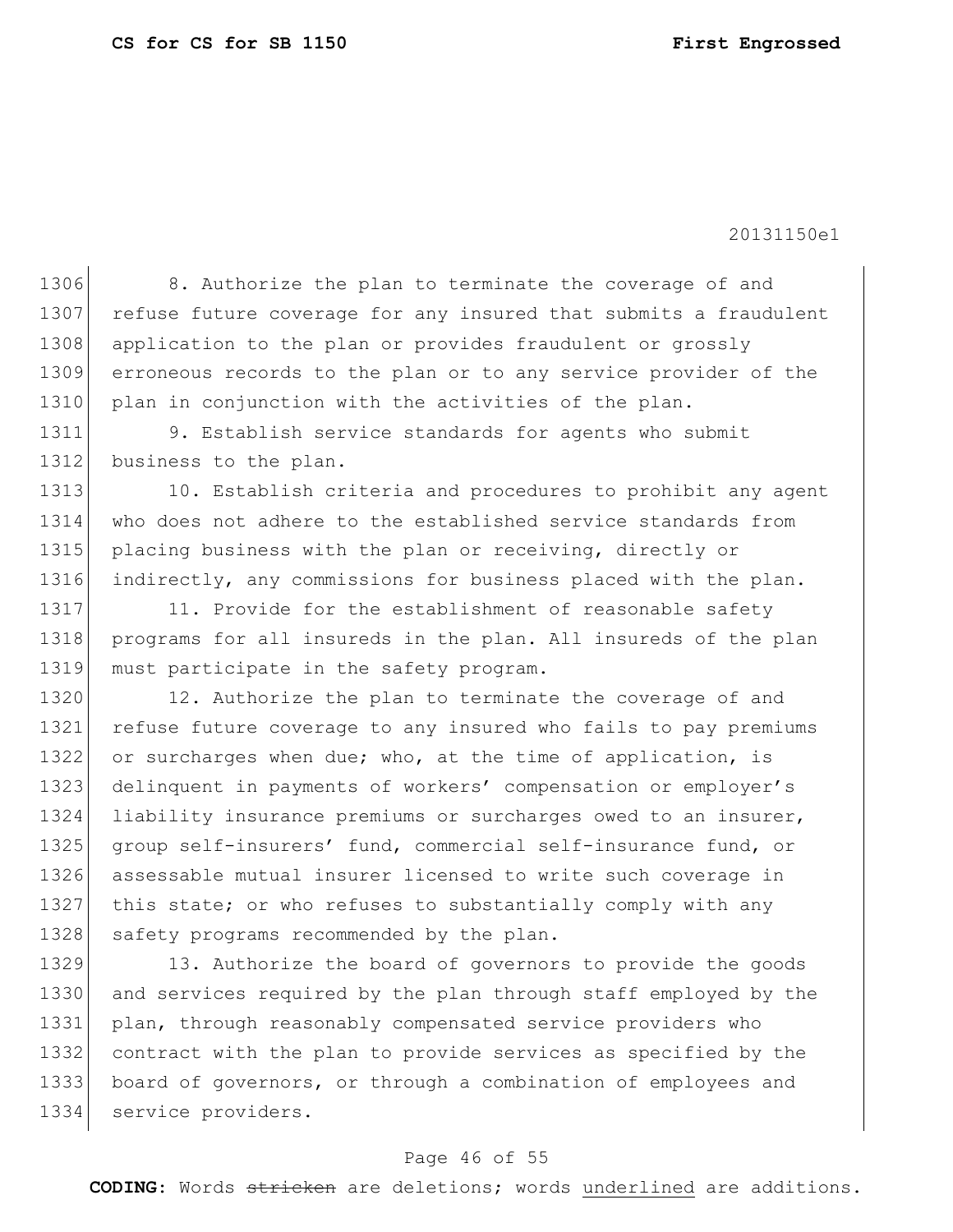1335 a. Purchases that equal or exceed \$2,500 but are less than 1336 or equal to \$25,000, shall be made by receipt of written quotes, 1337 telephone quotes, or informal bids, if whenever practical. The 1338 procurement of goods or services valued over \$25,000 is subject 1339 to competitive solicitation, except in situations in which the 1340 goods or services are provided by a sole source or are deemed an 1341 emergency purchase, or the services are exempted from 1342 competitive-solicitation requirements under s. 287.057(3)(e) 1343  $\left| \frac{287.057(3)(f)}{287.057(3)(f)} \right|$ . Justification for the sole-sourcing or emergency 1344 procurement must be documented. Contracts for goods or services 1345 valued at or over \$100,000 are subject to board approval.

1346 b. The board shall determine whether it is more cost-1347 effective and in the best interests of the plan to use legal 1348 services provided by in-house attorneys employed by the plan 1349 rather than contracting with outside counsel. In making such 1350 determination, the board shall document its findings and shall 1351 consider the expertise needed; whether time commitments exceed 1352 in-house staff resources; whether local representation is 1353 needed; the travel, lodging, and other costs associated with in-1354 house representation; and such other factors that the board 1355 determines are relevant.

1356 14. Provide for service standards for service providers, 1357 | methods of determining adherence to those service standards, 1358 incentives and disincentives for service, and procedures for 1359 terminating contracts for service providers that fail to adhere 1360 to service standards.

1361 15. Provide procedures for selecting service providers and 1362 standards for qualification as a service provider that 1363 reasonably assure that any service provider selected will

### Page 47 of 55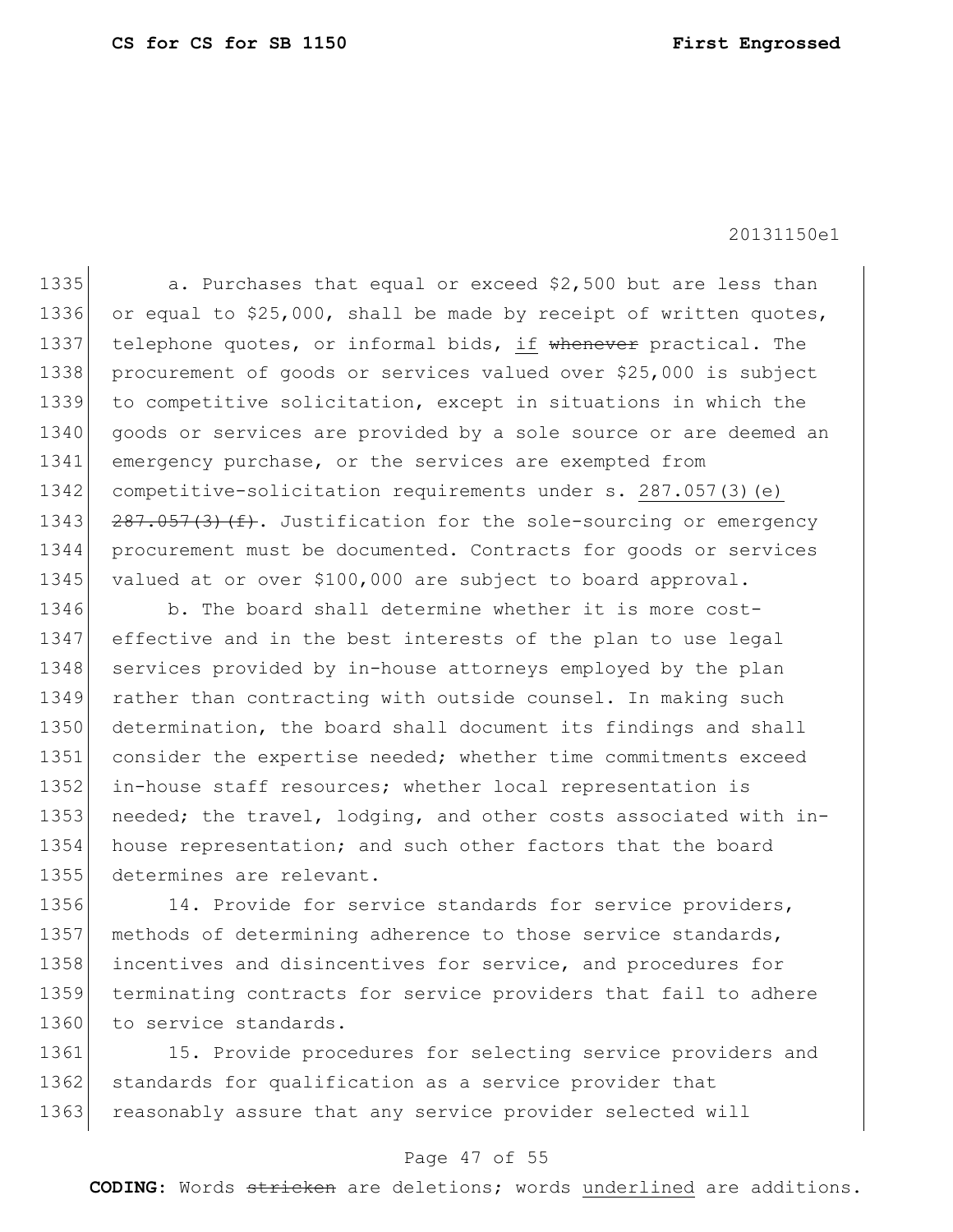1364 continue to operate as an ongoing concern and is capable of 1365 providing the specified services in the manner required.

1366 16. Provide for reasonable accounting and data-reporting 1367 practices.

1368 17. Provide for annual review of costs associated with the 1369 administration and servicing of the policies issued by the plan 1370 to determine alternatives by which costs can be reduced.

1371 18. Authorize the acquisition of such excess insurance or 1372 reinsurance as is consistent with the purposes of the plan.

1373 19. Provide for an annual report to the office on a date 1374 specified by the office and containing such information as the 1375 office reasonably requires.

1376 20. Establish multiple rating plans for various 1377 classifications of risk which reflect risk of loss, hazard 1378 grade, actual losses, size of premium, and compliance with loss 1379 control. At least one of such plans must be a preferred-rating 1380 plan to accommodate small-premium policyholders with good 1381 experience as defined in sub-subparagraph 22.a.

1382 21. Establish agent commission schedules.

1383 22. For employers otherwise eligible for coverage under the 1384 plan, establish three tiers of employers meeting the criteria 1385 and subject to the rate limitations specified in this 1386 subparagraph.

1387 a. Tier One.-

1388 (I) Criteria; rated employers.—An employer that has an 1389 experience modification rating shall be included in Tier One if 1390 the employer meets all of the following:

1391 (A) The experience modification is below 1.00.

1392 (B) The employer had no lost-time claims subsequent to the

### Page 48 of 55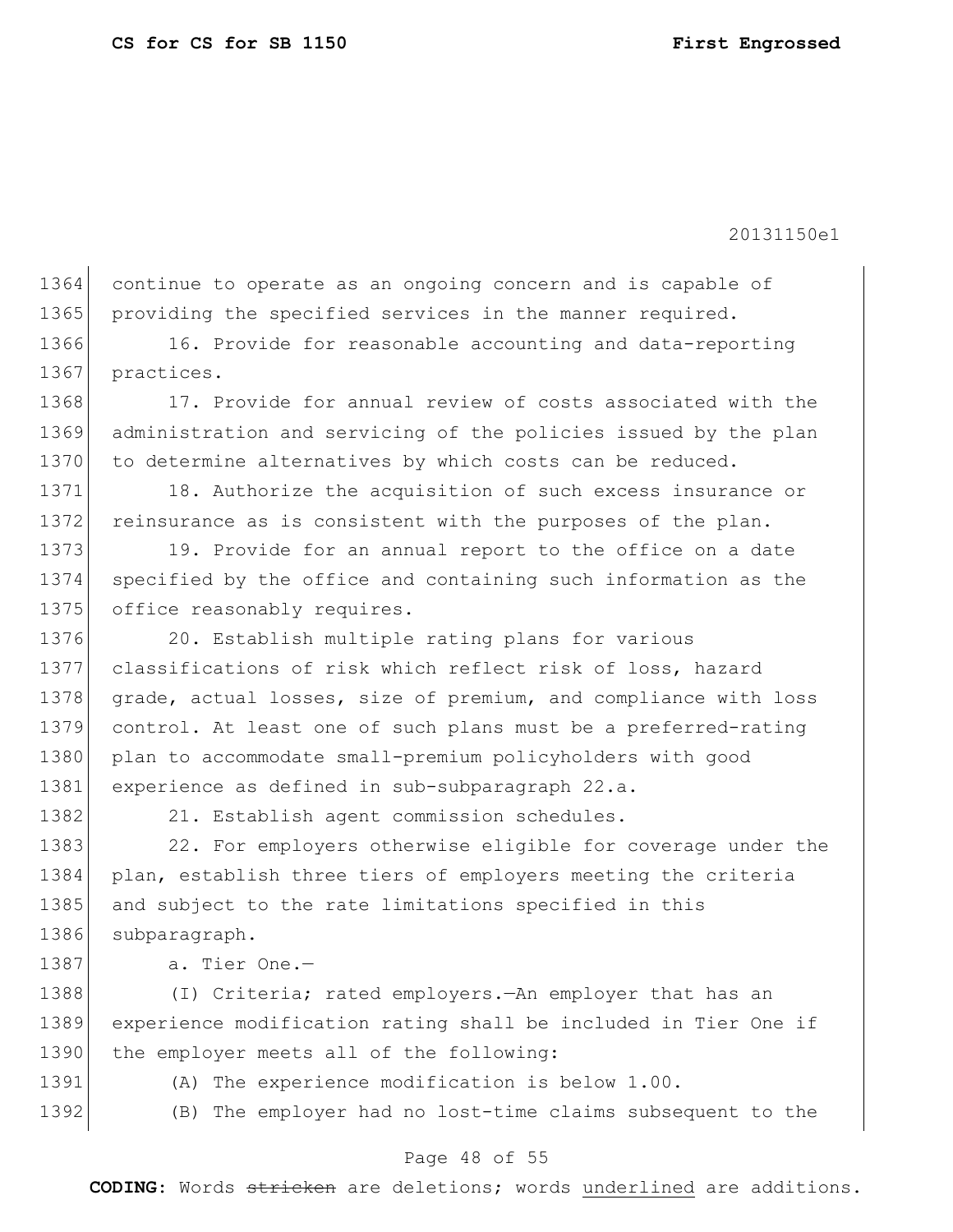1393 applicable experience modification rating period. 1394 (C) The total of the employer's medical-only claims 1395 subsequent to the applicable experience modification rating 1396 period did not exceed 20 percent of premium. 1397 (II) Criteria; non-rated employers.—An employer that does 1398 not have an experience modification rating shall be included in 1399 Tier One if the employer meets all of the following: 1400 (A) The employer had no lost-time claims for the 3-year 1401 period immediately preceding the inception date or renewal date 1402 of the employer's coverage under the plan. 1403 (B) The total of the employer's medical-only claims for the 1404 3-year period immediately preceding the inception date or 1405 renewal date of the employer's coverage under the plan did not 1406 exceed 20 percent of premium. 1407 (C) The employer has secured workers' compensation coverage 1408 for the entire 3-year period immediately preceding the inception 1409 date or renewal date of the employer's coverage under the plan. 1410 (D) The employer is able to provide the plan with a loss 1411 history generated by the employer's prior workers' compensation 1412 insurer, except if the employer is not able to produce a loss 1413 history due to the insolvency of an insurer, the receiver shall 1414 provide to the plan, upon the request of the employer or the 1415 employer's agent, a copy of the employer's loss history from the 1416 records of the insolvent insurer if the loss history is 1417 contained in records of the insurer which are in the possession 1418 of the receiver. If the receiver is unable to produce the loss 1419 history, the employer may, in lieu of the loss history, submit 1420 an affidavit from the employer and the employer's insurance 1421 agent setting forth the loss history.

### Page 49 of 55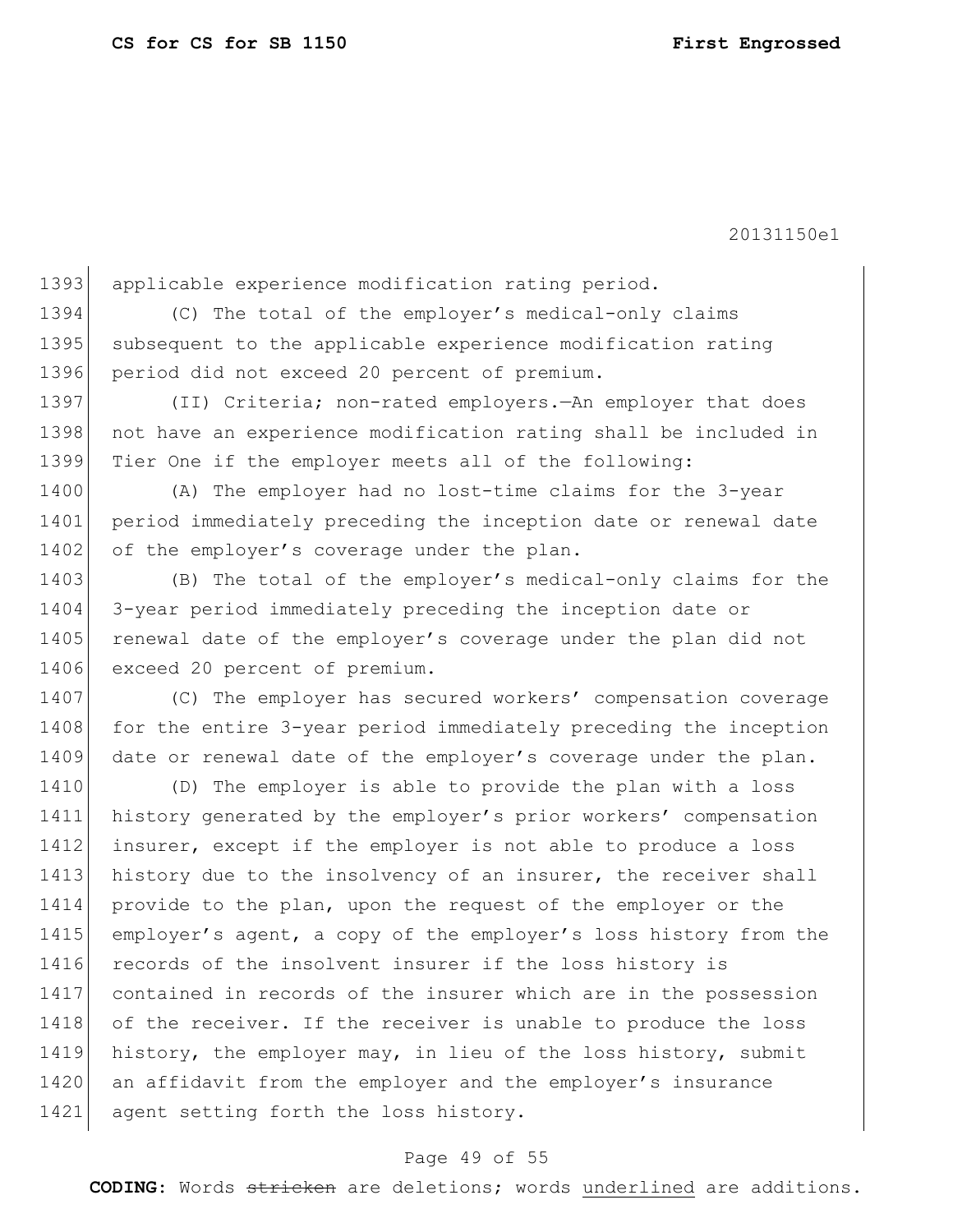1422 (E) The employer is not a new business. 1423 (III) Premiums.—The premiums for Tier One insureds shall be 1424 set at a premium level 25 percent above the comparable voluntary 1425 market premiums until the plan has sufficient experience as 1426 determined by the board to establish an actuarially sound rate 1427 for Tier One, at which point the board shall, subject to 1428 paragraph (e), adjust the rates, if necessary, to produce 1429 actuarially sound rates, provided such rate adjustment shall not 1430 take effect prior to January 1, 2007. 1431 b. Tier Two.— 1432 (I) Criteria; rated employers.—An employer that has an 1433 experience modification rating shall be included in Tier Two if 1434 the employer meets all of the following: 1435 (A) The experience modification is equal to or greater than 1436 1.00 but not greater than 1.10. 1437 (B) The employer had no lost-time claims subsequent to the 1438 applicable experience modification rating period. 1439 (C) The total of the employer's medical-only claims 1440 subsequent to the applicable experience modification rating 1441 period did not exceed 20 percent of premium. 1442 (II) Criteria; non-rated employers.—An employer that does 1443 not have any experience modification rating shall be included in 1444 Tier Two if the employer is a new business. An employer shall be 1445 included in Tier Two if the employer has less than 3 years of 1446 loss experience in the 3-year period immediately preceding the 1447 inception date or renewal date of the employer's coverage under 1448 the plan and the employer meets all of the following: 1449 (A) The employer had no lost-time claims for the 3-year 1450 period immediately preceding the inception date or renewal date

### Page 50 of 55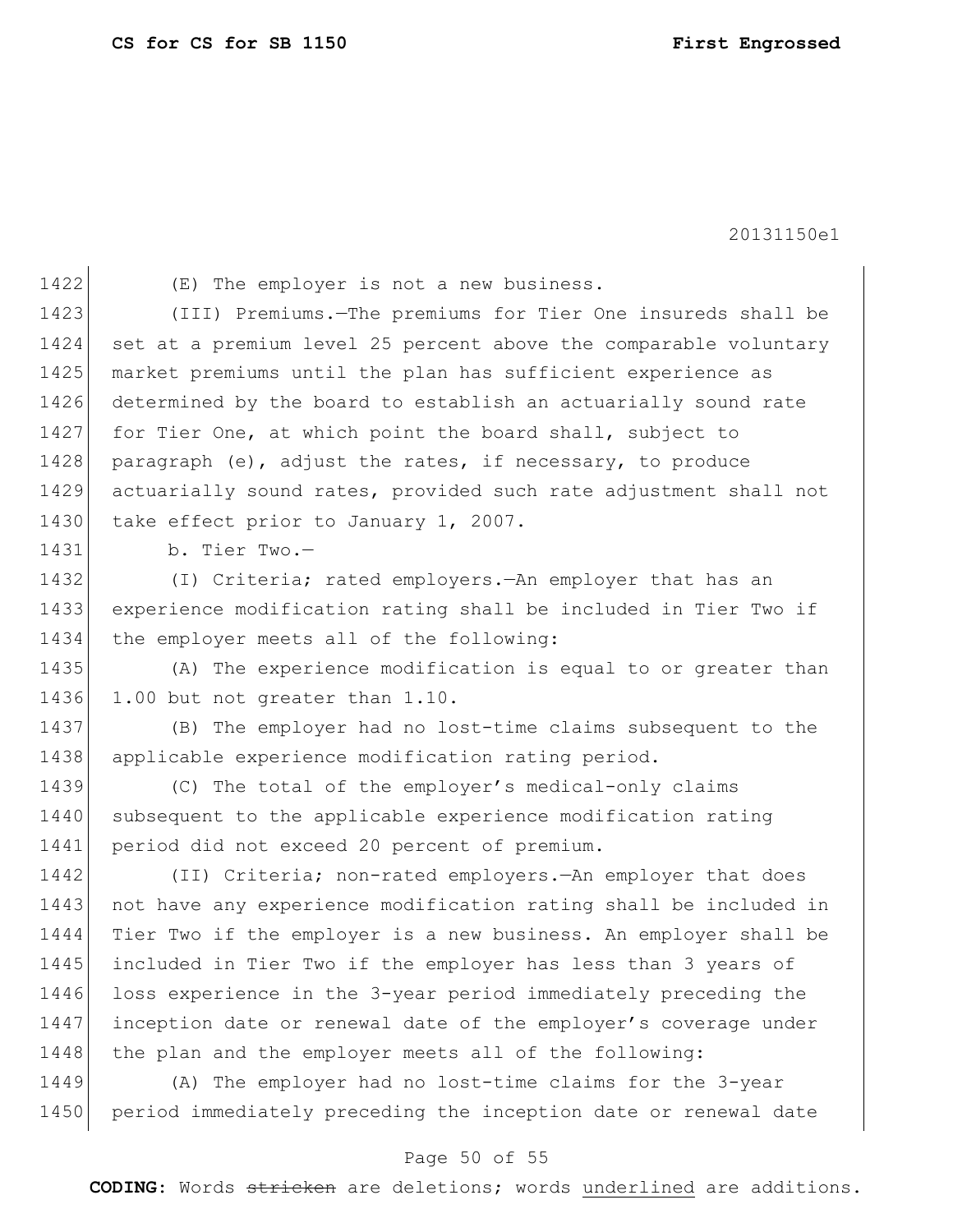1451 of the employer's coverage under the plan. 1452 (B) The total of the employer's medical-only claims for the

1453 3-year period immediately preceding the inception date or 1454 renewal date of the employer's coverage under the plan did not 1455 exceed 20 percent of premium.

1456 (C) The employer is able to provide the plan with a loss 1457 history generated by the workers' compensation insurer that 1458 provided coverage for the portion or portions of such period 1459 during which the employer had secured workers' compensation 1460 coverage, except if the employer is not able to produce a loss 1461 history due to the insolvency of an insurer, the receiver shall 1462 provide to the plan, upon the request of the employer or the 1463 employer's agent, a copy of the employer's loss history from the 1464 records of the insolvent insurer if the loss history is 1465 contained in records of the insurer which are in the possession 1466 of the receiver. If the receiver is unable to produce the loss 1467 history, the employer may, in lieu of the loss history, submit 1468 an affidavit from the employer and the employer's insurance 1469 agent setting forth the loss history.

 (III) Premiums.—The premiums for Tier Two insureds shall be 1471 set at a rate level 50 percent above the comparable voluntary market premiums until the plan has sufficient experience as determined by the board to establish an actuarially sound rate for Tier Two, at which point the board shall, subject to 1475 paragraph (e), adjust the rates, if necessary, to produce actuarially sound rates, provided such rate adjustment shall not 1477 take effect prior to January 1, 2007.

1478 c. Tier Three.-

1479 (I) Eligibility.—An employer shall be included in Tier

### Page 51 of 55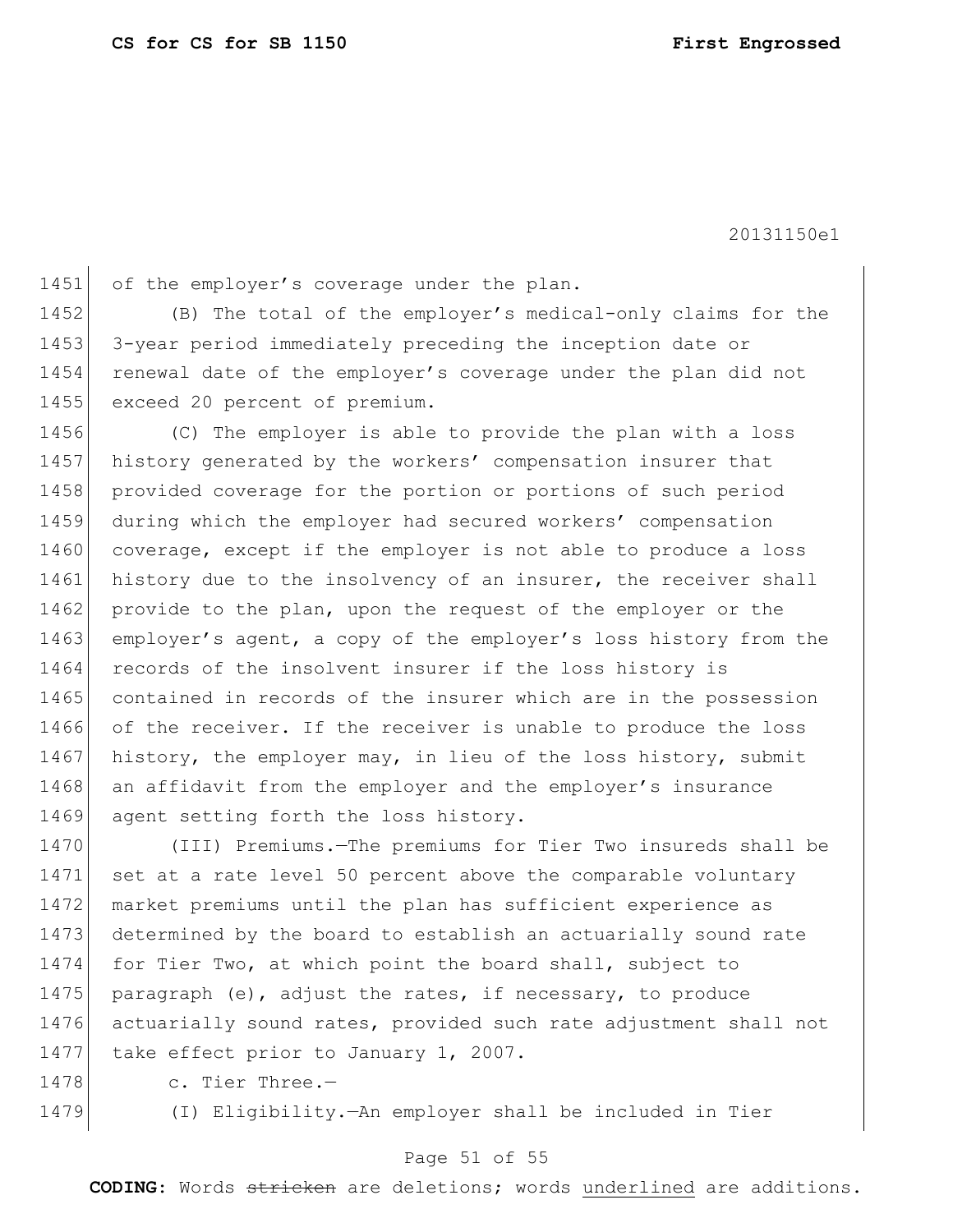1480 Three if the employer does not meet the criteria for Tier One or 1481 Tier Two.

1482 (II) Rates.—The board shall establish, subject to paragraph 1483 (e), and the plan shall charge, actuarially sound rates for Tier 1484 Three insureds.

1485 23. For Tier One or Tier Two employers which employ no 1486 nonexempt employees or which report payroll which is less than 1487 the minimum wage hourly rate for one full-time employee for 1 1488 year at 40 hours per week, the plan shall establish actuarially 1489 sound premiums, provided, however, that the premiums may not 1490 exceed \$2,500. These premiums shall be in addition to the fee 1491 specified in subparagraph 26. When the plan establishes 1492 actuarially sound rates for all employers in Tier One and Tier 1493 Two, the premiums for employers referred to in this paragraph 1494 are no longer subject to the \$2,500 cap.

1495 24. Provide for a depopulation program to reduce the number 1496 of insureds in the plan. If an employer insured through the plan 1497 is offered coverage from a voluntary market carrier:

1504

1498 a. During the first 30 days of coverage under the plan;

1499 b. Before a policy is issued under the plan;

1500 c. By issuance of a policy upon expiration or cancellation 1501 of the policy under the plan; or

1502 d. By assumption of the plan's obligation with respect to 1503 an in-force policy,

1505 that employer is no longer eligible for coverage through the 1506 plan. The premium for risks assumed by the voluntary market 1507 carrier must be no greater than the premium the insured would 1508 have paid under the plan, and shall be adjusted upon renewal to

### Page 52 of 55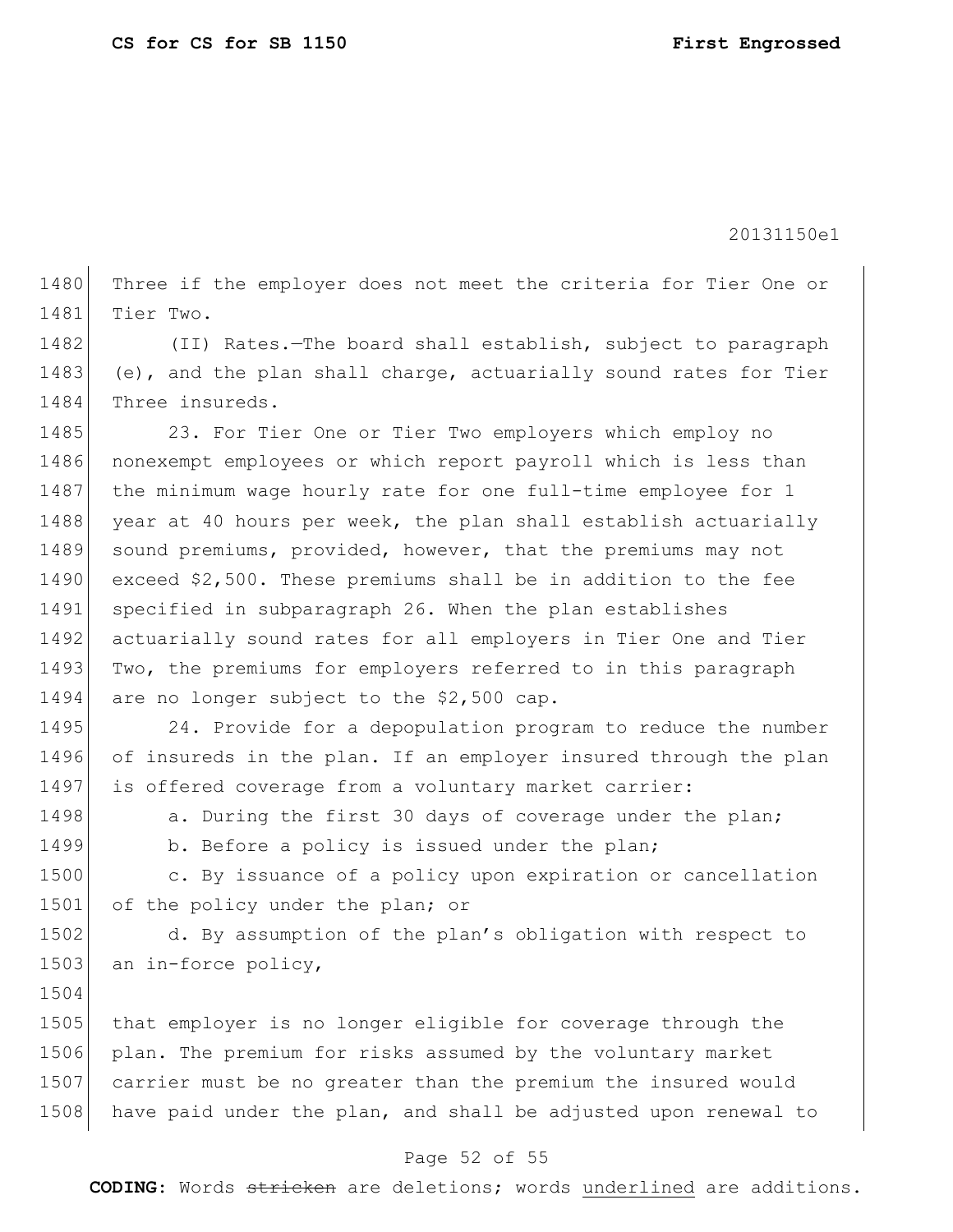reflect changes in the plan rates and the tier for which the insured would qualify as of the time of renewal. The insured may be charged such premiums only for the first 3 years of coverage in the voluntary market. A premium under this subparagraph is 1513 deemed approved and is not an excess premium for purposes of s. 1514 627.171.

1515 25. Require that policies issued and applications must 1516 include a notice that the policy could be replaced by a policy 1517 issued from a voluntary market carrier and that, if an offer of 1518 coverage is obtained from a voluntary market carrier, the 1519 policyholder is no longer eligible for coverage through the 1520 plan. The notice must also specify that acceptance of coverage 1521 under the plan creates a conclusive presumption that the 1522 applicant or policyholder is aware of this potential.

1523 26. Require that each application for coverage and each 1524 renewal premium be accompanied by a nonrefundable fee of \$475 to 1525 cover costs of administration and fraud prevention. The board 1526 may, with the prior approval of the office, increase the amount 1527 of the fee pursuant to a rate filing to reflect increased costs 1528 of administration and fraud prevention. The fee is not subject 1529 to commission and is fully earned upon commencement of coverage.

1530 Section 22. Paragraph (e) of subsection (6) of section 1531 627.351, Florida Statutes, is amended to read:

1532 627.351 Insurance risk apportionment plans.

1533 (6) CITIZENS PROPERTY INSURANCE CORPORATION.

1534 (e) Purchases that equal or exceed \$2,500, but are less 1535 than  $$25,000$ , shall be made by receipt of written quotes, 1536 written record of telephone quotes, or informal bids, if 1537 whenever practical. The procurement of goods or services valued

## Page 53 of 55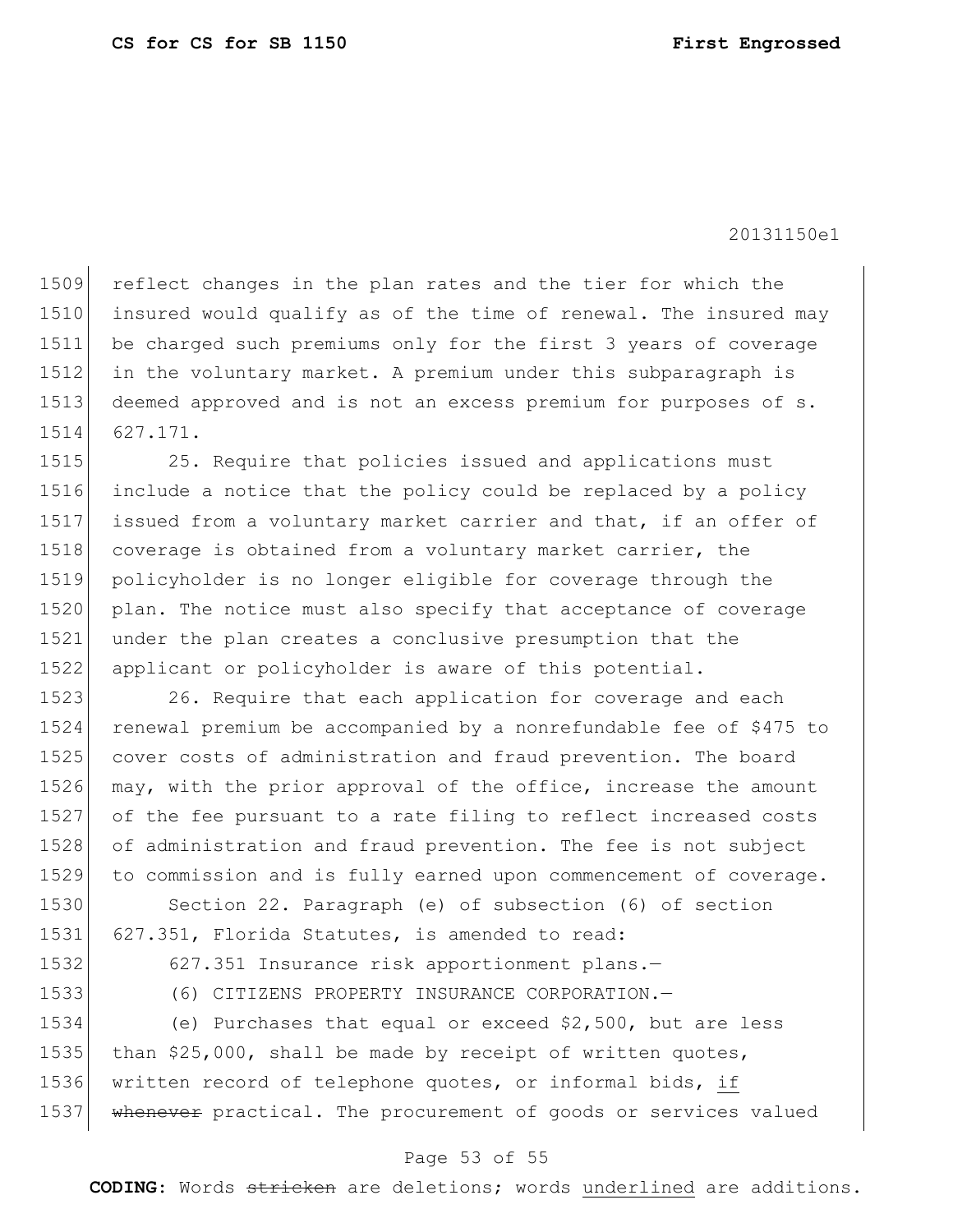1538 at or over \$25,000 is shall be subject to competitive 1539 solicitation, except in situations where the goods or services 1540 are provided by a sole source or are deemed an emergency 1541 purchase; the services are exempted from competitive 1542 solicitation requirements under s. 287.057(3)(e)  $287.057(3)$  (f); 1543 or the procurement of services is subject to s. 627.3513. 1544 Justification for the sole-sourcing or emergency procurement 1545 must be documented. Contracts for goods or services valued at or 1546 over \$100,000 are subject to approval by the board. 1547 Section 23. Subsection (2) of section 765.5155, Florida 1548 Statutes, is amended to read: 1549 765.5155 Donor registry; education program. 1550 (2) The agency and the department shall jointly contract 1551 for the operation of a donor registry and education program. The 1552 contractor shall be procured by competitive solicitation 1553 pursuant to chapter 287, notwithstanding an any exemption under 1554  $\pm$ **n** s. 287.057(3)(e) <del>287.057(3)(f)</del>. When awarding the contract, 1555 priority shall be given to existing nonprofit groups that are 1556 based within the state, have expertise working with procurement 1557 organizations, have expertise in conducting statewide organ and 1558 tissue donor public education campaigns, and represent the needs 1559 of the organ and tissue donation community in the state. 1560 Section 24. Subsection (10) of section 893.055, Florida 1561 Statutes, is amended to read:

1562 893.055 Prescription drug monitoring program.

 (10) All costs incurred by the department in administering the prescription drug monitoring program shall be funded through federal grants or private funding applied for or received by the 1566 state. The department may not commit funds for the monitoring

### Page 54 of 55